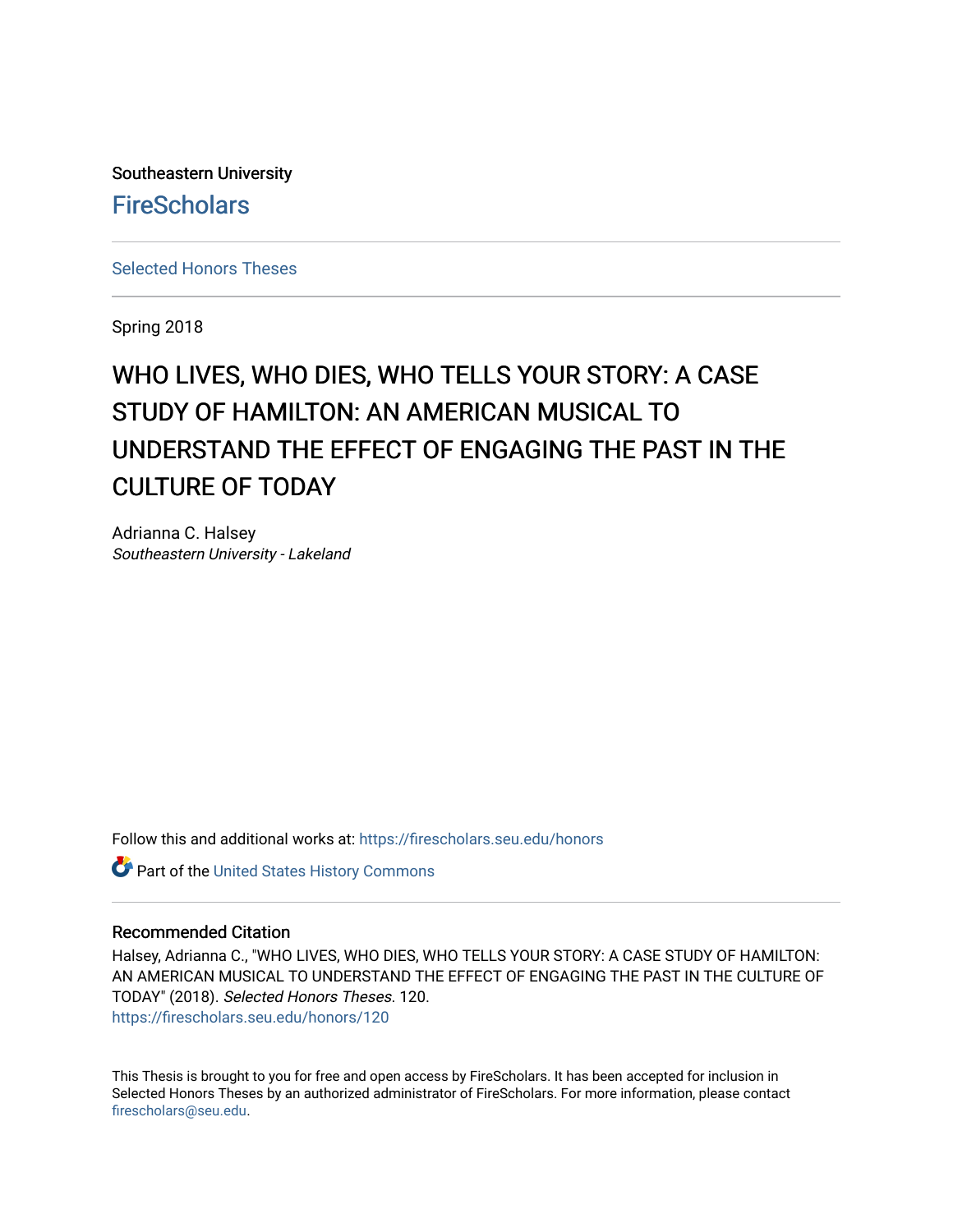# WHO LIVES, WHO DIES, WHO TELLS YOUR STORY: A CASE STUDY OF *HAMILTON: AN AMERICAN MUSICAL* TO UNDERSTAND THE EFFECT OF ENGAGING THE PAST IN THE CULTURE OF TODAY

by

Adrianna Halsey

Submitted to the Honors Program Committee

in partial fulfillment

of the requirements for University Honors Scholars

Southeastern University

2018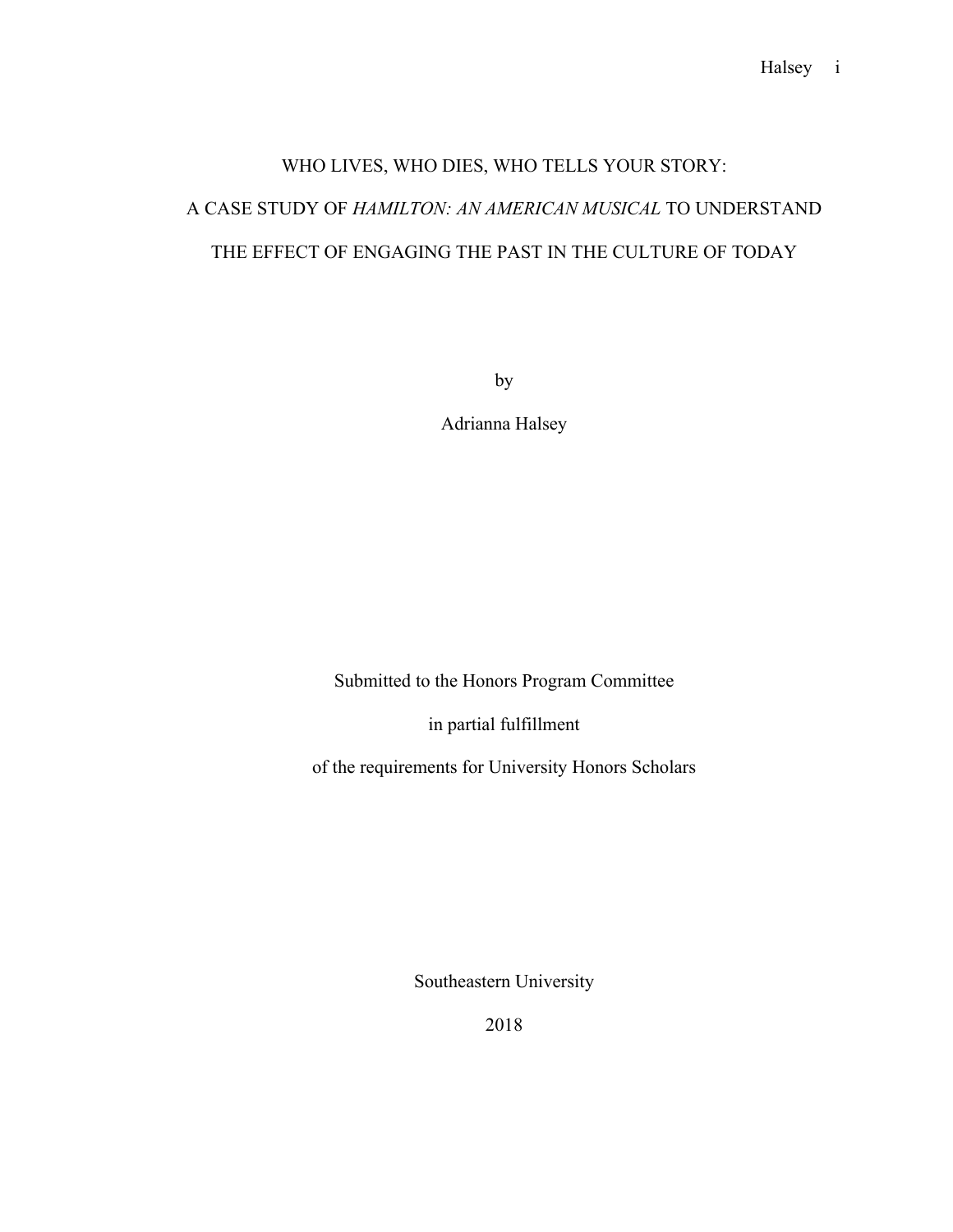### Halsey ii

## Copyright by Adrianna Halsey

2018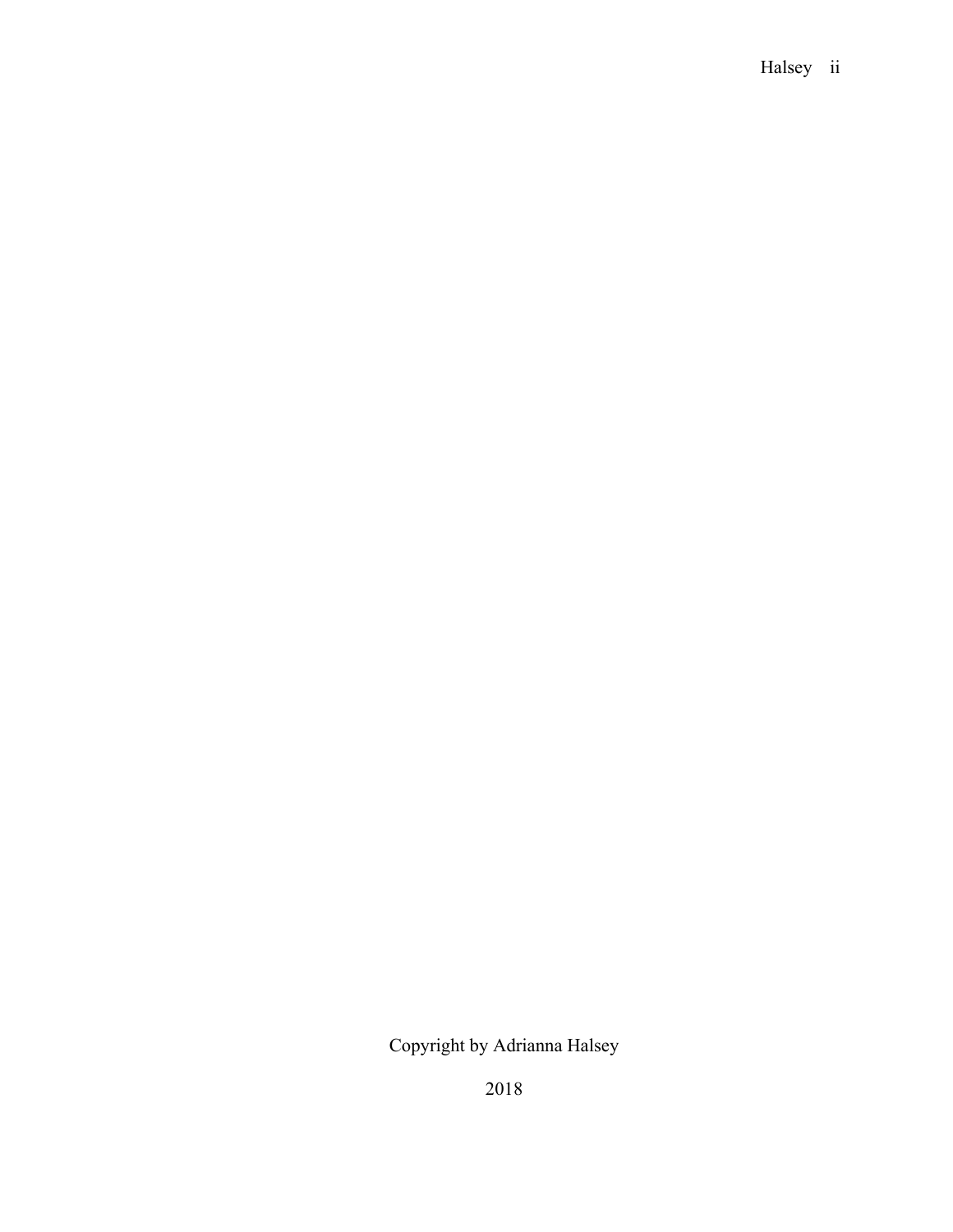This thesis is dedicated to my sister, Alexia. When I needed her most she was right on time.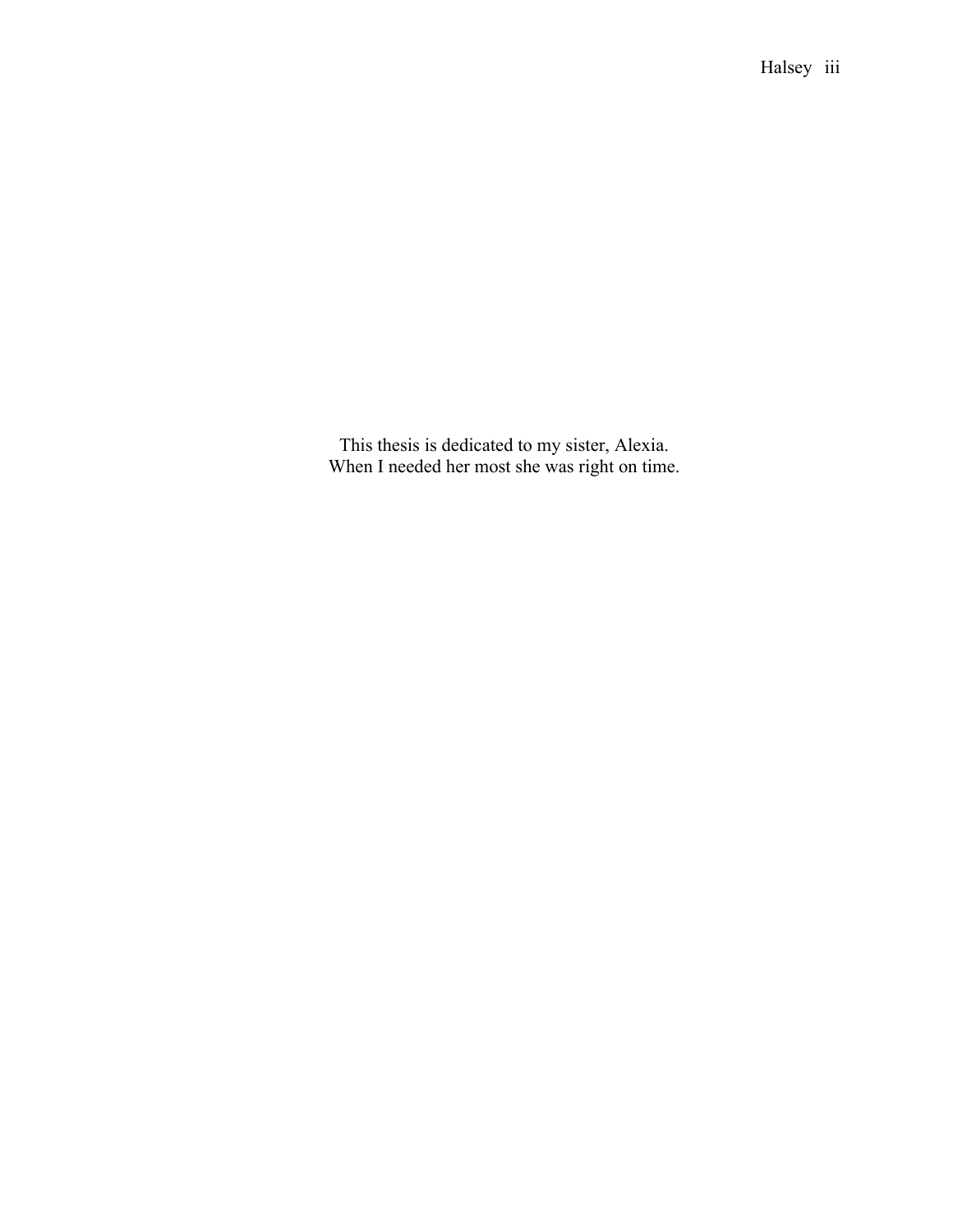#### Abstract

This thesis is a look into how Alexander Hamilton has been portrayed on stage in the musical *Hamilton: An American Musical*, written by Lin-Manuel Miranda*.* The goal of this research is to show that this musical is not history, but rather a commentary on current culture through one of America's favorite stories (that of the Revolution.) In this show, past figures have been used to discuss the issues of modern America, and that is now being sold as history. This has been discovered through the analysis of primary and secondary sources of the time period, as well as through a listening to and understanding of the show. Through this analysis, it can be seen that anachronism is a real and present danger in the study of history, as modern ideas influence the story being told. While historically based art can be beautiful, it is often shaped into the story writers wish to tell rather than what had occurred.

Key Words: Aaron Burr, Alexander Hamilton, American history, American Revolution, Broadway, Hamilton: An American Musical, Hamilton, historiography, Lin-Manuel Miranda, musical, theater, Revolutionary War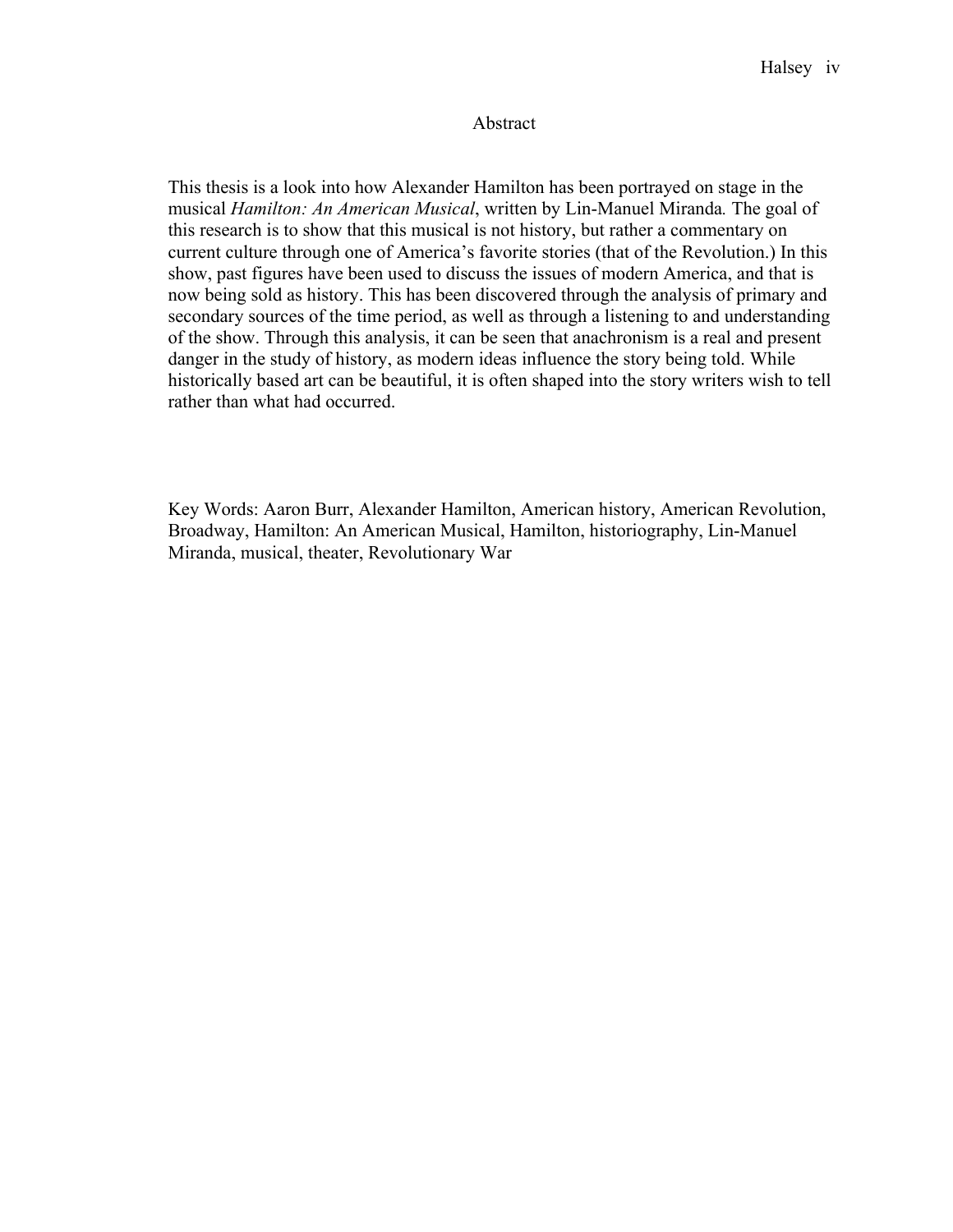### Table of Contents:

| Secondary Characters: The Important People in Hamilton's Life  27 |  |
|-------------------------------------------------------------------|--|
|                                                                   |  |
|                                                                   |  |
|                                                                   |  |
|                                                                   |  |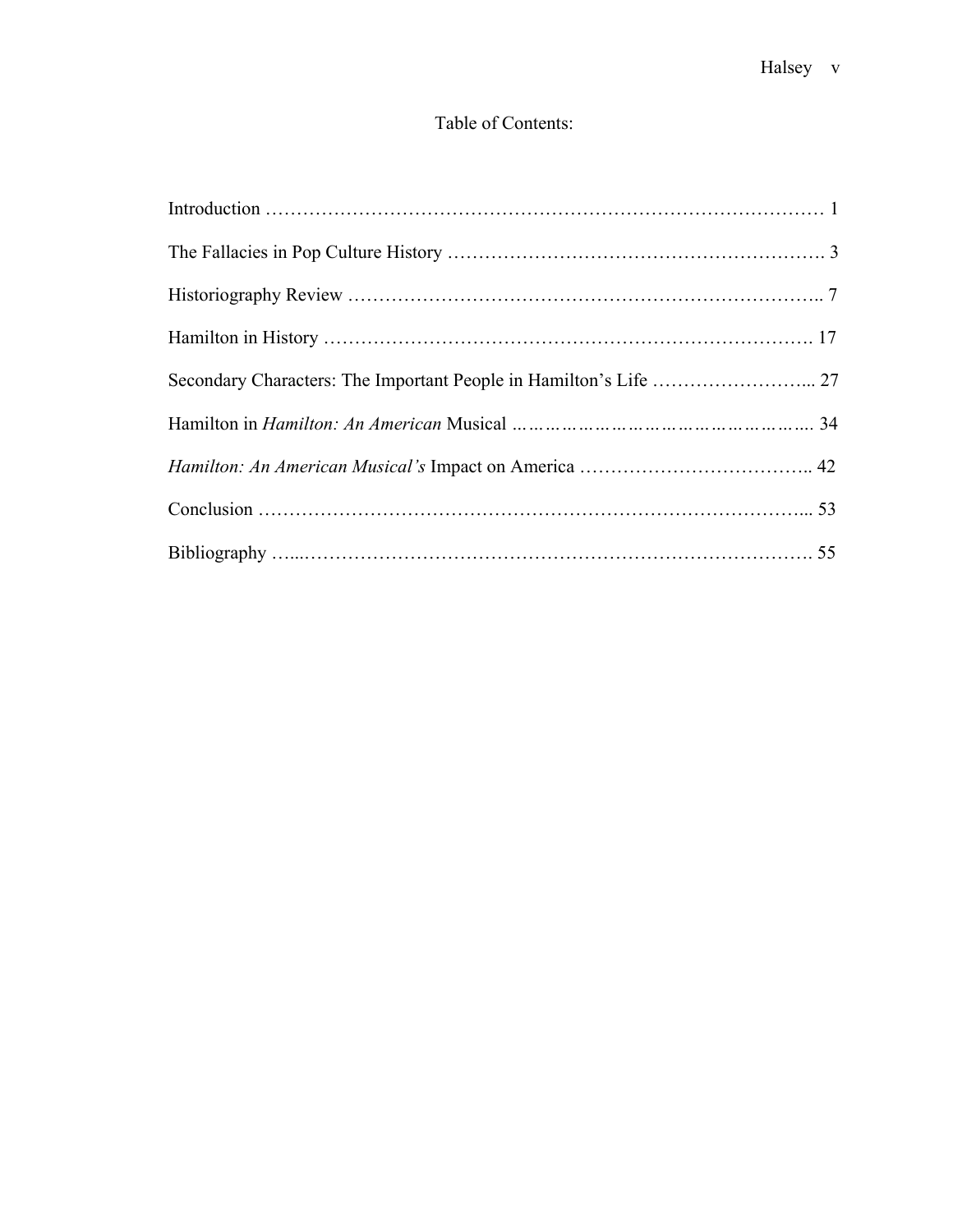#### *Introduction*

In the time leading up to the Revolutionary War, Thomas Paine declared, "We have it in our power to begin the world over again.<sup>" L</sup>in-Manuel Miranda has taken this idea in a whole new context, using his power to rewrite history rather than restart the world. In his smash hit show, *Hamilton: An American Musical*, he has redefined Alexander Hamilton's place in American history. Hamilton, who is often remembered as the Founding Father killed by Vice President Aaron Burr in a duel, is now being remembered for much more. Thanks to Miranda, Hamilton's legacy has started to shift, and he is being recognized now for his vital contributions to the American Republic. Through this show, he has been rediscovered as a Founder, and his legacy has been given a place in the hearts of the American people.

However, an increased knowledge, and furthermore, an increased respect, does not correlate with a correct understanding. In any adapted piece of history, the audience must be cautious. Dramatic embellishment is something that occurs often to create a thrilling and captivating story for a variety of audiences. Facts often get dropped or added, and modern ideas get worked into the themes of the narrative. This is not harmful in works of art, but becomes so when the product is being sold as objective history. If facts have been embellished or modern themes have been added with no warning for the audience, then it becomes dangerous to receive *Hamilton* as history. An audience ignorant to history is better than an audience that has been indoctrinated by false history.

So, research must be done, and depending on the conclusions, America must be properly informed. If this nation accepts an inaccurate representation of this foundational

 <sup>1</sup> Thomas Paine, *Common Sense* (Philadelphia: Robert Bell, 1776).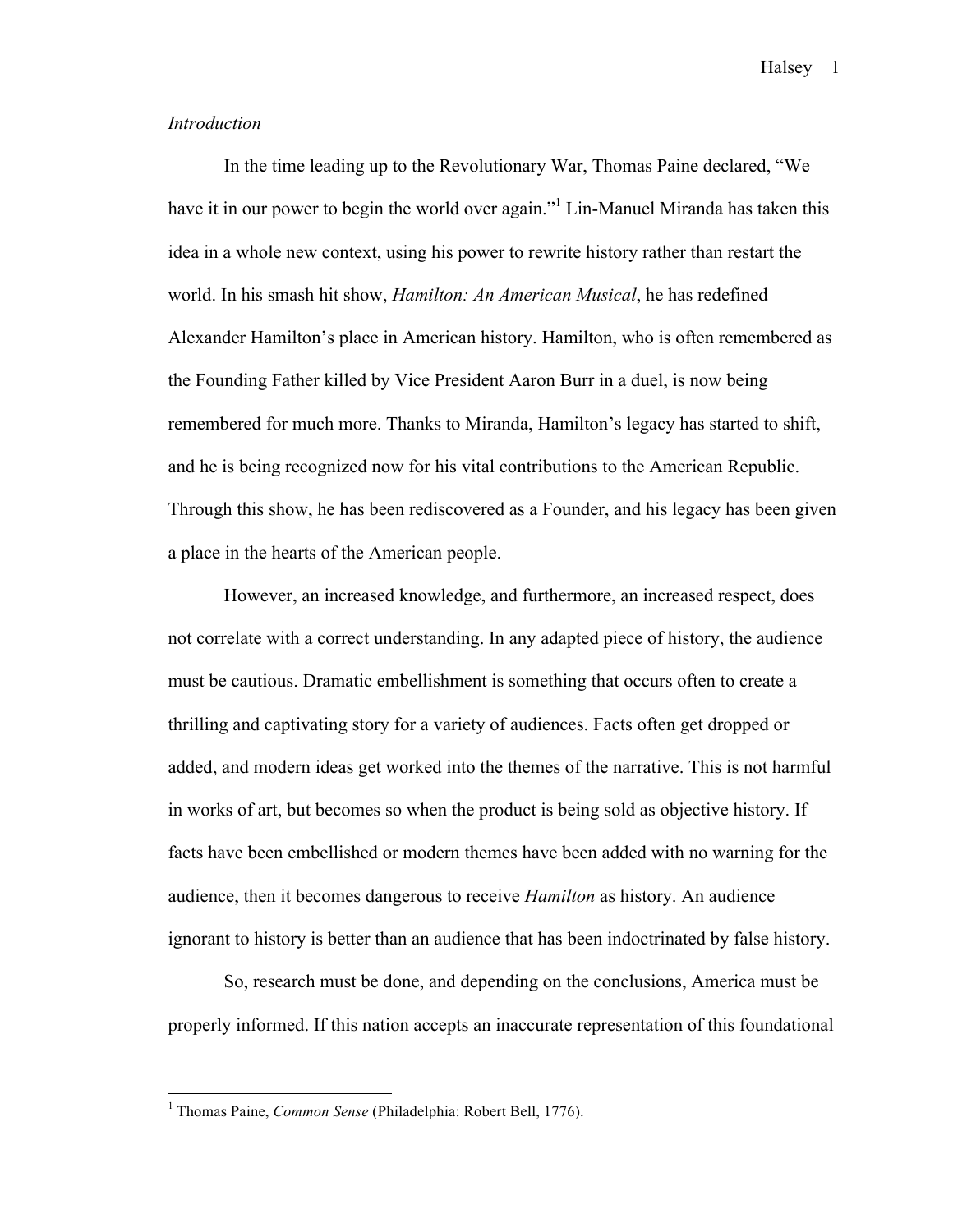time period, then it will fail to understand the values that this nation has been built upon. This thesis proposes that *Hamilton* is wrong, and that audiences are being misled due to the use of a modern method of storytelling influenced by America's current sociopolitical environment. This not only harms the accuracy and credibility of history, but what America is and where it comes from. To better understand this, each of these questions will be explored and answered.

- What is historiography and what fallacies are often faced when history is brought into the modern context?
- How has Alexander Hamilton been understood by different schools of historical interpretation prior to the debut of *Hamilton*?
- How is Alexander Hamilton understood by Lin-Manuel Miranda and the fans of this new show?
- How do the understandings compare? Has Hamilton been accurately represented on stage?
- Finally, in a broader sense, has the show done a sufficient job in capturing the characters and ideas of this time period, accurately representing the foundation of America?

Each of these questions has been researched and explained in the form of an extended literature review. Through research, conclusions have been made that have come from an analysis of primary and secondary sources, listening to and understanding the concepts of the show, an analysis of the audience's response, and various lectures on the time period. By studying each of these, the author will be able to give the reader a deeper understanding of the answers to each of these questions.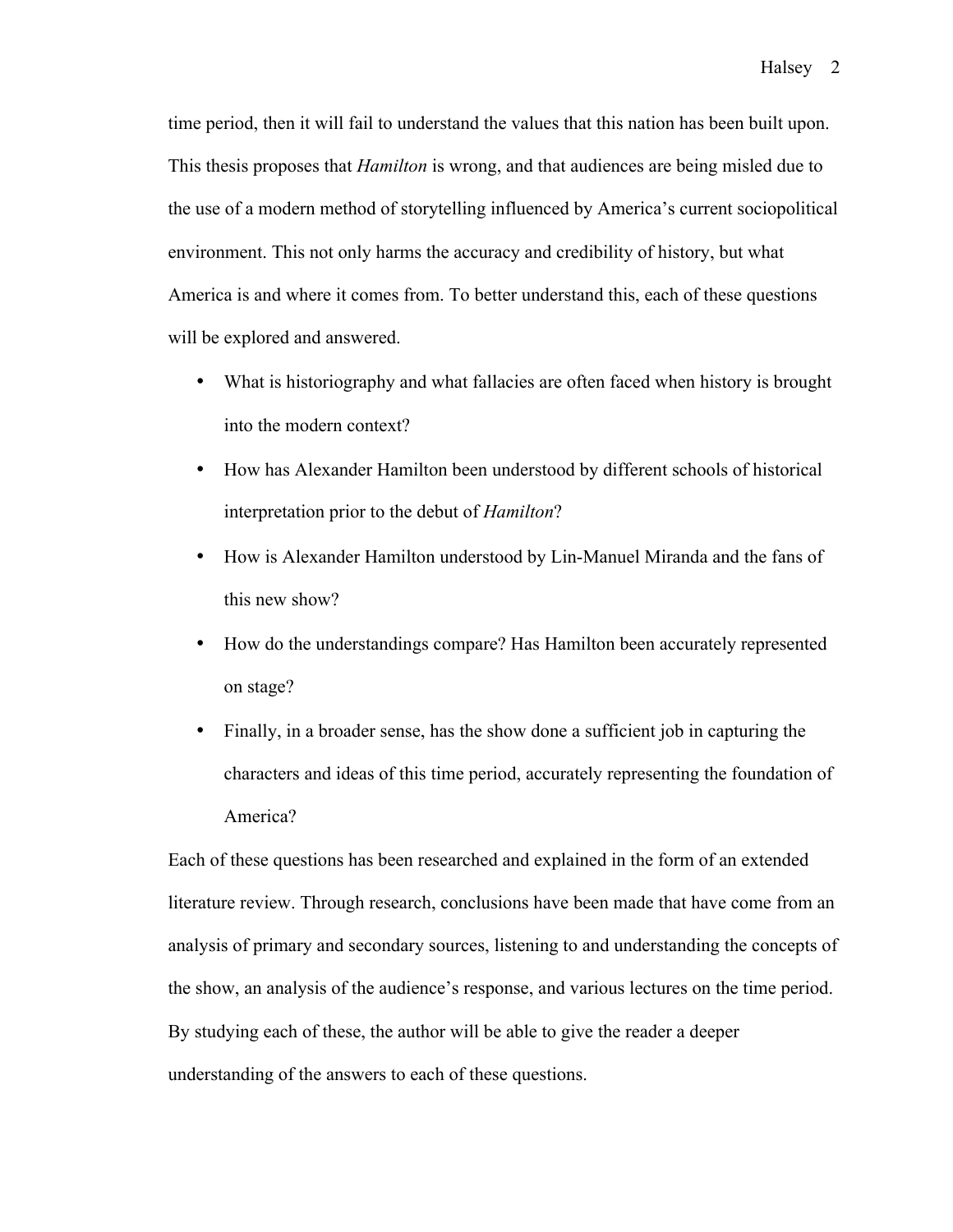#### *The Fallacies in Pop-Culture History*

Historiography is the process and methods by which scholars study history and how they write the stories.<sup>2</sup> These methods that are used in history are vital to how historians understand and present history to their peers and to the people. Without sound method, history would lose a lot of its substance, which would allow it to be shaped into any thought or conclusion, tearing away the legitimacy of the discipline. There are ways to write history that hurt the practice and undermine the story. Two of these are romanticism and anachronism. The romantic movement is one that began in the late eighteenth century, and while that specific movement has ended, principles of the practice have ceased to fade. Anachronism, the insertion of modern ideas into a story of the past, is a major issue that has come in the new wave of modern critical historical scholarship.<sup>3</sup> Both of these perspectives in history writing are important in understanding the topics at hand and should be explored.

Romanticism is a past way of communicating the story that has not fully left the discipline. Romantic in this sense is not that of love, but rather an embellished story of glory. The College University of New York in Brooklyn lays out romanticism as a dynamic, imaginative, and symbolic form of writing.4 One of the main aspects of this methodology is the creation of a hero. Writers twist the characteristics of the main character to play into the fantasy of the story. Giving the story a hero makes it more compelling, and it makes this figure more lovable and the story more exciting. These fantastical works are based off fact, but the fact is not as important as the story of

<sup>&</sup>lt;sup>2</sup> "Historiography Definiton," *Dictionary.Com.*<br><sup>3</sup> Gordon S. Wood, *The Purpose of the Past* (New York, NY: The Penguin Press, 2008), 8-9.

<sup>4</sup> "Romanticism," http://academic.brooklyn.cuny.edu/english/melani/cs6/rom.html, accessed March 31, 2017.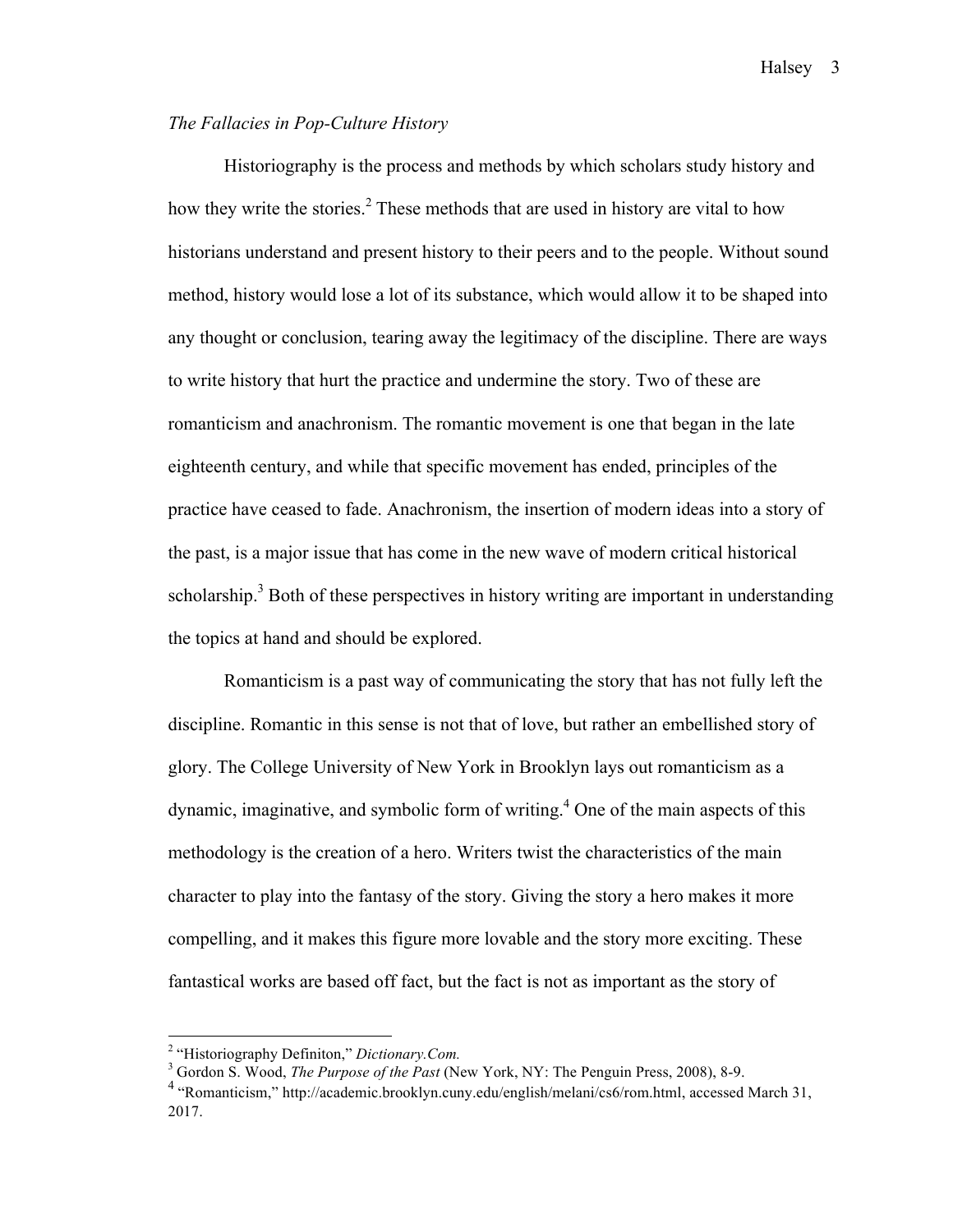conquest that the author wishes to share. Facts often cease in the pursuit of grandeur. While the stories written in this style are wonderfully compelling, they often lack a core sense of accuracy. When used in writing accounts of history, romanticism becomes dangerous. History strives to be an objective telling of past events, so when facts are dropped for narrative, we lose the foundation of what the story is.

Carl Trueman is an author who looks at history writing and exposes the flaws many encounter in this pursuit. In his book, *Histories and Fallacies: Problems Faced in the Writing of History,* Trueman offers budding historians an opportunity to grow in historical method and understanding, which will hopefully lead to a generation of historians with a solid grounding in historiography. One of the biggest problems that he calls out is the temptation to impose current beliefs on past ideas. This is known as anachronism and is a dangerous practice for historians. Anachronism is dangerous because it sticks modern ideals on historical figures, completely changing who they were.<sup>5</sup> Trueman includes an explanation: "A good example might be the term *liberty*. Living at the start of the twenty-first century in a liberal democracy, I am inclined to understand this work in terms of ... the modern democratic mindset, focused on the individual."<sup>6</sup> Simple misunderstandings of words and concepts due to change over time is one way in which the past becomes defined by the present. Another way to change the past is through political views. When political views influence history, the whole story is compromised.

 <sup>5</sup> Carl R. Trueman, *Histories and Fallacies: Problems Faced in the Writing of History* (Wheaton, IL: Crossway, 2001), 109.<br><sup>6</sup> Ibid., 110.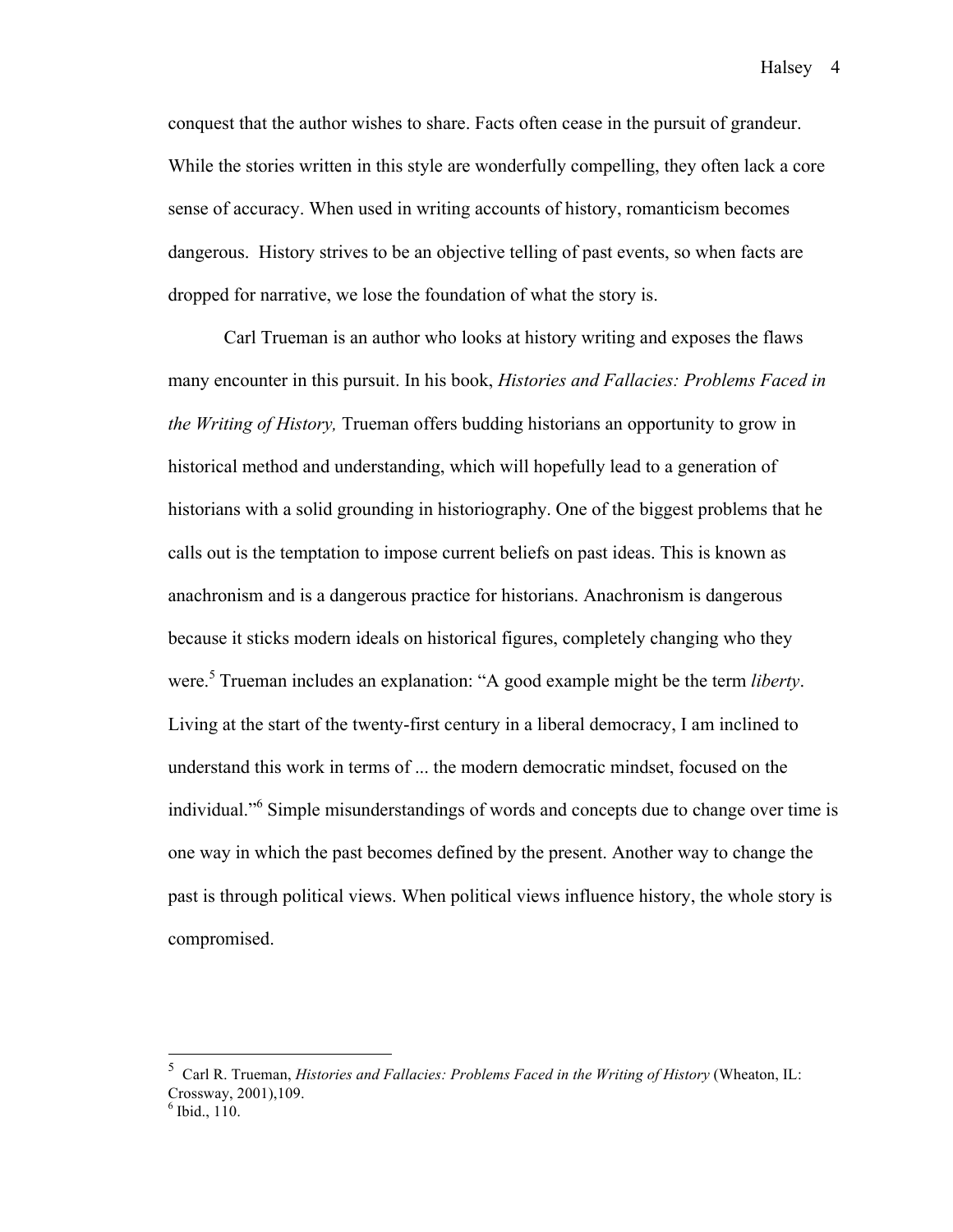Historian Gordon Wood has noted this recent change in the tide of history. Over the last few decades, people have become less interested in academic history and more involved with cultural, popular history. This new desire for a history that serves as a compelling story, one that emphasizes the marginalized, and that correctly aligns with memory, even when the facts do not necessarily line up with what has been remembered, has started to transform the practice of history.<sup>7</sup> This has created a great divide in academic history, as historians are starting to change the story to fit the desires of the people. This new practice has begun to deconstruct history as a whole, which has led to a lot of problems with how people write history. Wood has published a book in which he includes many of the book critiques that he has done over time. In *The Purpose of the Past,* he has identified the changing tide in the field of history and the ways that historians have begun to change the practice. As popular history grows, people are looking for more ways in which they can relate the past to their lives. Wood says, "Rather than trying to understand the past on its own terms, these historians want the past to be immediately relevant and useful; they want to use history to empower people in the present, to help them develop self-identity, or to enable them to break free of the past."<sup>8</sup>

Wood then goes on to discuss the practice of anachronism. Building on what Trueman already says, Wood connects this shift in the practice of history to the widespread use of anachronism. Many historians go in with present-minded agendas, yet that is not how history should work. Wood puts it this way: "The problems and issues of the present should be the stimulus for our forays into the past … but the present should

<sup>&</sup>lt;sup>7</sup> Wood, *The Purpose of the Past*, 2-6.  $^8$  Ibid.., 8.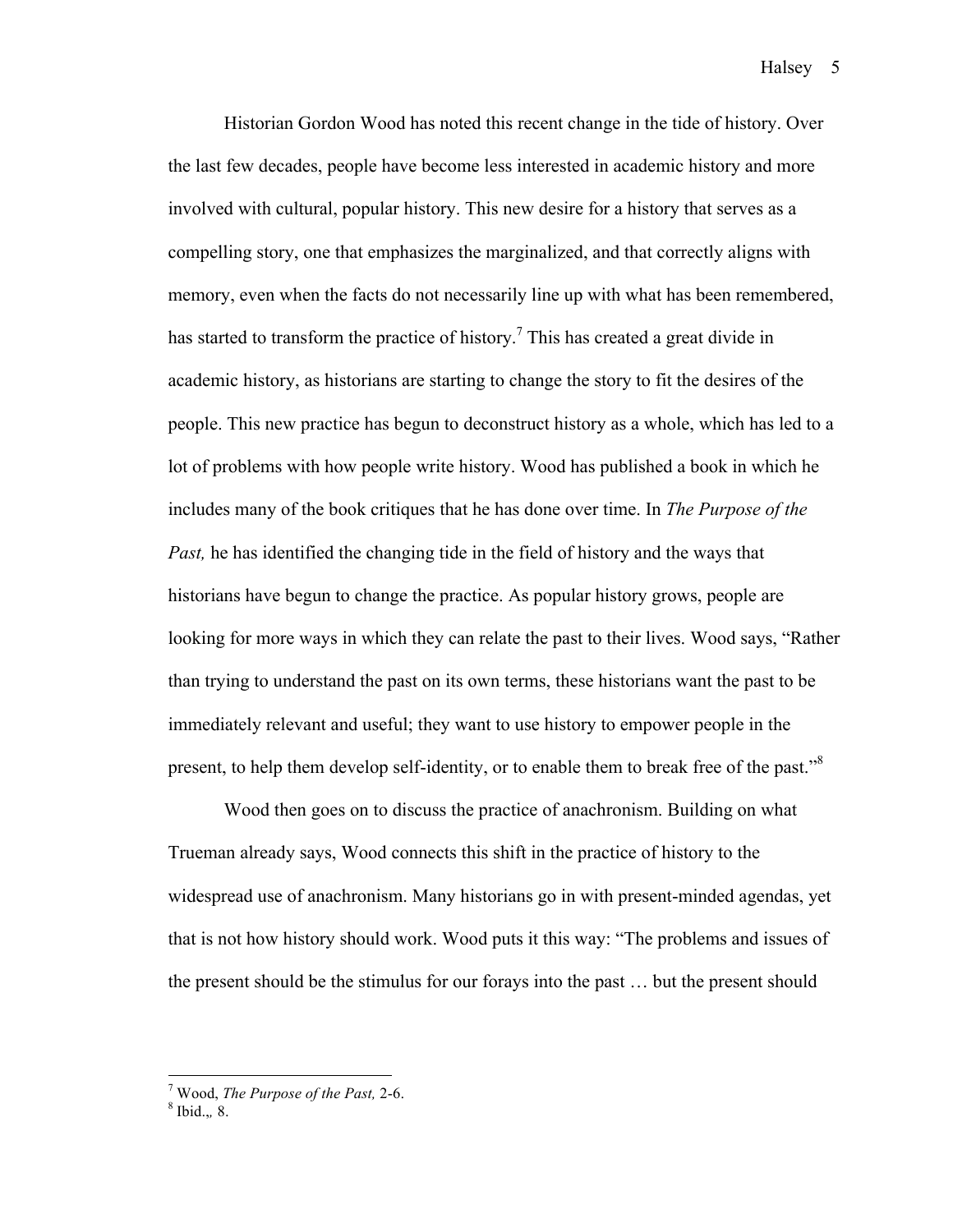not be the criterion for what we find in the past."<sup>9</sup> Many new age historians go into history with the expectations of finding where they fit. Everyone wants to be a part of the story, whether or not they actually fit into the history they are studying. Historians can use the past to see where current issues have stemmed from, but current issues should not have a direct effect on how historians see and shape the past.<sup>10</sup> Obviously, no history is completely objective. People grow up establishing their personal principles and worldview, which no one can fully escape.<sup>11</sup> While historians cannot fully remove their bias, they must still be aware of it. When they are mindful of how they may taint history, then they can best prevent a subjective product.

 $<sup>9</sup>$  Ibid., 10.<br> $<sup>10</sup>$  Ibid.</sup></sup>

 $\frac{11 \text{}}{11 \text{}}$  Ibid., 39.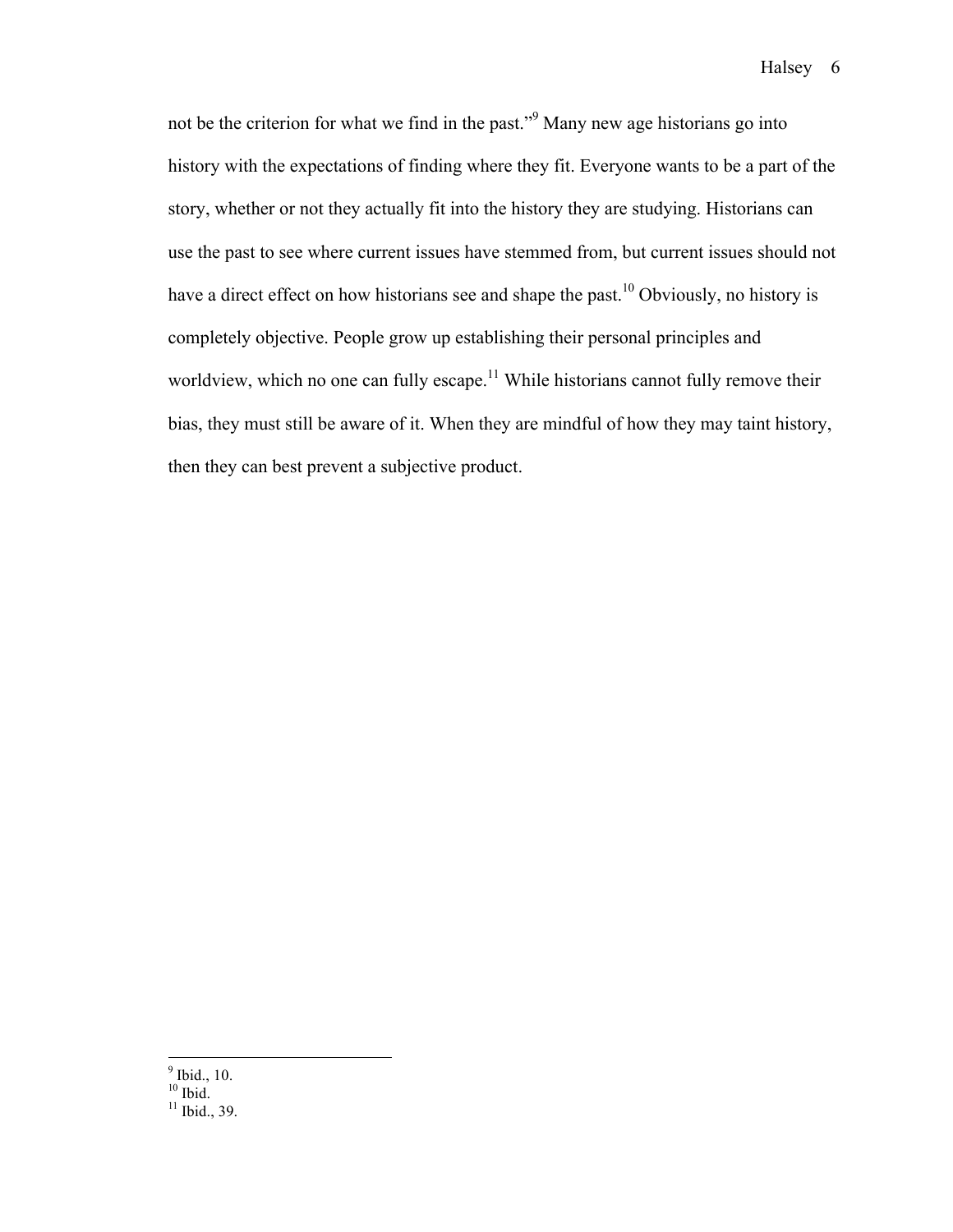#### *Historiography Review*

Ron Chernow has written one of the most extensive and respected biographies of Alexander Hamilton. In his 738-page study, he goes into great detail on the life of Hamilton. From birth to death, Chernow gives a detailed account of Hamilton's life. As a historian, he reveres Hamilton as a hero of the American nation. "Today, we are indisputably the heirs to Hamilton's America, and to repudiate his legacy is, in many ways, to repudiate the modern world."<sup>12</sup> This work is the story of Hamilton written as a hero, with Chernow seeing him as the founder of capitalist America and a visionary for the future of democracy. However, Chernow is careful to include all of the facts that he can about Hamilton's life, good and bad. This helps the reader build a three-dimensional understanding of who Hamilton was. He knows that Hamilton was not perfect by any means but he also acknowledges that America may not have survived without his influence.

Another historian who has covered Hamilton in depth is Richard Brookhiser. In his book, *Alexander Hamilton: American*, Brookhiser emphasizes Hamilton's importance in the American founding. Throughout history, he has been misunderstood as a Founder, and Brookhiser sees that as unfair. Hamilton was an impassioned and inspiring American nationalist figure. While his foes fought to use his past against him, Hamilton stayed strong and continued to build his identity as a New Yorker, and more importantly as an American,<sup>13</sup> although he was never fully convinced of the identity he adopted for himself, and sometimes he struggled in feeling that it truly belonged to him.<sup>14</sup> Brookhiser is

<sup>&</sup>lt;sup>12</sup> Ron Chernow, *Alexander Hamilton* (New York, NY: Penguin Group, 2004), 6.<br><sup>13</sup> Richard Brookhiser, *Alexander Hamilton: American* (New York, NY: The Free Press, 1999), 8.<br><sup>14</sup> Ibid., 9.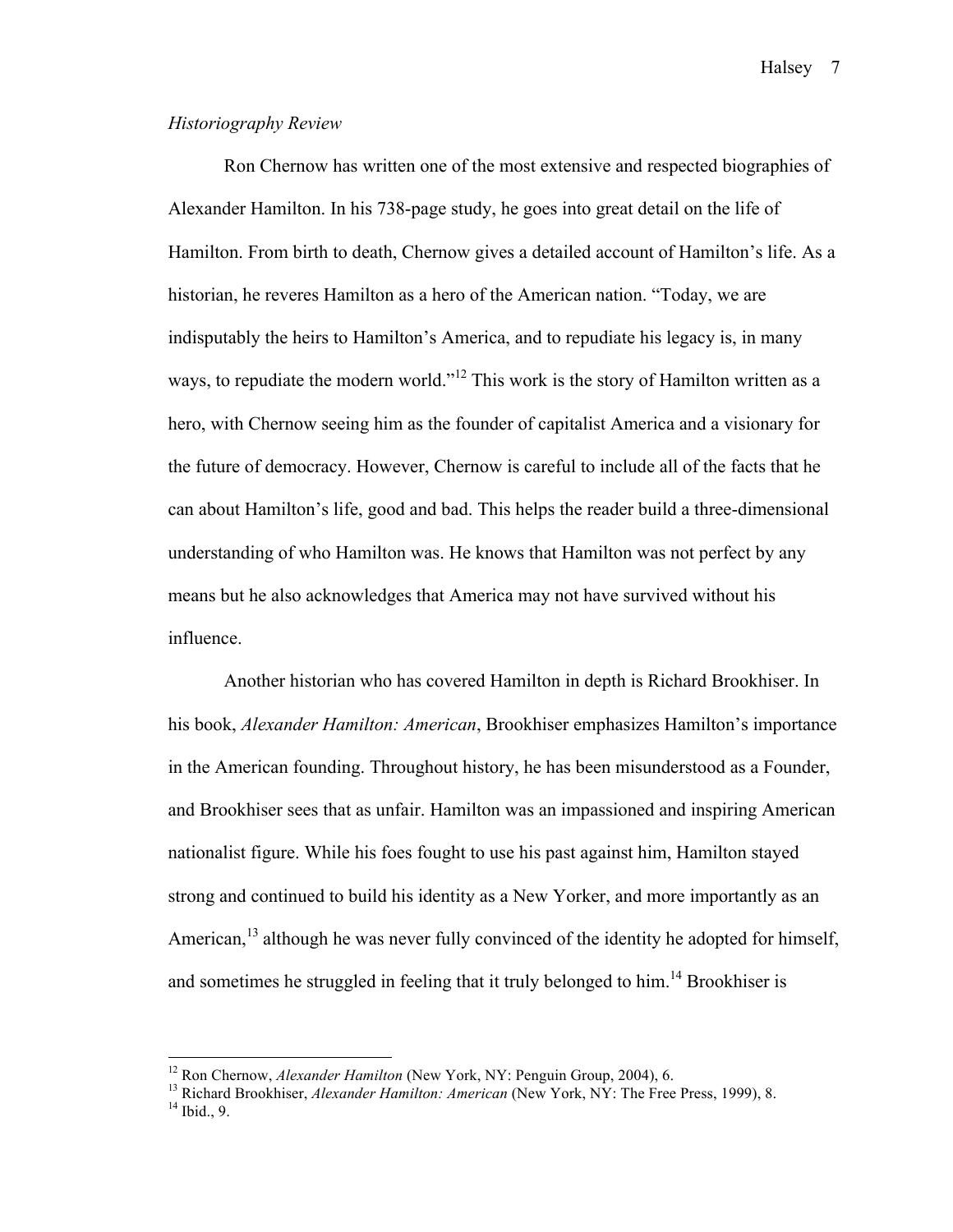definitely aware of Hamilton's enemies, and sees them as devious compared to Hamilton's wit and great achievements. While Chernow see Hamilton as a champion of modern American economy and democracy, Brookhiser disagrees. Hamilton lived as a moral guide and inspiring politician, yet "Hamilton's positions fit with no current model."<sup>15</sup> While Hamilton does not fully fit in the current realm of American politics, Brookhiser notes his continued relevance. "Because he was a great man, he generally did it better. His life, and the lives of his peers, can guide and caution us."16 Brookhiser deeply reveres Hamilton as an American hero, giving him the place he feels Hamilton has earned in American heritage.

Richard B. Vernier has published a book that is a compilation of many of Hamilton's writings. While this book is mostly Hamilton's words, the introduction offers insight to Vernier's view of this Founder, and it explains why he took the time to compile these writings. Vernier recognized the villainized place that Hamilton has in American memory, yet he feels there needs to be a shift in perspective. Through understanding the issues of the early republic, Hamilton can be better understood, rather than just analyzing his policies and personality without context, which is what has created this vilified image. While rooted in British political theory, Hamilton was still committed to the American cause.<sup>17</sup> He was patriotic and passionate, willing to share his opinion and ready to fight for a cause greater than himself. He saw the importance of power in these critical years of early America, which made many upset as they were still recovering from British tyranny. Vernier emphasizes context in his understanding of the past. Working to

 $^{15}$  Ibid., 10.<br> $^{16}$  Ibid., 11.

<sup>&</sup>lt;sup>17</sup> Richard B. Vernier, *The Revolutionary Writings of Alexander Hamilton* (Liberty Fund Inc, 2008), xi.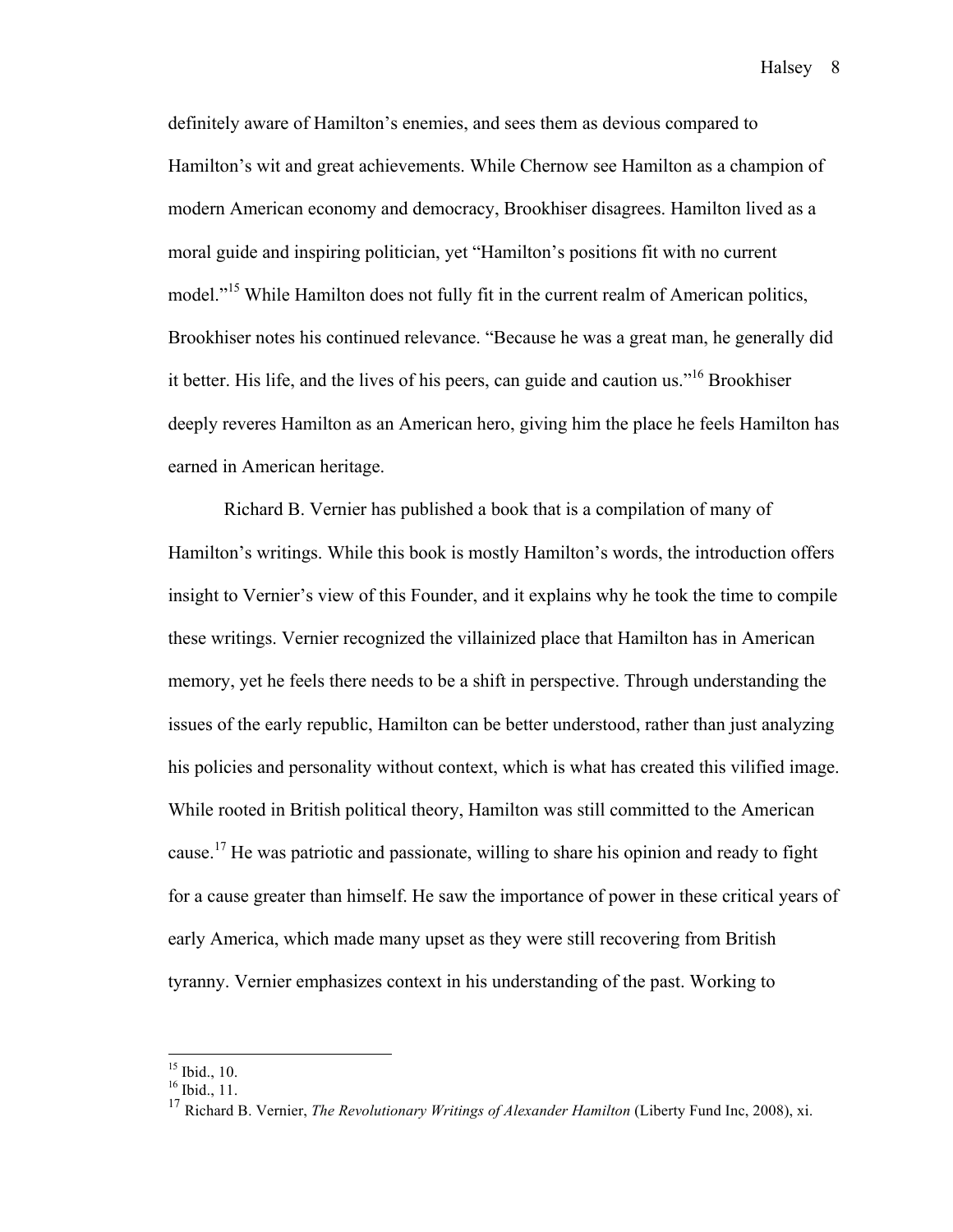understand Hamilton in his time and through his perspective makes him less of an American villain and more of an American hero.

Thomas Fleming has written many works on the Founding era, focusing on the Revolution and the time following the war. He often looks at the people of these times, analyzing how they acted in the context of the actions of those around them. His book *Duel: Alexander Hamilton, Aaron Burr, and the Future of America* is a look into 1804, the year of the fateful duel between Hamilton and Burr. He is aware of similarities and differences between the two men, and through the lens of 1804, he recounts the dramatic events that led up to the final shot.

Fleming has a very honest view of Hamilton. He is aware of the many things he did to serve this nation but is equally aware of his faults. He does not try to justify the bad, but rather he allows them to become part of the narrative as they were. Fleming does not overemphasize Hamilton's political actions but sees them for what they were and how the public responded. Hamilton's strong personality was a force to reckon with, but he was no more than a man. As a man, he was cosmopolitan, having tried many things throughout his complicated life. Fleming does not ignore those around Hamilton and the political atmosphere of the time period. He is not so focused on Hamilton that he ignores the aligning thoughts, stories, and principles of the other Founders. Fleming does not villainize those who opposed Hamilton, as some do, but overall offers a fair analysis of both sides. $18$ 

 <sup>18</sup> Thomas Fleming, *Duel: Alexander Hamilton, Aaron Burr and the Future of America (*New York, NY: Basic Books, 1999.)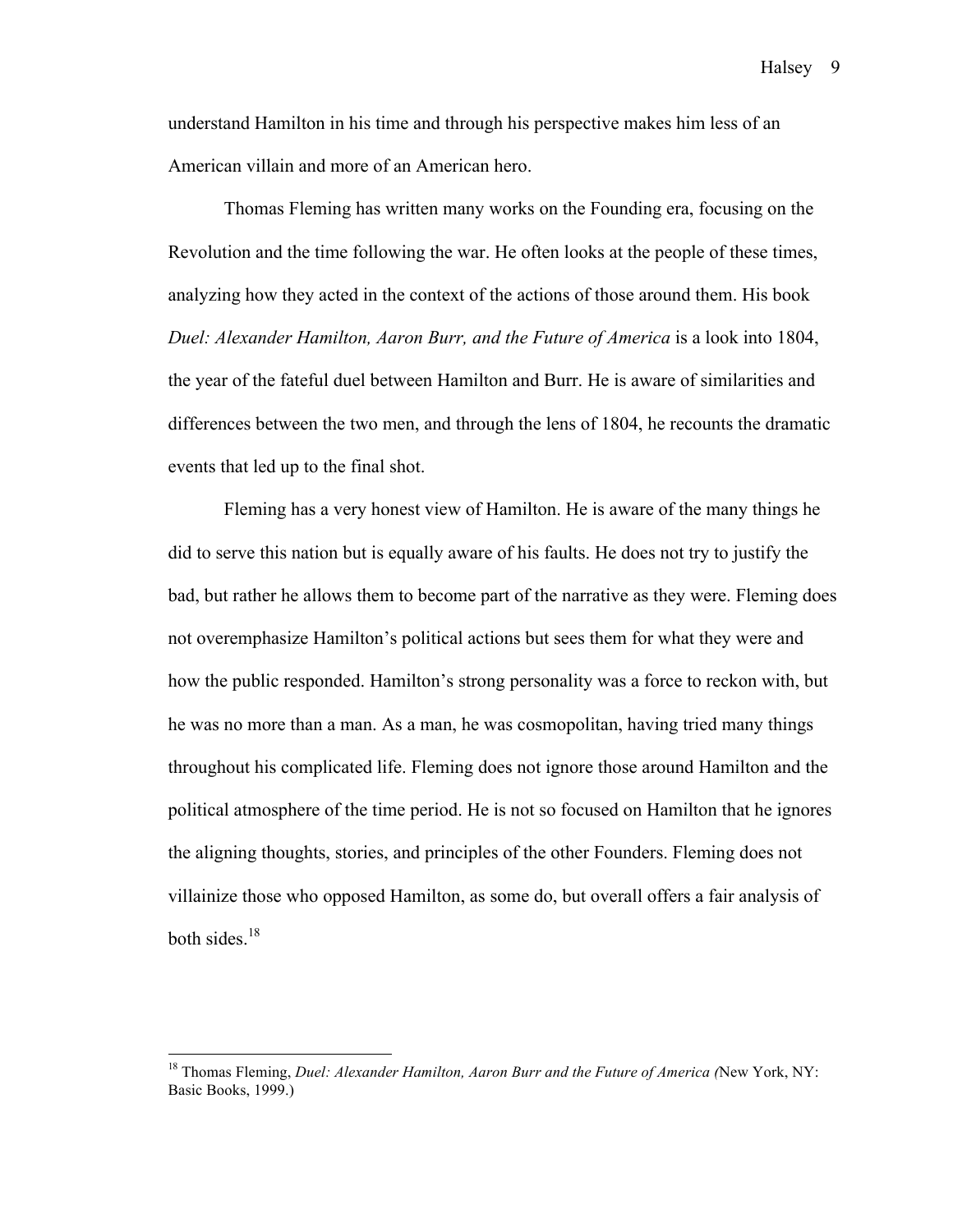Hamilton went to the Constitutional Convention with the intent to propose his own system of government.<sup>19</sup> This proposed system was presented in a six-hour speech and was basically a call for a return to monarchy. Billy G. Smith, a professor and a contributor of many scholarly articles, $^{20}$  says that Hamilton was "advocating that the new nation should return to a monarchy or at the very least have a president and senate elected or appointed for life."<sup>21</sup> This was absurd to the Founders in the room with him, as it was bringing back the very thing the nation had just fought to rid itself of. Hamilton's desire for a strong power for this new nation worried many that he wanted to delegate this power to himself. He was in a constant and brutal pursuit of power throughout his career, forever striving to reach his goals and advance his agenda. Smith looks into the critiques of this time period to further his view on Hamilton. Abigail Adams, who was not an advocate of Hamilton, wrote the following in reference to his drive to power "That man would in my mind, become a second [Napoleon] Bonaparte if he was possessed of equal power."<sup>22</sup> John Adams, her husband, often agreed with her sentiments on the subject, and was also concerned with the level of Hamilton's ambition. Smith is concerned with Hamilton's sense of strong government and ambition to achieve. While Americans can thank him for much of America's development, many forget that he had a strong conservative view (relative to the time period) on how the government should operate. Smith recognizes that many of the Founders found "his over-the-top ambition

 <sup>19</sup> Lin-Manuel Miranda and Jeremy McCarter, *Hamilton: The Revolution* (New York, NY: Grand Central Publishing, 2016), 138.

 $20$  Independent Institute, "Billy G. Smith" (2017),

http://www.independent.org/aboutus/person\_detail.asp?id=3869, accessed February 14, 2018. <sup>21</sup> Billy G. Smith, "Alexander Hamilton: The Wrong Hero of Our Age," *The Independent Review* 21, no. 4 (Spring 2017): 519.<br><sup>22</sup> Ibid., 521.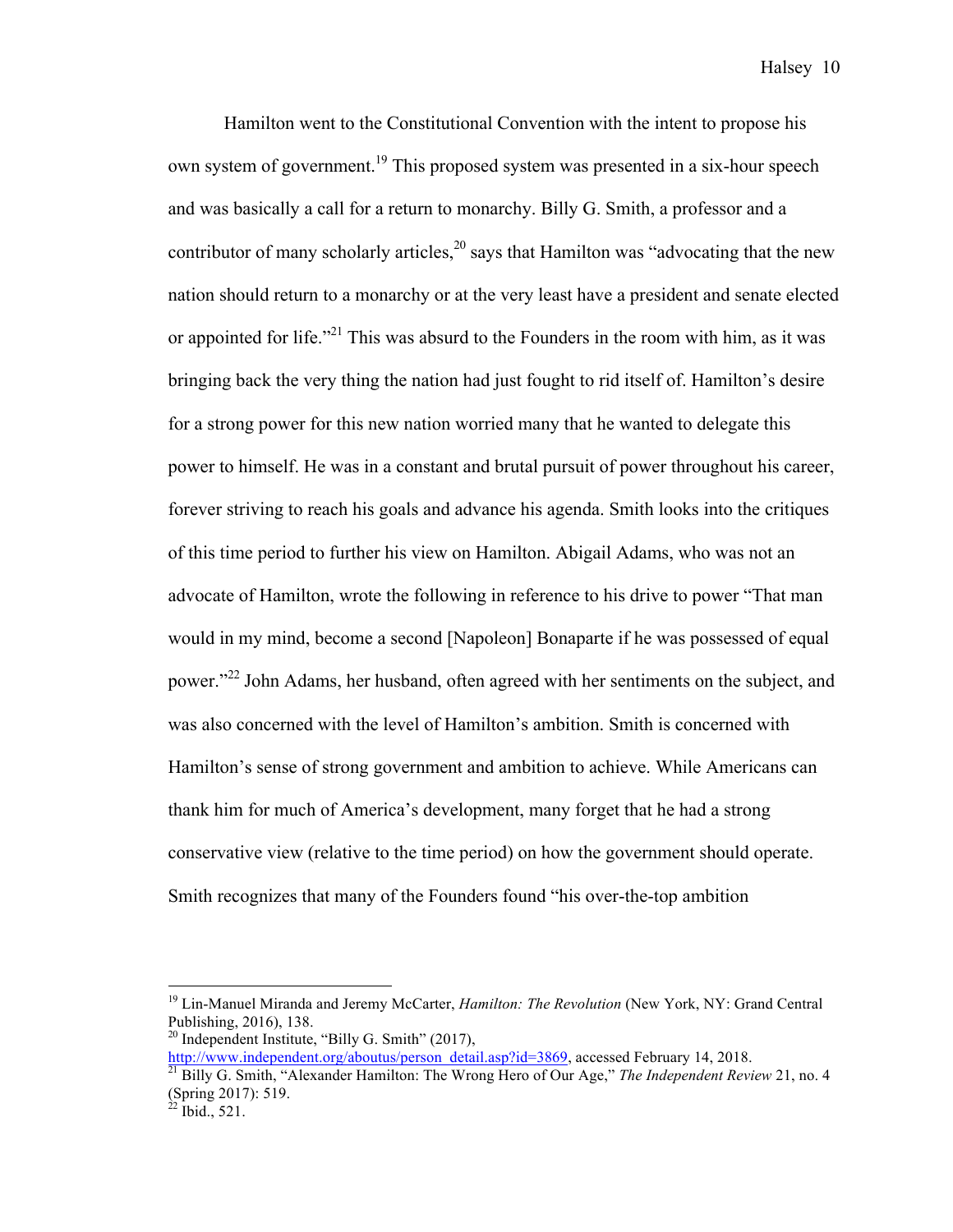distasteful."<sup>23</sup> Compared to the historians who have written so highly of Hamilton, he is not as impressed by the nation's first secretary of the treasury, and writes about him in a more critical light.

An important part of understanding this nation and the principles it was built on is understanding the beliefs of the Founders. Understanding their beliefs also gives historians a better sense of who they were and how the people should remember them. One author who seeks to understand the views of the Founders is Thomas West. His book *Vindicating the Founders: Race, Sex, Class, and Justice in the Origins of America*, takes a deep look into the minds of the Founders, analyzing the system they established and the principles it was established under. As he looks at the Founders, Hamilton is present frequently, as he was expressive and opinionated, as well as a major influence in this time period. West takes a look at the issues in society currently and gives the reader perspective through an eighteenth-century lens.

In a chapter dedicated to the issue of race and slavery in the writing of the Constitution and establishment of America, West looks deeply into the Founders' view of this issue, since it was greatly debated at the time. To set the foundation of the slavery argument, West first looks into the Founders' view of race. Building off of the idea that "all men are created equal," as boldly stated in the Declaration of Independence, West looks through the eyes of the Founders to see if they truly believed or understood what they were claiming. He reminds the reader that "all the leading Founders affirmed on many occasions that blacks are created equal to whites and that slavery is wrong.<sup>224</sup> The

<sup>&</sup>lt;sup>23</sup> Ibid.<br><sup>24</sup> Thomas G. West, *Vindicating the Founders: Race, Sex, Class, and Justice in the Origins of America* (Lanham, Maryland: Rowman & Littlefield Publishers, 1997), 4.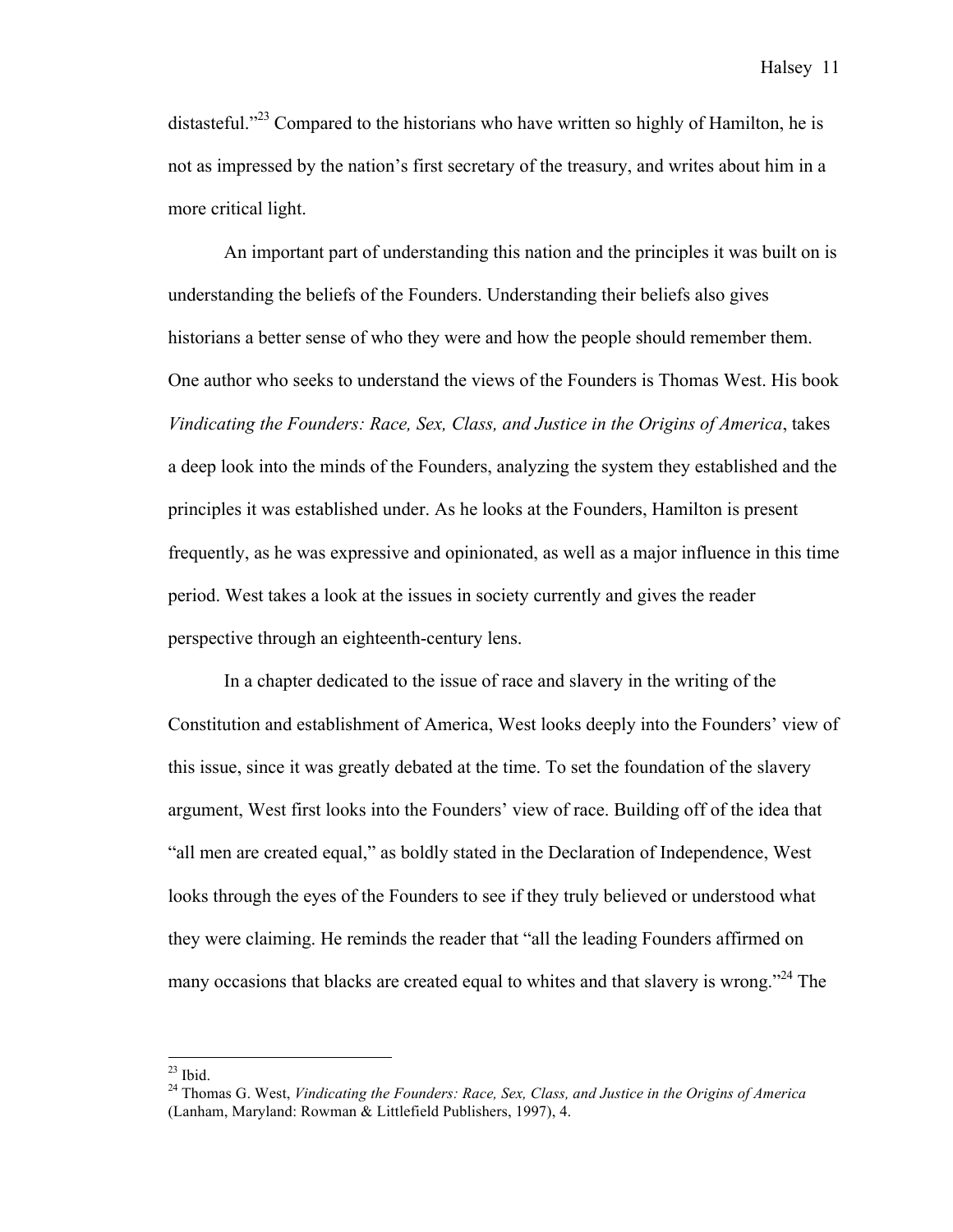Founders did not see these African Americans as lesser people, and believed that the promise of liberty did not exclude them.

West then looks at specific Founders' opinions on this topic, including Hamilton's. Hamilton saw that the laws allowed for the ownership of slaves, but he also saw that they have the same capability of living in liberty. While the laws say what they say, it does not change the basic right that all men deserve liberty.<sup>25</sup> While most of the world had begun to see them as inferior, Hamilton questioned the notion. He says, "The contempt we have been taught to entertain for the blacks, makes us fancy many things that are founded neither in reason or experience.<sup>26</sup> These people were cast aside as lesser human beings with little evidence to support that belief. If given the chance and the proper resources, the black man is just as capable as the white man, according to Hamilton.

Hamilton favored ending slavery. "[He] unsuccessfully proposed an emancipation plan of this kind for South Carolina when he served on General Washington's staff."<sup>27</sup> Having grown up in the islands, slavery was a constant part of Hamilton's youth. He saw it everywhere he went and felt that it was a true evil of humanity.<sup>28</sup> To support his proposal, Hamilton says, "An essential part of the plan is to give them their freedom with their muskets. … For the dictates of humanity and true policy equally interest me in favor of this unfortunate class of men."29 Encouraging freedom would increase the number of men fighting in the war. Slaves were tied to the plantation, unable to fight for the cause of

<sup>&</sup>lt;sup>25</sup> Ibid., 5.<br><sup>26</sup> Ibid., 8.<br><sup>27</sup> Ibid., 12.<br><sup>28</sup> "The Immigrant's Tale," *National Geographic History* (May 2016): 85. This article is an excerpt from Ron Chernow's biography on Hamilton. National Geographic's history magazine published this chapter and called it "The Immigrant's Tale," showing Hamilton's humble beginnings and his journey to America. <sup>29</sup> West, *Vindicating the Founders,* 12.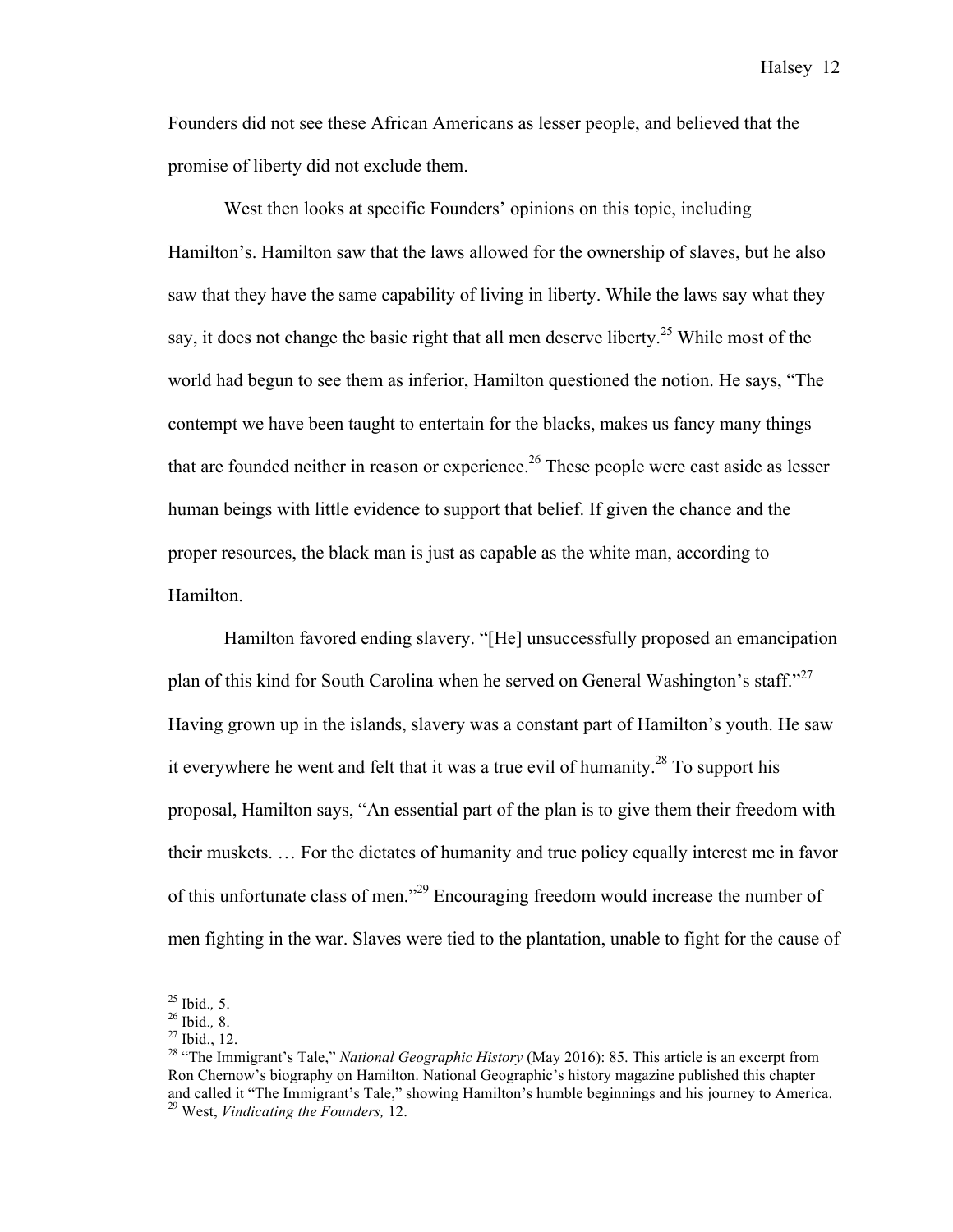liberty. He also saw the unfortunate situation of slavery, and he had the desire to fit them into the narrative of humanity that the Founders were establishing for their nation.

As time went on, the issue of slavery in America grew. While many believed it was unfit for a nation as enlightened as America, they saw the immediate negative consequences of emancipating the slaves. If slavery had been abolished during the writing of the Constitution, this document would have never been ratified, or the Southern states, those heavily dependent on slavery, would not have joined this new union. To protect the union, the delegates at the Constitutional Convention made many compromises in regards to slavery.<sup>30</sup> However, compromising to preserve this young nation does not change the feelings the Founders had in regards to this issue. Hamilton himself was upset with how things were, but understood the circumstances of human nature and the world around him. West says, in response to a quote from *The Federalist*, "The leading Founders were too sensible to indulge the fantasy that human evil might one day disappear … but the feeling was strong that liberty and enlightenment would continue to grow and that slavery would die an inevitable death.<sup>331</sup> Hamilton had grown up with a pessimism in regards to human nature,  $32$  so it can be understood as to why he did not expect this new republic to solve the flaws of humanity. In the minds of the Founders, slavery would soon die out as man came to better understand these enlightened ideas of equality. They had set the ball in motion for its eventual end, but their hands were tied with respect to ending it at the time of the ratification of the Constitution.<sup>33</sup>

<sup>&</sup>lt;sup>30</sup> K. Alan Snyder, "American Revolution Course," Southeastern University, Fall 2017.<br><sup>31</sup> West, *Vindicating the Founders*, 30.<br><sup>32</sup> Chernow, "Hamilton," 85.<br><sup>33</sup> Snyder, "American Revolution Course."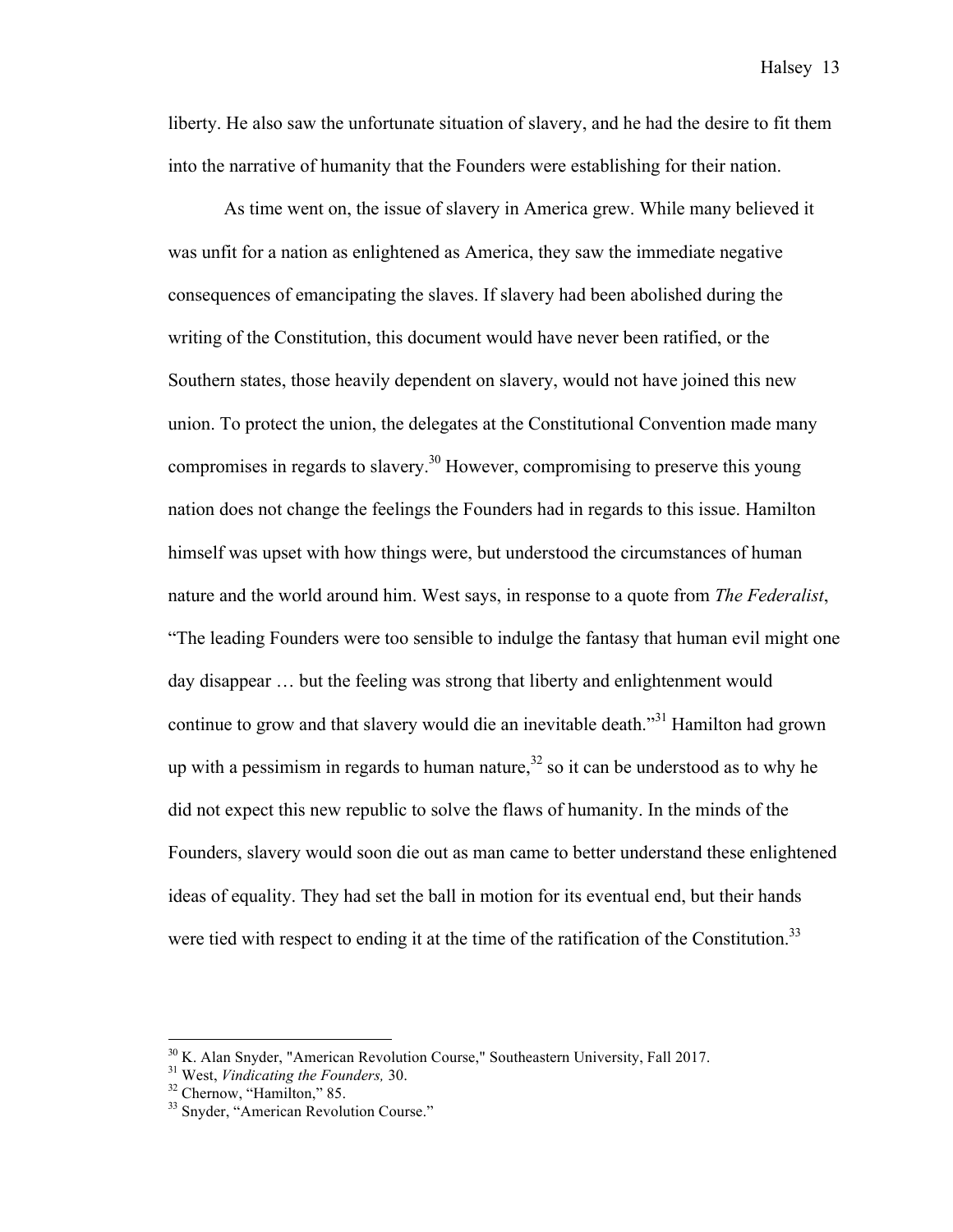A second issue that West discusses is that of having property ownership as a requirement for voting. At the time of the founding, voting was limited to white men who held property.<sup>34</sup> The Founders had fair reasons behind this restriction. They felt that those who held property had more of a devotion to vote for qualified leaders and beneficial laws, and it would affect them most directly.<sup>35</sup> Without certain restrictions, men could come in from anywhere, cast a vote, and leave, with little regard for the future.

The Founders also felt that those who owned something were those who were independent and capable.<sup>36</sup> Hamilton's views specifically align with this second reason behind the restrictions. West says, "Hamilton did not fear the opinions of the poor. He feared that the poor would not really have opinions of their own and that they would magnify the votes of some voters at the expense of others."<sup>37</sup> It is not the fact that they were poor that Hamilton was worried about, but rather the fact that the poor are often dependent on others. When a man is dependent on another man, especially for his livelihood, he is more likely to side with the one supporting him or be manipulated by the one supporting him. Hamilton wrote, "If it were probable that every man would give his vote freely, and without influence of any kind, then, upon the true theory and genuine principles of liberty, every member of the community, however poor, should have a vote. … But since that can hardly be expected… some who are suspected to have no will of their own, are excluded from voting."<sup>38</sup> He understood that the ideas of liberty could not

<sup>&</sup>lt;sup>34</sup> West, *Vindicating the Founders*, 111.<br><sup>35</sup> Ibid., 120.<br><sup>36</sup> Ibid., 121.<br><sup>37</sup> Ibid., 122.<br><sup>38</sup> Ibid.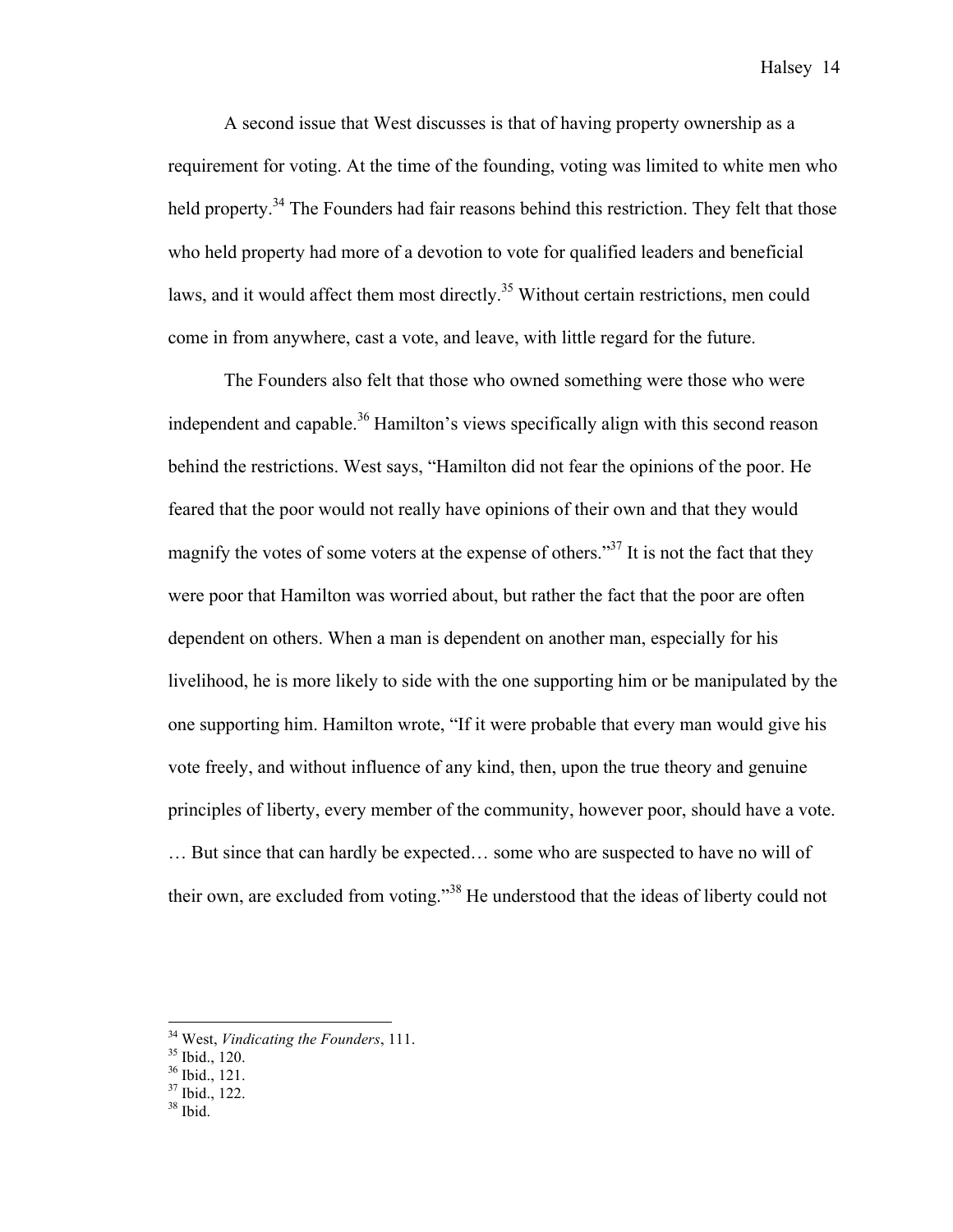be fully obtained, and respected the restrictions when they seemed proper. This did not make him an enemy of the poor but a supporter of fair public policy.

Hamilton also had thoughts on immigration that cannot be ignored. Later in *Vindicating the Founders,* West discusses the perspectives of the Founders on the idea of immigration. Hamilton, by no means, was opposed to European immigration to America. He himself was an immigrant. However, he did not believe that citizenship should be readily given to all who relocate to America.<sup>39</sup> Thomas Jefferson and Hamilton actually agreed with each other in the sense that they opposed massive immigration into America from indiscriminate groups. When outsiders come into a new place, they bring their own ideas and principles, which can either be channeled to promote the American system or can be used to water down the system by changing the attitudes of the citizens around them.<sup>40</sup> However, when the election of 1800 came around and Jefferson was supported by a group of recent immigrants, he began to change his thinking. Once president, he called for immediate naturalization to promote hospitality and the rights of mankind. Hamilton however, kept his views of residency requirements to gain naturalization.<sup>41</sup> Immigrants had to live on American soil for a certain number of years before gaining their citizenship, and Hamilton felt this was best. He wrote, "The safety of the Republic depends essentially on the energy of a common national sentiment; a uniformity of principles and habits."42 For immigrants to come to America and immediately have the privileges of American citizens was not fair, and it was a threat to the republic. West builds off of Hamilton's writings, saying, "Hamilton, like the earlier Jefferson, was

 $\frac{39}{40}$  Ibid., 154.<br>  $\frac{40}{41}$  Ibid.<br>  $\frac{42}{41}$  Ibid.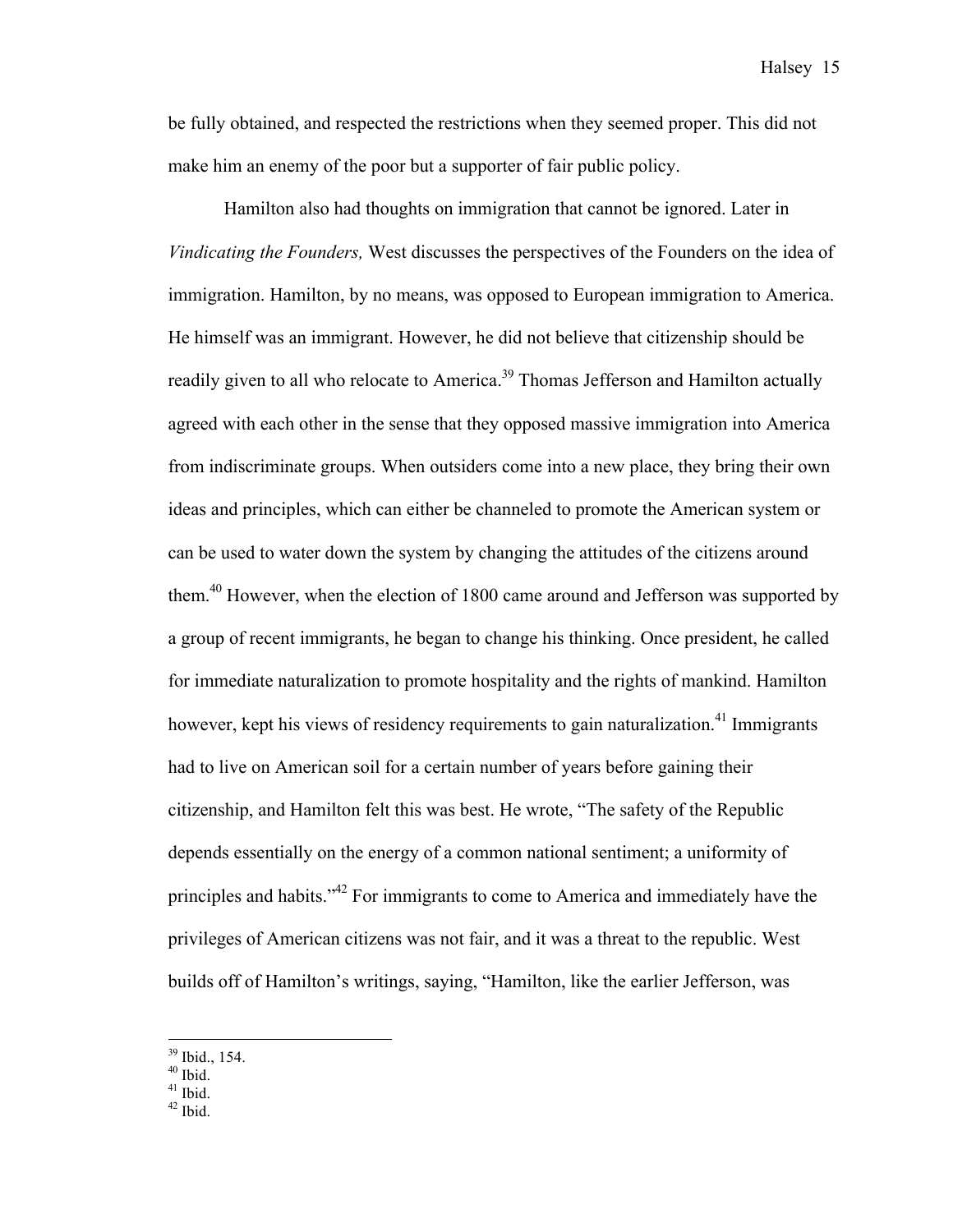arguing that 'real republicanism'… can only be sustained by a 'temperate love of liberty." That, in turn, requires that immigrants leave behind their 'foreign bias and prejudice.'"43 Foreigners do not learn to fully adapt and respond to the American system right away, and therefore they should not have a full part in it until they have come to understand it. This does not mean that America should not welcome outsiders with open arms, but rather, America can welcome them and teach them her ways, allowing them to later participate in the representation found in this nation.

 <sup>43</sup> Ibid., 155.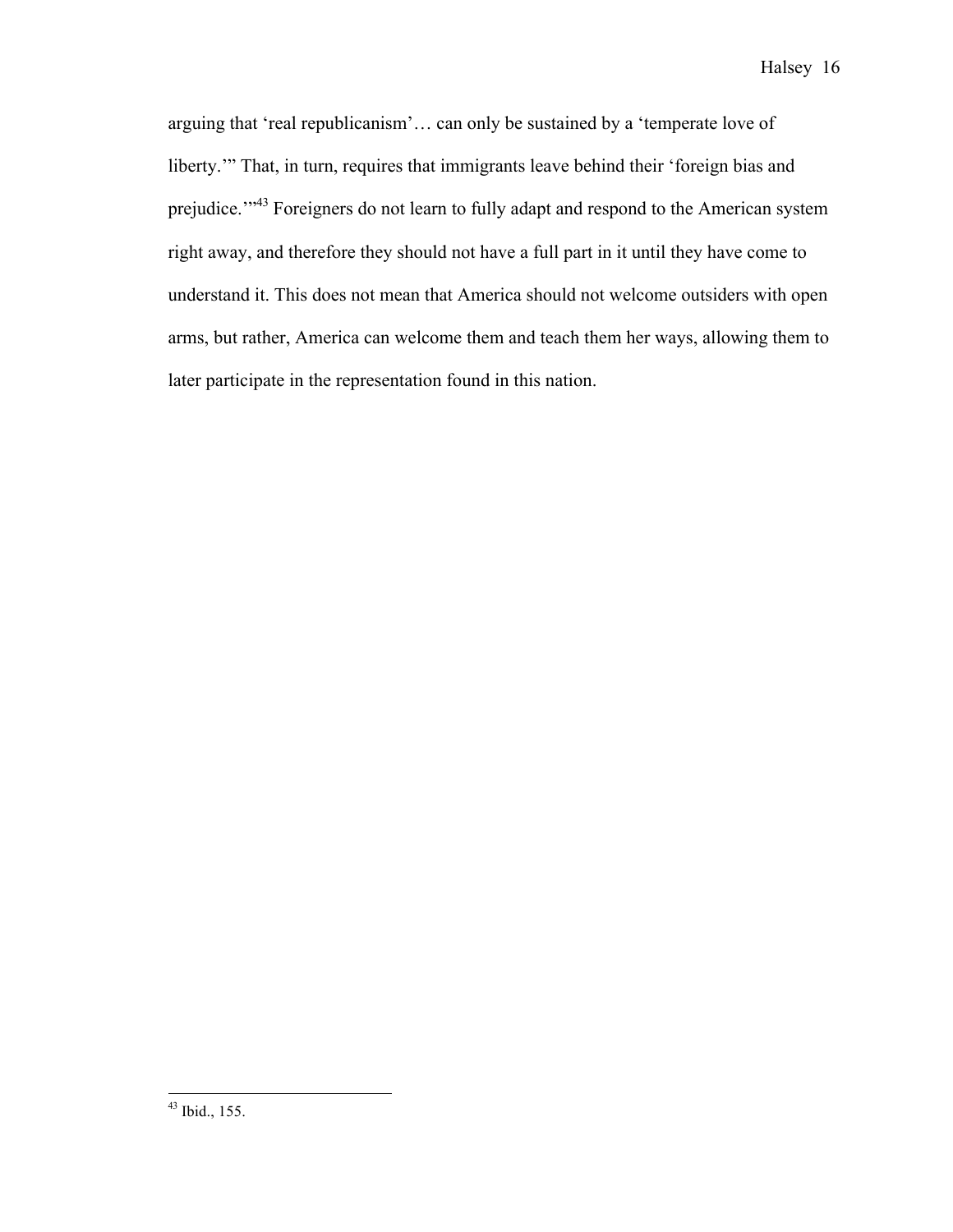#### *Hamilton in History*

Hamilton's story does not start in a place of glory but rather as a poor boy in the British West Indies on the island of Nevis. While many of the other Founders came from families of influence and wealth, growing up comfortably in the colonies, Hamilton grew up in shame and misery as he faced death and exploitation almost every day of his childhood. Hamilton claims to have been born in 1757, but historians find that he was most likely born in 1755.<sup>44</sup> His mother had married a man that spent her inheritance and made her life miserable. She could not gain a divorce, so she fled from him.<sup>45</sup> On her own, Hamilton's mother fell in love with someone else. This man, Hamilton's father, was a down-on-his-luck businessman who fled to the islands to find economic prosperity. These two were both outcasts seeking a fresh start, and it may have been the similarity of their situation that brought them together.<sup>46</sup> Since his mother, Rachel, could not legally obtain a divorce, she and James, Hamilton's father, could never legitimize their marriage. Rachel had inherited some property on the island of Nevis, which is where she lived with James and where Hamilton was later born.

As Hamilton grew up, it is unlikely that he received any formal schooling, but it is assumed that he was tutored, which gave him his reading and writing skills that he is so well known for now.<sup>47</sup> At the age of ten, his father fled, never to be seen again by the family.48 Two years later, Hamilton and his mother got sick. He was able to recover but unfortunately, his mother passed away. All of her belongings went to her family from her

<sup>&</sup>lt;sup>44</sup> Chernow, "The Immigrants' Tale," 77.<br><sup>45</sup> Ibid., 78.<br><sup>46</sup> Ibid., 79.<br><sup>47</sup> Ibid., 80.<br><sup>48</sup> Ibid., 82.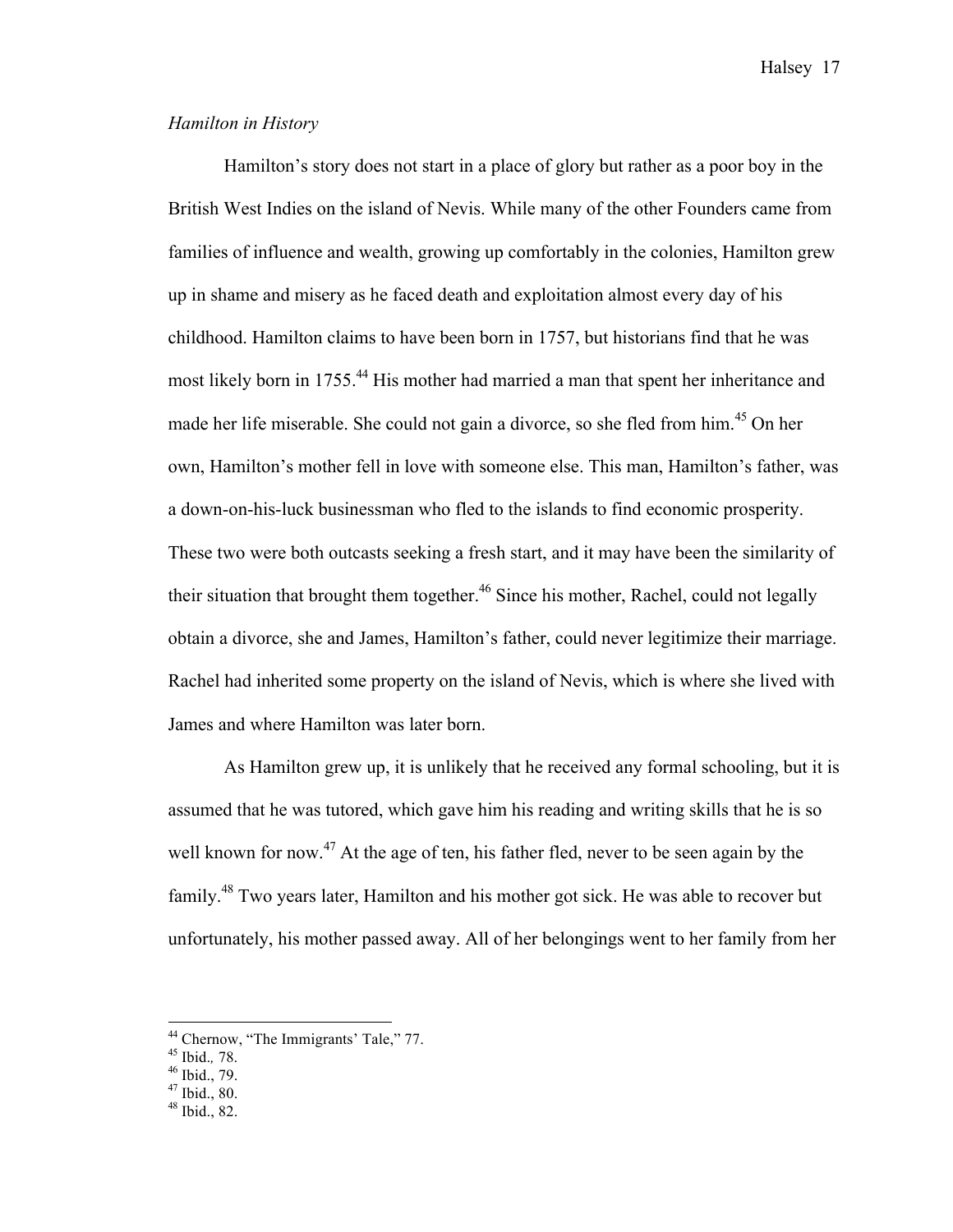earlier marriage, so Hamilton and his brother were left to their cousin with nothing but each other. This cousin soon committed suicide, leaving them with an uncle who died about a month later. By the time he was fourteen, Hamilton had no family other than his brother.<sup>49</sup>

This hardship did not stop him, and it built a resilience in him that was unmatched. He soon started working as a clerk for a merchant. This is where he learned about the economy and where he built a strong work ethic. On the side, Hamilton was devoted to reading all he could, as well as writing frequently.<sup>50</sup> He had access to books through a friend of his, Rev. Hugh Knox, who worked to get some of Hamilton's writings published in the *Royal Danish American Gazette.* One of Hamilton's writings that was particularly important was a letter he wrote describing the terrors of a hurricane that had torn through his homeland. After reading this letter, many local business men were impressed, which prompted them to raise the money necessary for Hamilton to sail the mainland colonies in search of an education.<sup>51</sup>

Hamilton was ashamed of his past, and he worked hard to remove himself from it entirely once he had made it to America. "He cut himself off from his past and forged a new identity. He would find a home where he was accepted for what he did, not who he was."<sup>52</sup> The world he grew up in was harsh and structured. He saw the evils of mankind all around him every day, one of them being slavery. This built in him a pessimistic understanding of the nature of humanity and an abolitionist sentiment that he carried with him throughout his life. His situation in the islands had developed within him a work

<sup>&</sup>lt;sup>49</sup> Ibid., 83-84.<br><sup>50</sup> Ibid., 84-85.<br><sup>51</sup> Ibid., 86.<br><sup>52</sup> Ibid., 87.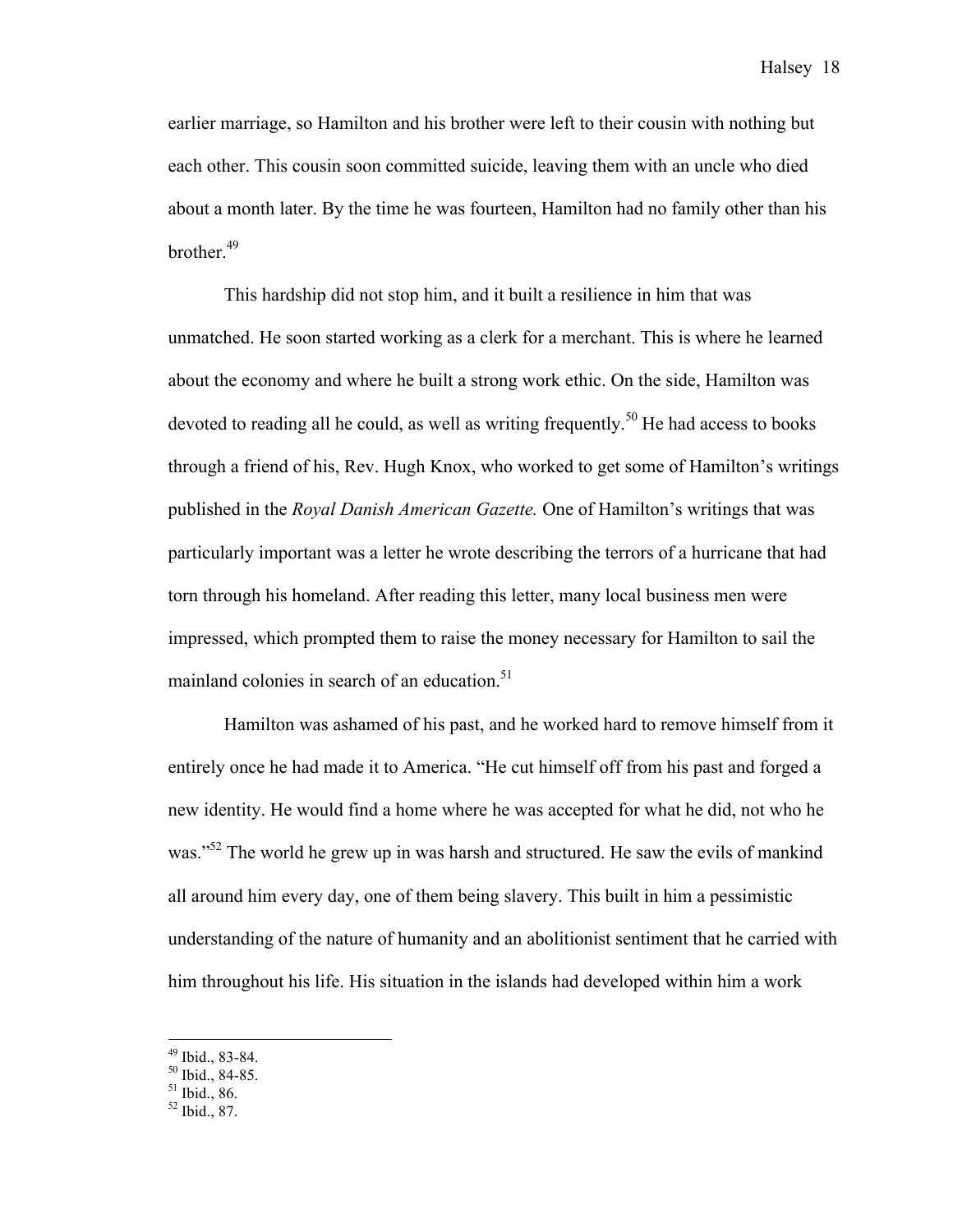ethic and desire for greatness like no other.<sup>53</sup> Coming to the colonies at that time gave Hamilton the perfect opportunity to become all that he could.

Once in America, Hamilton wasted no time. His ship landed in New York in the fall of 1772.<sup>54</sup> The plan was for him to study at the College of New Jersey (now Princeton University), but after meeting with the college's president, Dr. John Witherspoon, Hamilton was denied as he was so young and wanted such a quick education, which the board of trustees did not feel was a good idea, and so looked to study elsewhere. He pursued his education at King's College (now Columbia University), in New York City.<sup>55</sup> New York was a vibrant city, growing immensely, and serving as a hub of political thought. This political atmosphere gave Hamilton the chance to speak out and share his opinions. His early thoughts show a respect for rights but an understanding of the need for a centralized power. He incorporated the revolutionary sentiment of the time period, believing that the colonies should not be bound by the tyrannical government of the British crown.<sup>56</sup> As the revolutionary spirit continued to grow within the colonies, Hamilton was increasingly prepared to fight back, bring liberty to the nation that he now saw as home, and create a name for himself in the process.

When the war broke out at Lexington and Concord, Hamilton was still in New York. Before joining the fight, he was continuing to share his opinions, speaking out for liberty and distracting mobs. One night after the outbreak of the war, Hamilton was spending the evening with his professor, Dr. Cooper, when a mob came to tar and feather the professor. Hamilton stopped them at the front door and spoke long enough for Cooper

<sup>53</sup> Ibid. <sup>54</sup> Vernier, *Revolutionary Writings,* xi. <sup>55</sup> Brookhiser, *Hamilton: American,* 21. <sup>56</sup> Ibid., 24.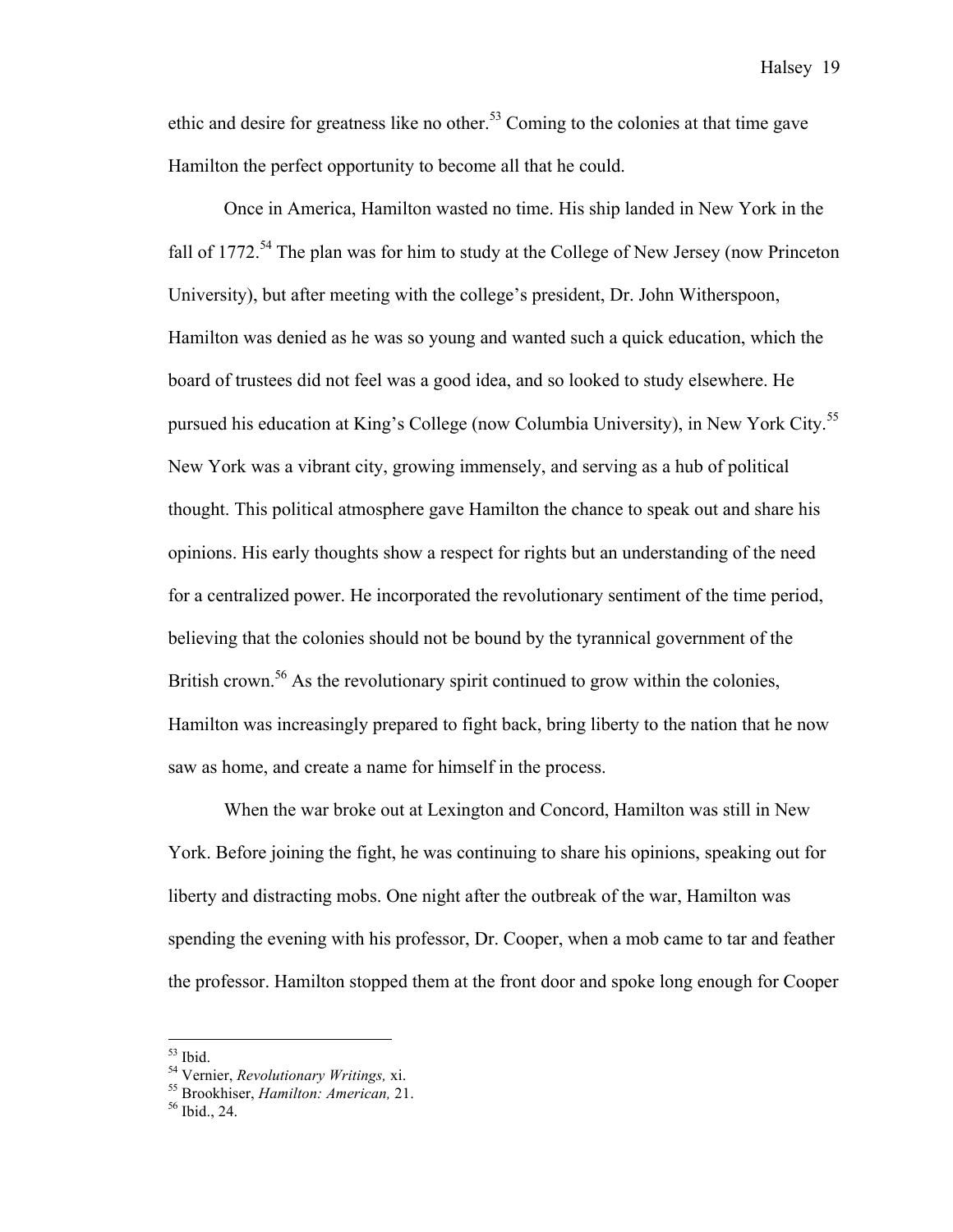to escape out the back.<sup>57</sup> He joined a drill company shortly into the war, and served with a reckless spirit.<sup>58</sup> While serving with this company, he was promoted to captain, and eventually he caught the eye of General George Washington with his fierce defense of the conflict and the initiative he took in organizing a group of artillerymen.<sup>59</sup>

He was hired as a writer and advisor for the cause, aiding Washington in the war efforts and writing to Congress for the much-needed army supplies.<sup>60</sup> Washington kept Hamilton by his side. Hamilton was a strong aide and important to Washington's leadership. This, however, did not work well with Hamilton. He did not want to be writing for the cause but fighting for the cause. His goal was to prove himself on the battlefield and obtain national glory, which he was unable to do as a writer and advisor.<sup>61</sup> Hamilton's time came to fight, although it was not until the end of the war. In the final months of this conflict, there were many battles in the Southern theater of the war. The British found themselves camped on a peninsula in Virginia, and their navy was up in New York. Landlocked and without a navy, the British were vulnerable, and Washington knew he needed to trap them and end the war.<sup>62</sup> At first, Hamilton had no command in this effort, as Lafayette's assistant was chosen to lead the charge. Washington, however, advocated on behalf of his secretary and got him the position he had longed for. Washington's plan was to run a siege on redoubts nine and ten in the British camp. Hamilton was assigned redoubt ten, and with the bullets removed from their guns so that they would run no risk of being noticed by the enemy, he and his men charged with their

<sup>&</sup>lt;sup>57</sup> Ibid., 25.<br><sup>58</sup> Ibid., 26.<br><sup>59</sup> Thomas Fleming, *The Great Divide: The Conflict Between Washington and Jefferson That Defined America, Then and Now (United States: Da Capo Press, 2015), 82.*<br><sup>60</sup> Chernow, *Hamilton, 107.*<br><sup>61</sup> Fleming, *The Great Divide, 82.* 62 Snyder, "American Revolution Course."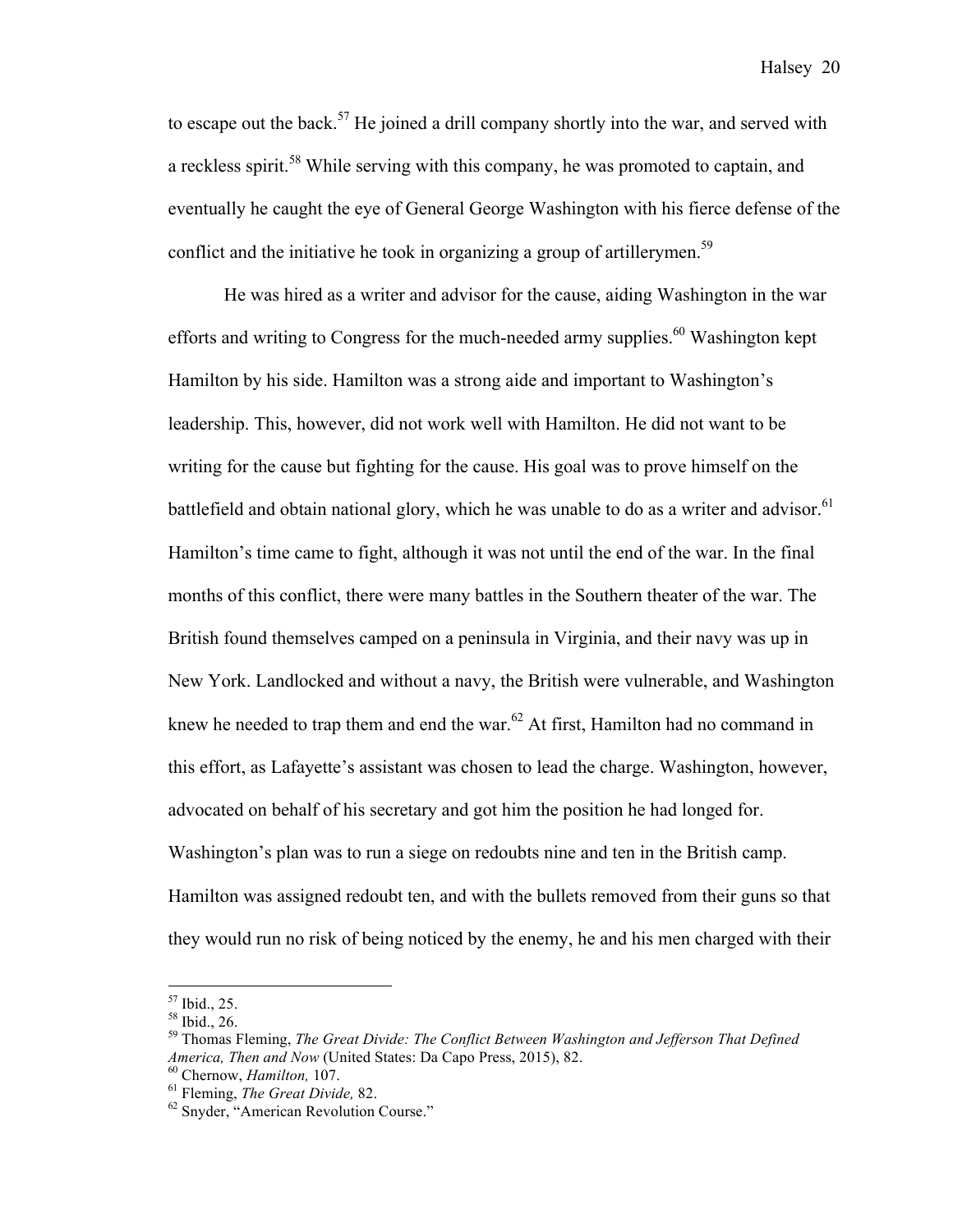bayonets. Within ten minutes, Hamilton and his crew completed their mission, and with few casualties.<sup>63</sup> The battle ended and the Americans were victorious in their pursuit of liberty.<sup>64</sup>

Following the war, Hamilton served as a member of Congress under the Articles of Confederation. However, he could not contain his frustration with this ineffective government. He quit Congress and worked with James Madison in creating a new convention to discuss trade.<sup>65</sup> This Annapolis Convention proved to be an ultimate failure, and when Madison proposed a new convention to discuss the Articles, Hamilton showed his full support. Their plan was to completely change the federal government, creating a more effective system for America.<sup>66</sup>

Delegates came to this convention from throughout the colonies to discuss the drafting of a new government. Hamilton was there, and was sure to make a name for himself. Within this convention, he gave a long speech that advocated a strong executive that served for life, reminding many of the monarchy that they had just struggled to be freed from.<sup>67</sup> To many, this was absurd conservatism, but Hamilton stood firm in his beliefs. His goal was to establish a powerful government that was equipped with a strong leader. 68

Hamilton's extreme ideas did not take hold among the members of the convention, but they were able to come up with a system that Hamilton felt would be effective. Ratification, however, was a whole new challenge. Some states were hesitant to

<sup>&</sup>lt;sup>63</sup> Chernow, *Hamilton*, 164.<br>
<sup>64</sup> Snyder, "American Revolution Course."<br>
<sup>65</sup> Fleming, *The Great Divide*, 11.<br>
<sup>66</sup> Ibid., 13.<br>
<sup>67</sup> Ibid., 83.<br>
<sup>68</sup> Smith, "The Wrong Hero," 521.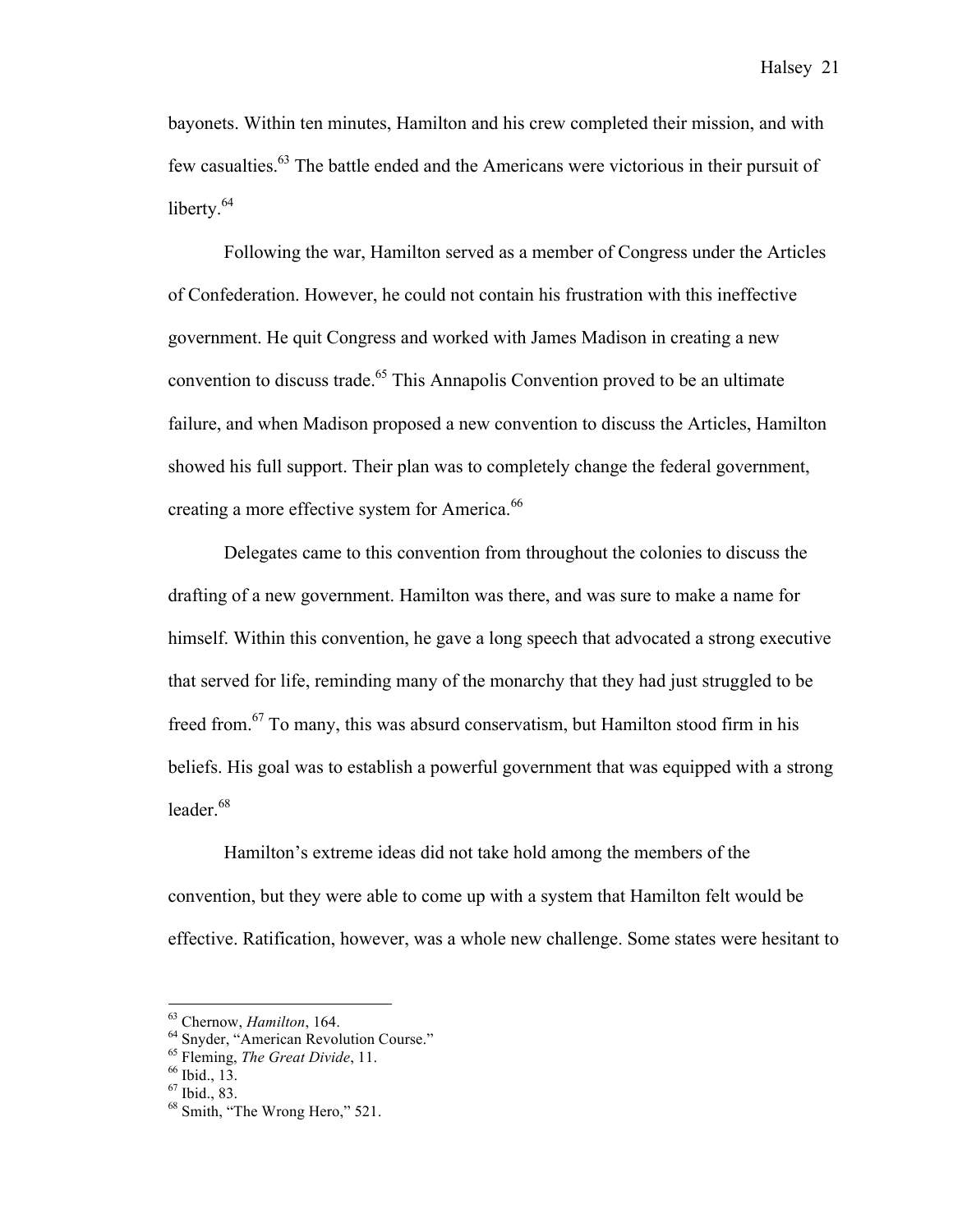accept this new Constitution and to join this new American union, as this system was more centralized rather than a collaboration of states. To have the Constitution ratified, nine out of the thirteen states needed to approve it. It was especially important to have large states in favor, as they were in key locations and had a big influence on the states around them. Collaborating with John Jay and James Madison, Hamilton wrote a series of essays in defense of the Constitution, and why it would serve the nation better than the Articles ever would. The plan was for each man to write twenty-five essays, each under the pseudonym Publius. In the end, Hamilton far exceeded his colleagues by writing fifty-one essays. Jay wrote five, and Madison wrote twenty-nine.<sup>69</sup> Through their persuasive arguments and the promised addition of the Bill of Rights, the Constitution was finally ratified in 1788, and the American Republic was formed.<sup>70</sup>

With this new government came the need for someone to serve in the executive office. The unanimous choice was for former General of the Continental Army, George Washington, and in 1789 he started his first term in office. Washington did not want to face this new position alone, so he set up a group of advisors to serve with him. The positions established were secretary of state, secretary of the treasury, secretary of war, and attorney general.<sup>71</sup> When offered the position of secretary of the treasury, Hamilton eagerly accepted. Yet, he was not walking into an easy position. Establishing a new nation's finances would take work and cooperation. Right from the start, Hamilton had to figure out a plan for the nation's large debt and lack of credit. As a financially minded man, he started this position aware of the economic situation and with ideas on how to

<sup>&</sup>lt;sup>69</sup> Brookhiser, *Hamilton: American*, 68-69.<br><sup>70</sup> K. Alan Snyder, "American Republic Course," Southeastern University, Spring 2018.<br><sup>71</sup> Ibid.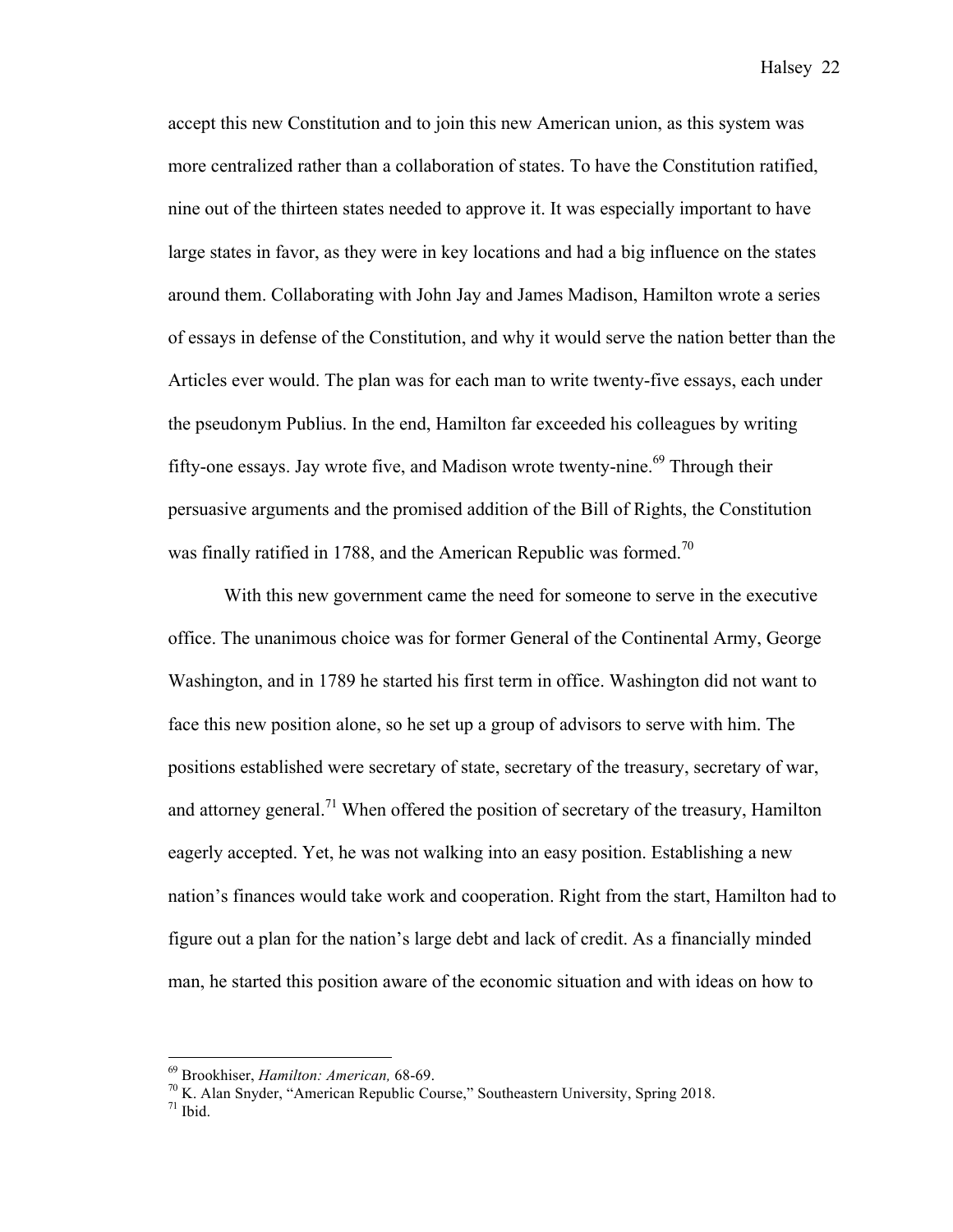help it.<sup>72</sup> His goal was to bring the newly established United States to a place of prosperity, centering his plans around the concept of a national bank.<sup>73</sup> He also wanted to restore the finances of the nation by having the federal government assume the national and state debts, building credit and trust for the nation.<sup>74</sup> A unified debt would not only help the finances of America, but it would also help unify these thirteen states into a nation.<sup>75</sup>

However, many had not forgotten about Hamilton's personal desire to elevate his status and his belief in a strong government. They were afraid of the position he had been granted. "The Treasury made the politicians uneasy for several reasons. As the chief tax collector, the secretary would have the most direct impact on the people. He would supervise the collection of revenue at the nation's ports–the chief–in fact, the only– immediate hope of financing the federal government.<sup>776</sup> Those in opposition to Hamilton saw his call for the bank as a power grab, and his other plans as an attempt to turn American into a new form of Britain.<sup>77</sup>

Caught up in political opposition and the creation of a national bank, Hamilton was stressed, and let his pure humanity show. During the summer of 1791, he met a woman named Maria Reynolds while his wife was vacationing with family in upstate New York. Maria had come to his door, begging for help. Hamilton brought her home and offered her some money, and from there intimate relations began. Caught in the affair by Reynolds' husband, Hamilton was stuck in a tough spot. James Reynolds would

<sup>&</sup>lt;sup>72</sup> Fleming, *The Great Divide*, 83.<br><sup>73</sup> Ibid.<br><sup>74</sup> Snyder, "American Republic Course."<br><sup>75</sup> Fleming, *The Great Divide*, 87.<br><sup>76</sup> Ibid., 84.<br><sup>77</sup> Snyder, "American Republic Course."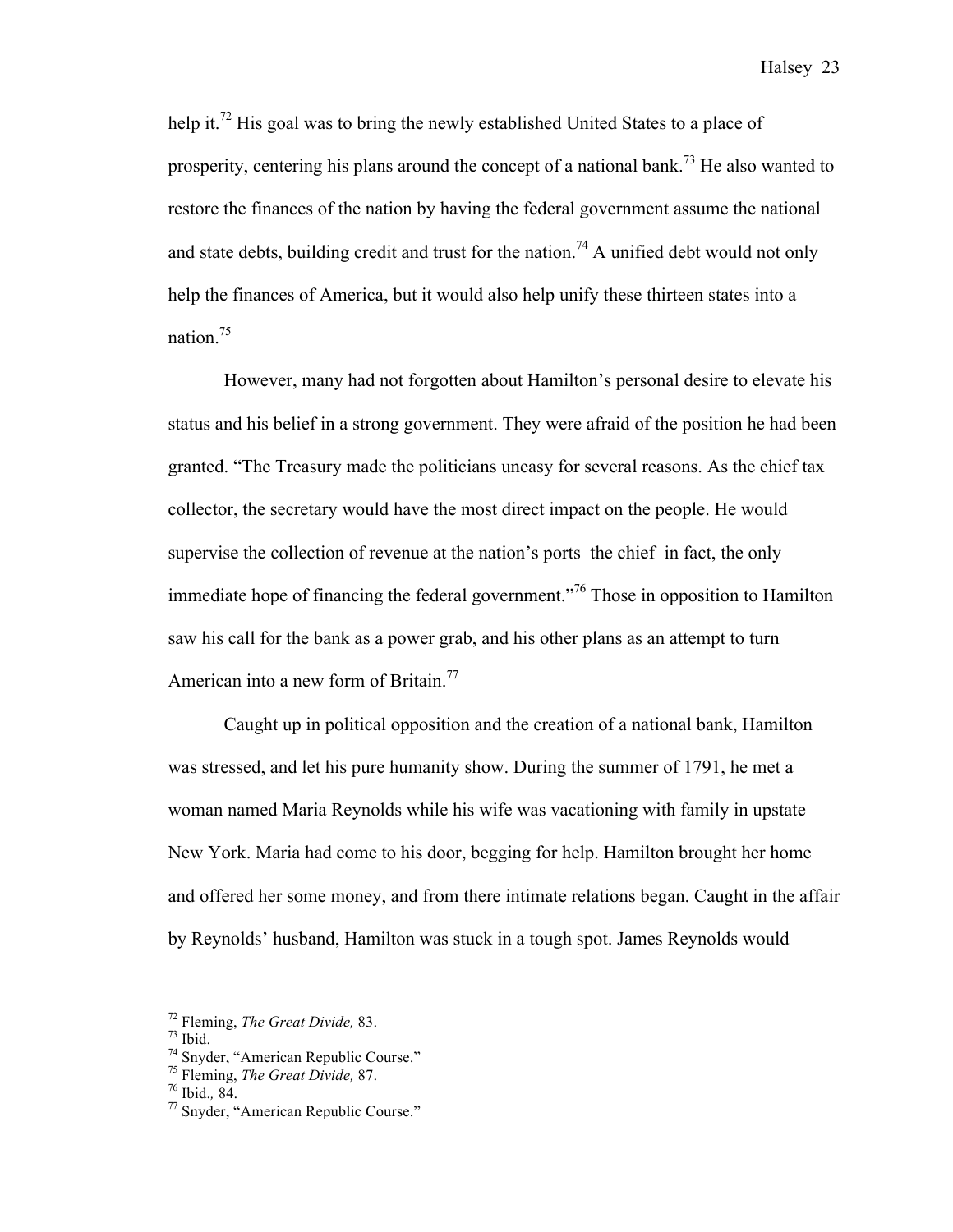accept payment in exchange for Hamilton to continue the affair in secrecy. Secure in his deceit, he continued in his unfaithfulness. Yet, no secret stays secret forever. Hamilton broke off this affair in the summer of 1792, but he had to pay an additional sum to get rid of James Reynolds. Done with this affair, Hamilton thought he was free from the secrets and the lies that swarmed all around it. However, as his peers continued to grow suspicious of him, they looked to his finances to tear him down. Three politicians of the time went to accuse Hamilton of fraud, but found out more than they were expecting. He gave them a detailed account of the affair and swore them to secrecy.

As his administration continued, Washington increasingly sided with Hamilton, making Secretary of State Thomas Jefferson increasingly hostile towards the two. Having already disliked Hamilton for his opposing political views, the divide grew unrepairable over the French Revolution. Jefferson was absolutely for the Revolution, believing it was a pure representation of democracy. Hamilton and Washington saw it more as the bloodstained chaos that it was. When faced with the decision on whether or not to get involved, Washington agreed with Hamilton and chose the path of neutrality. The treaty that the Americans had made with the French during the American Revolution was with the king, who had been executed at the hands of revolutionaries. The American government had not found its own stability and did not have an established army. Finally, the French were a chaotic mess unraveling into deeper radicalism, with no clear leadership.<sup>78</sup> It only made sense that Hamilton and Washington would be for neutrality, but this destroyed any peace between Hamilton and Jefferson.

 <sup>78</sup> Fleming, *The Great Divide*, 155.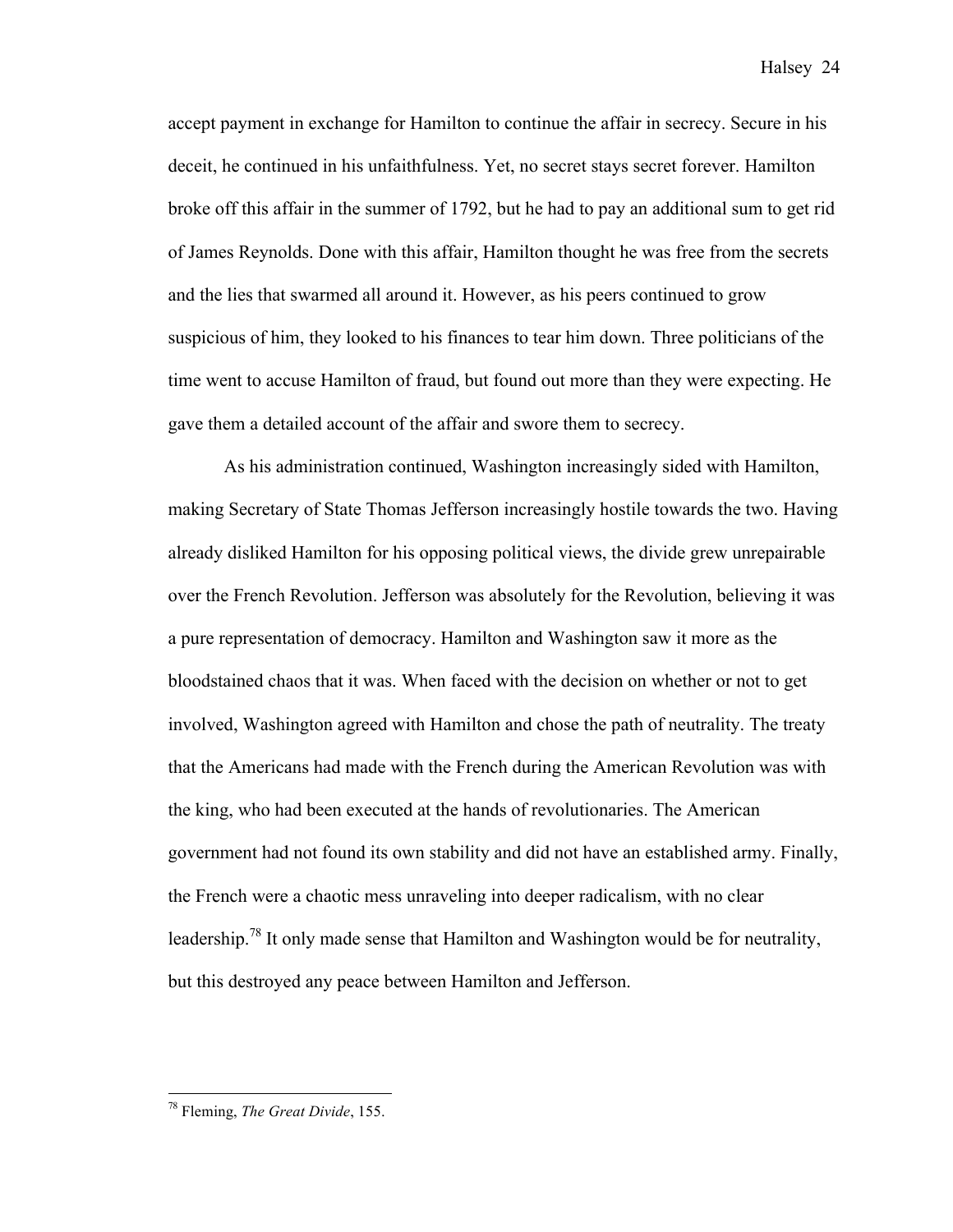During the Adams administration, Hamilton had his affair exposed by a Scottish journalist. This writer did not dwell on the romantic relations, but rather accused Hamilton of speculation, as the others had done years before.<sup>79</sup> Hamilton would not accept these accusations, and later that year Hamilton published his own pamphlet in response. Now known as the Reynolds pamphlet, Hamilton defended the honor of his public service saying, "The charge against me … is a connection with one James Reynolds for purposes of improper pecuniary speculation. My real crime is amorous connection with his wife."<sup>80</sup> Discrediting the foundation of what was published against him, Hamilton brought public punishment upon himself for the infidelity he had in his marriage.<sup>81</sup> "Hamilton considered corruption 'a more heinous charge' against a public servant than adultery."<sup>82</sup> According to Hamilton, a broken marriage was better than corruption in the public realm. To defend his office, he felt that his hand had been forced to expose this personal mistake. Yet, in the world of politics, there were other things to think about, and while the world was shocked by this revealing document, many moved on in light of the international problems occurring for America.<sup>83</sup>

The election of 1800 was an interesting one. Aaron Burr had been running as Thomas Jefferson's vice president, but they ended up with the same number of electoral votes, tying for the presidency. The choice went to the House of Representatives. Federalists were greatly in favor of Burr, as Thomas Jefferson was their biggest enemy and the leader of the Democratic-Republicans.<sup>84</sup> However, not all Federalists felt this

<sup>&</sup>lt;sup>79</sup> Brookhiser, *Hamilton: American*, 132.<br><sup>80</sup> Ibid., 133.<br><sup>81</sup> Ibid., 134.<br><sup>83</sup> Ibid., 135.<br><sup>84</sup> Walter R. Borneman, *1812: The War That Formed a Nation* (New York, NY: HarperCollins Publishers, 2004), 8.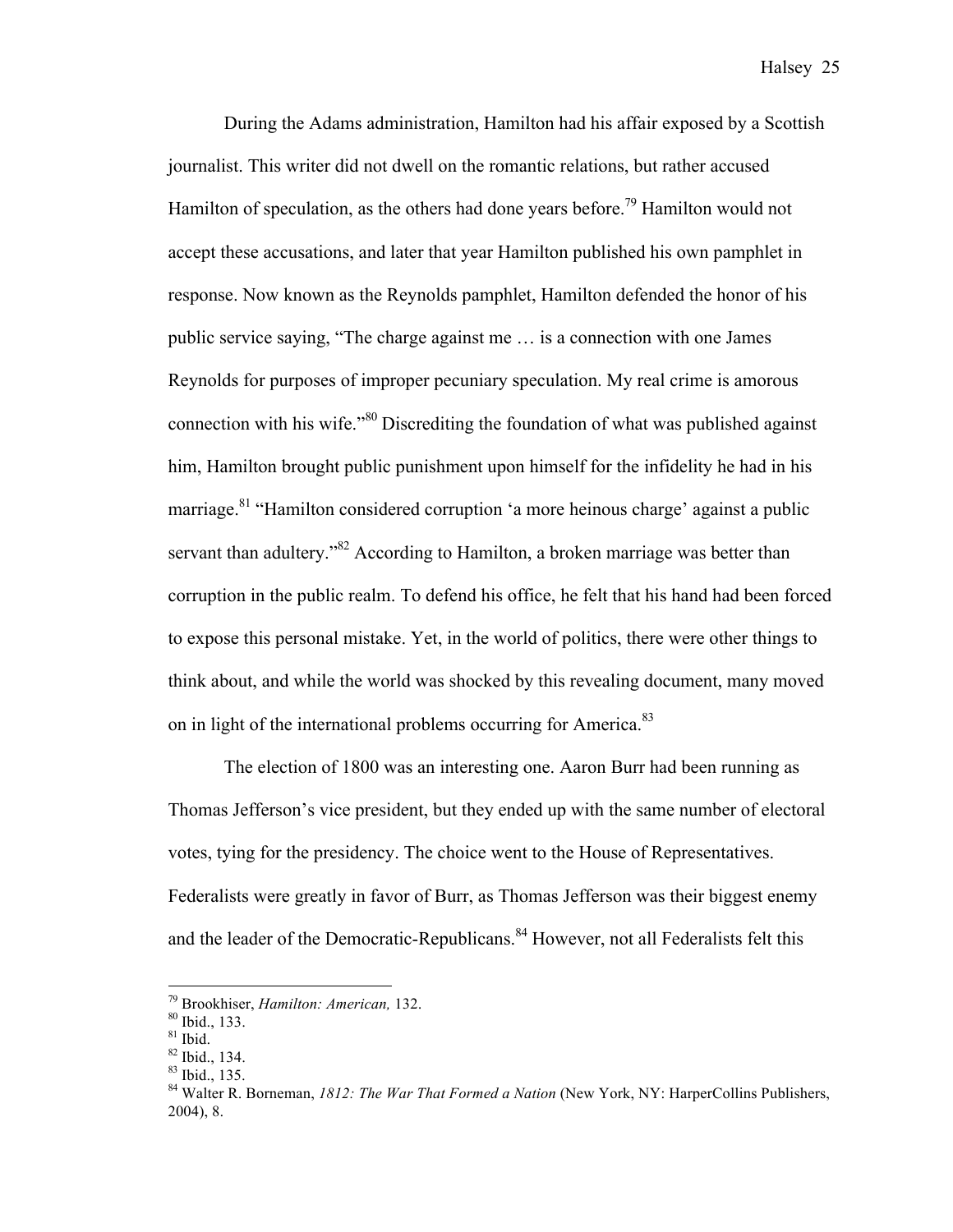way. Hamilton could not stand the thought of Burr becoming president, and spoke out against him. Hamilton felt that Jefferson had "pretensions to character," while Burr had none.<sup>85</sup> The vote was not up to Hamilton, but with Hamilton's attacks on Burr and concessions promised by Thomas Jefferson, Jefferson won the election, making Burr the vice president.<sup>86</sup>

Towards the end of his term as vice president, Burr chose to run for governor of New York. During his campaign, Hamilton spoke out against Burr again, but this time it was in private at a dinner party, reemphasizing his belief that Burr lacked character. While these words were spoken among friends, they were somehow leaked, and Burr lost the election. Burr blamed Hamilton for his loss, believing that it was his words that cost him the position he wanted. In anger, he called for Hamilton to take back what he had said, but Hamilton would not retract what he felt was true. In response to this, Burr called Hamilton to a duel. After his son died in a duel, Hamilton was against the practice, but to protect his honor he decided to go.

Since dueling was illegal in New York, Hamilton and Burr met outside of the city in Weehawken, New Jersey on July 11, 1804. <sup>87</sup> Hamilton went to defend his honor with the feeling that he would be fine and that this quarrel would blow over. With no desire to hurt Burr, Hamilton aimed his gun towards the sky to completely avoid shooting him. Burr, however, still enraged, aimed directly for Hamilton and delivered a fatal wound, although he did not die right away. He was brought back to his law office in New York City and passed away there on July  $12^{88}$ .

<sup>&</sup>lt;sup>85</sup> Ibid., 9.<br><sup>86</sup> Ibid.<br><sup>87</sup> Fleming, *The Great Divide*, 332.<br><sup>88</sup> Snyder, "American Republic Course."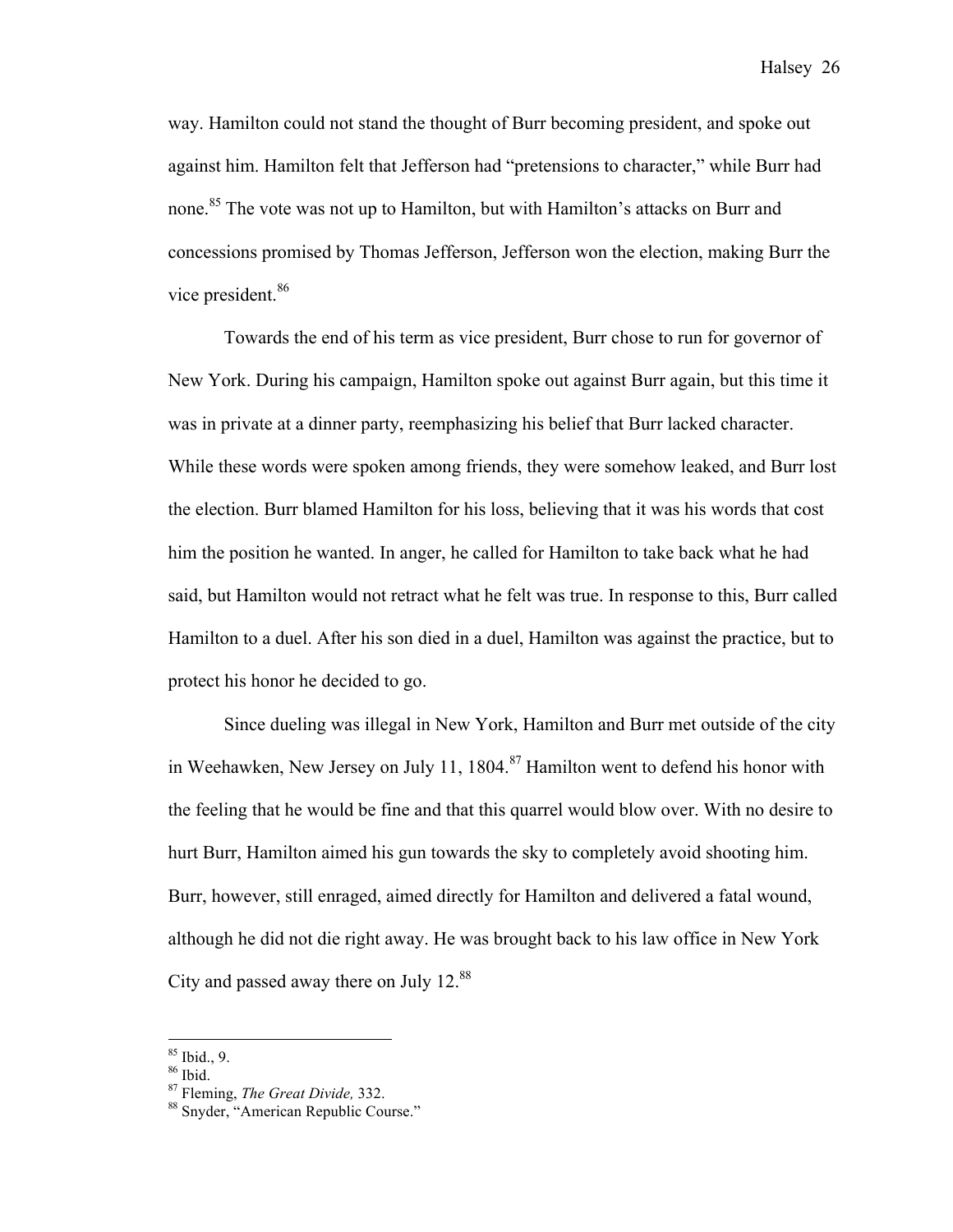#### *Secondary Characters: The Important People in Hamilton's Life*

Hamilton himself was not the only historical figure in the spotlight at this time. Others were present and had an immense impact on his life. These people include Elizabeth Schuyler, John Laurens, George Washington, the Marquis de Lafayette, Thomas Jefferson, James Madison, and Aaron Burr. They were his friends, colleagues, enemies, and much more. Examining these figures through the lens of history will help audiences better understand the characters of the show as well as Hamilton himself.

Elizabeth Schuyler, Hamilton's wife, was thoroughly devoted to her rambunctious husband throughout her life. She was smart, but not well educated, and she took interest in politics and military affairs. Hamilton often looked to her for advice and opinion on those matters.<sup>89</sup> They met during the Revolutionary war, as Hamilton's position on Washington's staff enabled him to socialize with such an elite family. Once they had met, Hamilton found himself spending many nights with her family, completely infatuated with Elizabeth.<sup>90</sup> They married in December of 1780, happily in love with each other.<sup>91</sup> Through this marriage, Hamilton entered the elusive world of the New York upper class. The Schuyler family was one of great esteem and wealth.<sup>92</sup> She raised their eight children on a tight budget while Hamilton was off working on the problems of the early republic. When Hamilton publicized his affair, Elizabeth stood by her husband remaining faithful to their vows.<sup>93</sup> Their marriage lasted through his death in 1804, and following his death she dedicated her life to his legacy.<sup>94</sup> Elizabeth carried on after his death, caring for her

 <sup>89</sup> Jenny L Presnell, "Elizabeth Schuyler Hamilton,"

http://exhibitions.nysm.nysed.gov//albany/bios/s/elschuyleranb.html, accessed March 19, 2017.<br>
<sup>90</sup> Chernow, *Alexander Hamilton*, 129.<br>
<sup>91</sup> Ibid., 145.<br>
<sup>92</sup> Brookhiser, *Hamilton: American*, 47.<br>
<sup>93</sup> Ibid., 134.<br>
<sup>94</sup>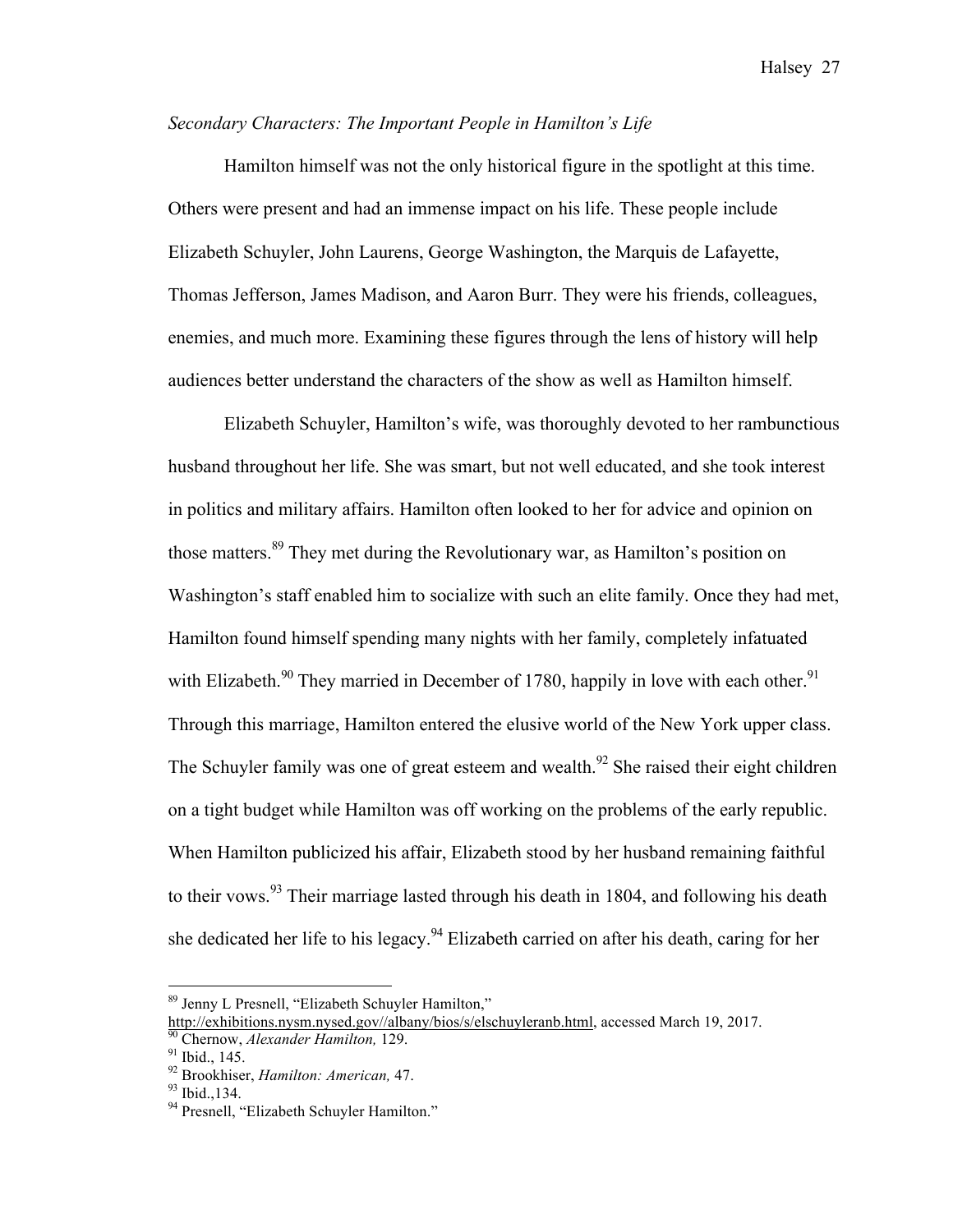remaining seven children. She continued on with a gentle spirit and a strength rooted in the religious beliefs that she had found during her lifetime.<sup>95</sup>

Hamilton had a rocky reputation throughout his life, and when he died, the floor was open for his enemies to tarnish it for all of history. His wife wanted him to be remembered as he was, hard-working and passionate. She went through her husband's writings and worked to establish a biography of his life that "would secure Hamilton's niche in the pantheon of the early republic."96 One of her sons, John Church Hamilton, worked hard alongside his mother in her pursuit, and he was able to publish a sevenvolume history of his father's life. Written in a hagiographic style, idealizing the subject at hand, it was finished after Elizabeth's death. She passed away in November of 1854, dying at age ninety-seven.<sup>97</sup>

A friend of Hamilton's was John Laurens, who was a key figure in the American Revolution. Laurens grew up an abolitionist, even though he was from a slaveholding family.<sup>98</sup> This is something that he and Hamilton saw eye-to-eye on, believing that the American system of slavery needed to end. In the war, Laurens had "a reputation for reckless bravery in a succession of major battles and sieges. John Laurens distinguished himself as one of the most zealous, self-sacrificing participants in the American Revolution."<sup>99</sup> Meeting in 1777, Laurens and Hamilton were fast friends. They shared many character traits and goals, relating on many different levels.<sup>100</sup> They met through working for Washington, and they were inseparable, sharing frequent and affectionate

<sup>&</sup>lt;sup>95</sup> Chernow, *Hamilton*, 1.<br><sup>96</sup> Ibid., 2.<br><sup>97</sup> Ibid., 3.<br><sup>98</sup> Paul Pavao, Janelle Whitelock, and Esther Pavao, "John Laurens," *Revolutionarywar.net* (2010), https://www.revolutionary-war.net/john-laurens.html, accessed December 3, 2017.<br><sup>99</sup> Ibid. <sup>100</sup> Chernow, *Alexander Hamilton*, 94.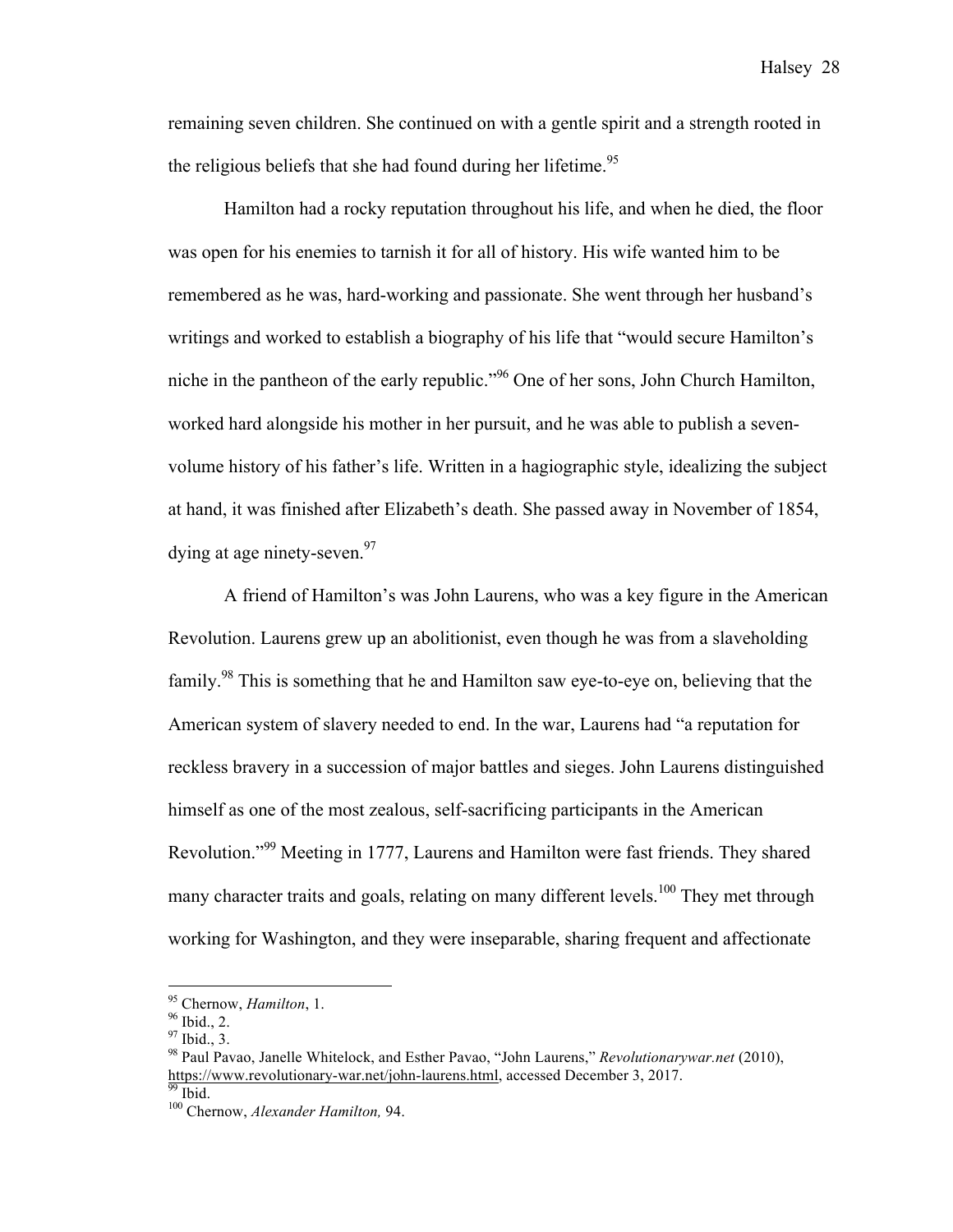correspondence.101 After the mess at the Battle of Monmouth, and the trial against him that followed, General Lee spoke out loudly against Washington and his crew. Laurens urged Hamilton to write against the attacks, but Hamilton refused. Laurens took matters into his own hands and challenged Lee to a duel. Hamilton served as Laurens second, and after shooting Lee in the side, Laurens was satisfied.<sup>102</sup>

Hamilton had dreams of working together with Laurens in the nation once it was free, serving in one spirit and one mind. However, this dream never came to be. In August of 1782, as one of the last causalities of the American Revolution, Laurens was shot in an ambush against British troops in South Carolina.<sup>103</sup> Laurens's death was hard for Hamilton. He had lost his ally, leaving him to fight on his own in the political world. He lost an emotional and vulnerable side of himself, closing himself off from forming any other friendship like this. $104$ 

One of the champions of the American Revolution was in fact not American. The Marquis de Lafayette was a Frenchman who was so charmed by the goals of American liberty that he came to help the Continental Army in any way he could. Now characterized as "America's favorite fighting Frenchman,"105 Lafayette was key in American independence and interacted with Hamilton during the war. Serving as an honorary major general in the army, Lafayette came into contact with Hamilton and Laurens, and they developed a three-way friendship.<sup>106</sup> Hamilton was fluent in French,

<sup>102</sup> Ibid., 95.<br><sup>102</sup> Ibid., 117.<br><sup>103</sup> Ibid., 172.<br><sup>104</sup> Ibid., 173.<br><sup>105</sup> Miranda and McCarter, *The Revolution*, 118.<br><sup>106</sup> Chernow, *Alexander Hamilton*, 95.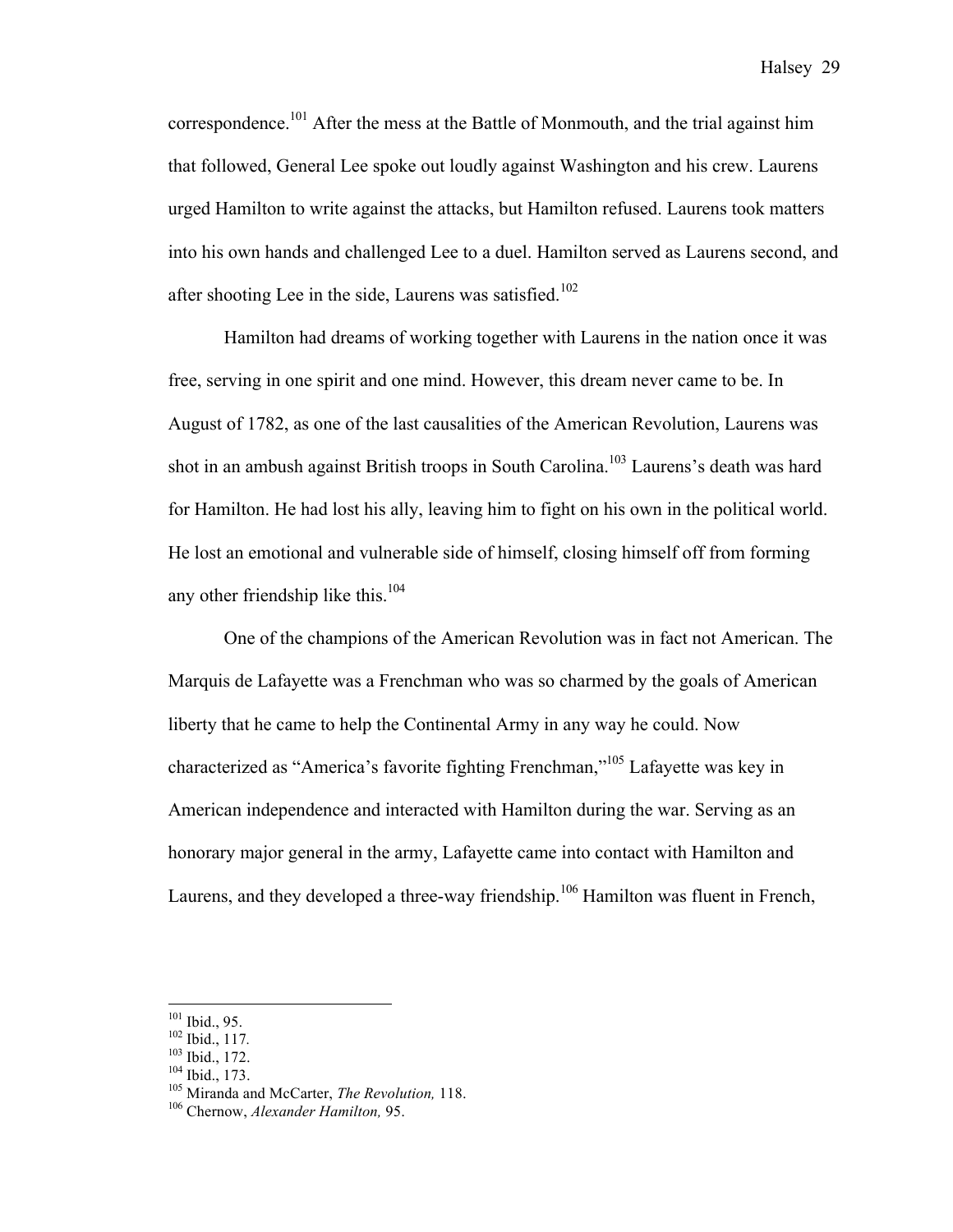which aided his friendship with the Marquis, and they also formed an affectionate friendship.<sup>107</sup>

When the time came for the Battle of Yorktown, Lafayette was given the task of choosing the man to storm the second redoubt, and Hamilton was not his first choice. Washington had to step in and get Hamilton appointed to this vital position. Yet, these men never lost their affection for each other. While they went their separate ways following the war, Hamilton back to New York and Lafayette back to France, they maintained correspondence throughout the years to come.<sup>108</sup>

Being present for most of the important events of this time period, and leading a good majority of them, George Washington came into contact with Hamilton throughout much of their respective careers. Working as his aide, Hamilton spent a lot of time with Washington throughout the war. During the tough winter at Valley Forge, Congress was growing increasingly upset with Washington and the American army, and conspiracies to overthrow the general had taken root. Hamilton defended the general during this winter and helped persuade the Congress that it was not Washington's fault but rather theirs.<sup>109</sup>

Following their time spent together in the war, Washington and Hamilton did not interact much. This changed around the time of the Constitutional Convention. These two had similar ideas for the new government but Hamilton's were a little more extreme. Their interactions during this time showed a still very formal relationship between the

<sup>&</sup>lt;sup>107</sup> Ibid., 96.<br><sup>108</sup> Chernow, *Alexander Hamilton*. While there is no specific page to cite for this fact, it is mentioned throughout Chernow's work.

<sup>109</sup> Fleming, *The Great Divide*, 8.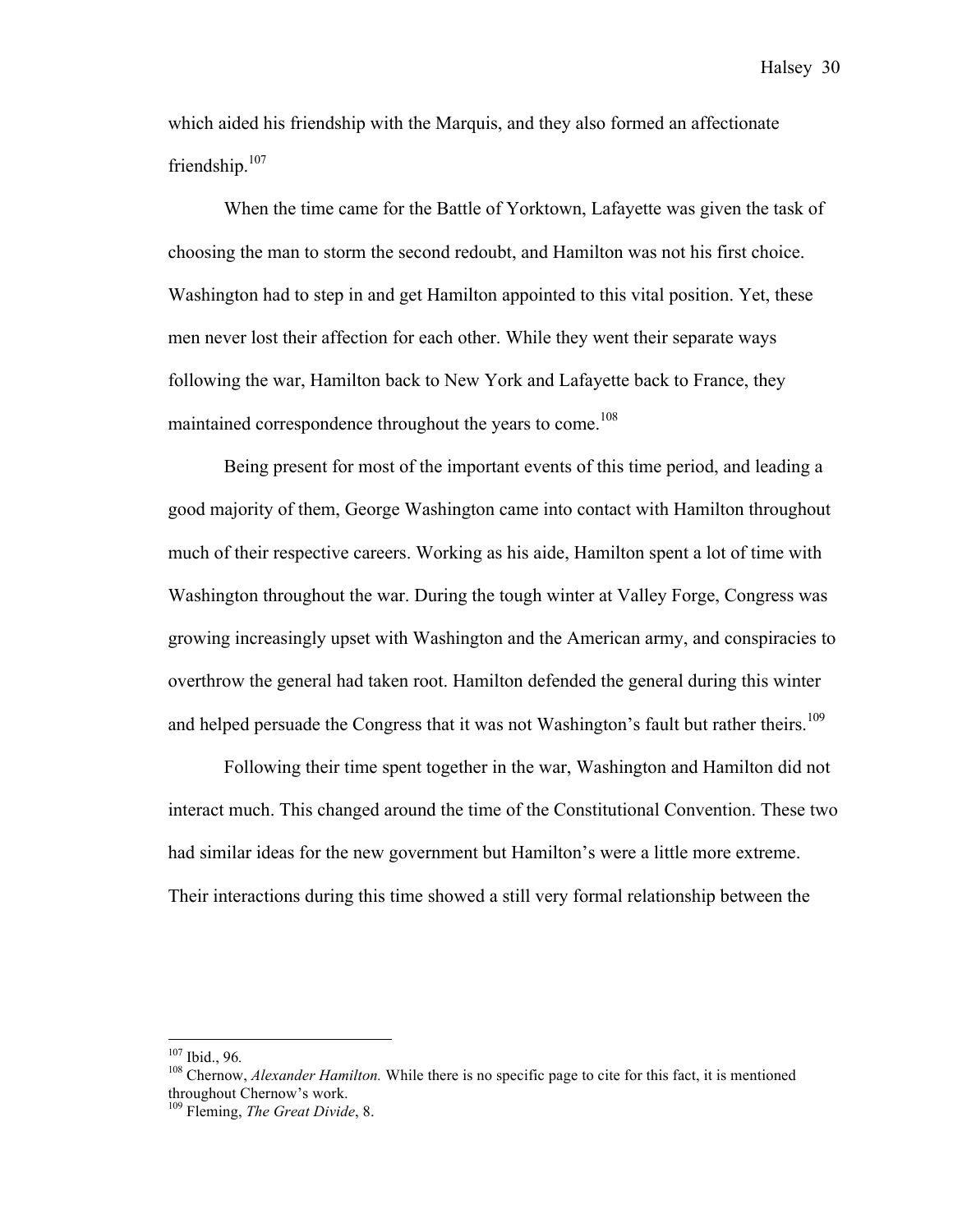two, although reconnecting at the convention brought back the closeness that they had shared during the war.<sup>110</sup>

As president, Washington grew increasingly frustrated with Jefferson, and began to see his secretary of treasury as his most important cabinet member.<sup>111</sup> As the divide continued to grow between Federalist and Democratic-Republican, Washington found himself aligning more with the Federalists' views, and siding more with Hamilton's ideas.112 Hamilton served in Washington's cabinet until resigning in 1795. The final thing he ever did for the president was draft his farewell address at the end of his second term, written through Hamilton but shaped to Washington's style to capture the president's legacy.<sup>113</sup> The points of the speech warned listeners of the threats to the Union, but also looked to highlight all of the good that had and could happen.<sup>114</sup> Leaving the executive department, they both understood the need to be aware of what was facing America, while not ignorant of all that they had achieved and been blessed with.

Thomas Jefferson, the drafter of the Declaration of Independence, was seen as a spokesman of democracy. He was a constant advocate of liberty, although his view of liberty was different than others, creating some problems throughout his career. Politically, Jefferson was a typical southerner who was opposed to a strong central government and a fighter for states' rights. He was the founder of the Democratic-Republicans, one of the first political groups. This group was directly opposed to the Federalist party, which was the political faction Hamilton led. Jefferson created a major

<sup>&</sup>lt;sup>110</sup> Ibid., 83.<br><sup>111</sup> Ibid.,, 118.<br><sup>112</sup> Snyder, "American Republic Course." <sup>113</sup>Brookhiser, *Hamilton: American*, 127.<br><sup>114</sup> Ibid., 128.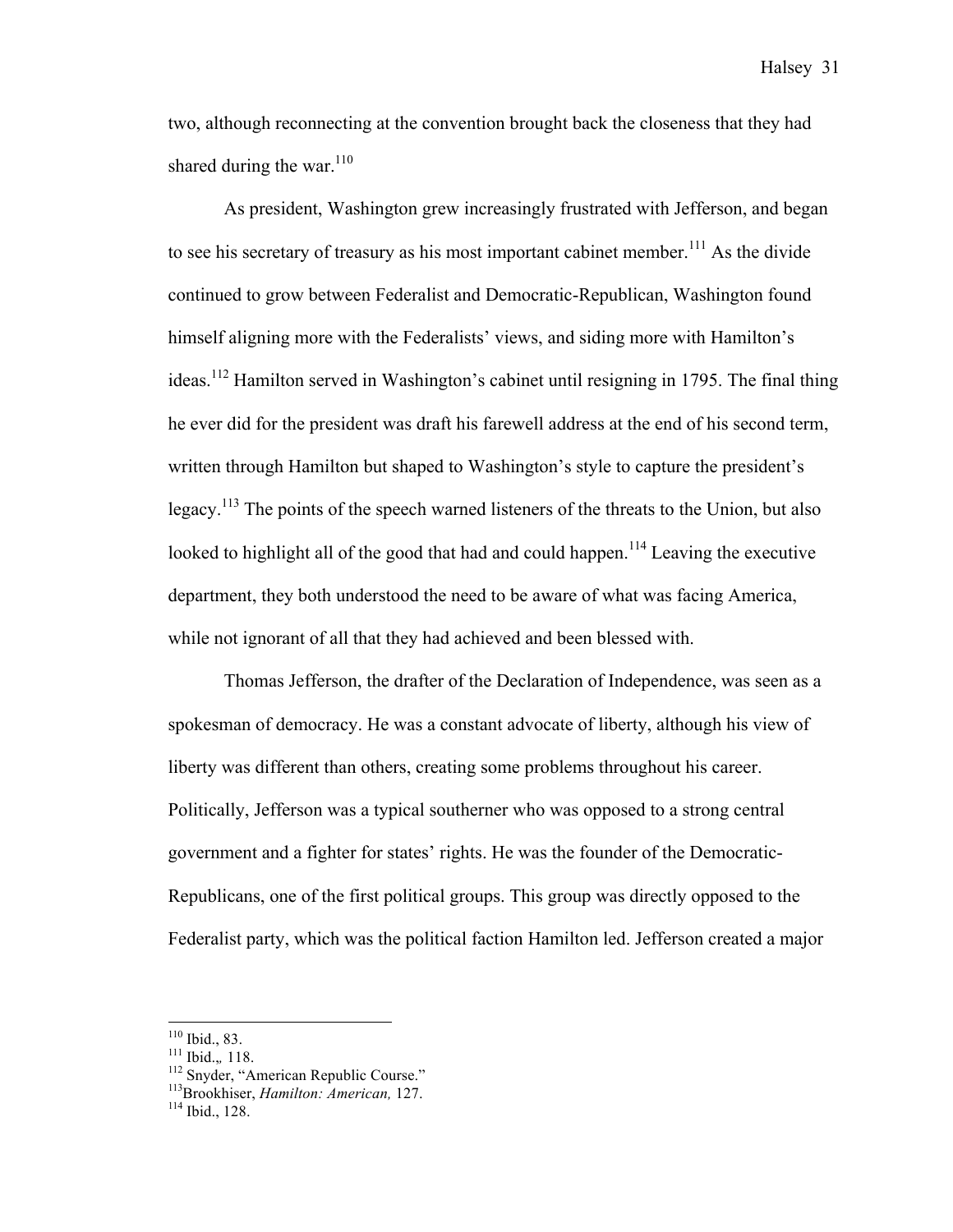obstacle for Hamilton throughout his political career, as these two did not agree on nearly anything. Jefferson was against many of Hamilton's ideas, perceiving American liberty differently. He thought a centralized authority was the path to tyranny and the loss of rights, and that farmers were virtuous people unlike those in industrial work. Jefferson and Hamilton were directly opposed in terms of the National Bank and the French Revolution, and even when they were not at direct odds, they never fully agreed. While never admitting it, Hamilton's death was a great boon for Jefferson, and a huge favor from Aaron Burr. Jefferson could now continue on without Hamilton's opposition.<sup>115</sup>

James Madison was deeply connected with many of the men during this time period. Madison worked for the Annapolis Convention that was called to discuss trade issues between the states, but with low attendance and growing issues, he was the one calling for a new convention. With Hamilton's support, Madison was able to get the Constitutional Convention going. Both men felt that a complete renewal of American government was going to be needed.<sup>116</sup> They were in the same state of mind with needing a new system for the American government, and when it looked like the Constitution might not be ratified in New York, then they banded together with John Jay to write the *Federalist Papers*, promoting ratification.<sup>117</sup>

Madison grew further from Hamilton and increasingly closer to Jefferson, becoming his right-hand man of sorts. "The once independent thinker had become an echo of Thomas Jefferson's angry ideological voice."<sup>118</sup> Madison becoming a shadow of Jefferson was bad news for Hamilton. An increasingly great divide continued to grow

<sup>&</sup>lt;sup>115</sup> Fleming, *The Great Divide*, 332.<br><sup>116</sup> Ibid., 13.<br><sup>117</sup> Snyder, "American Republic Course." <sup>118</sup> Fleming, *The Great Divide*, 134.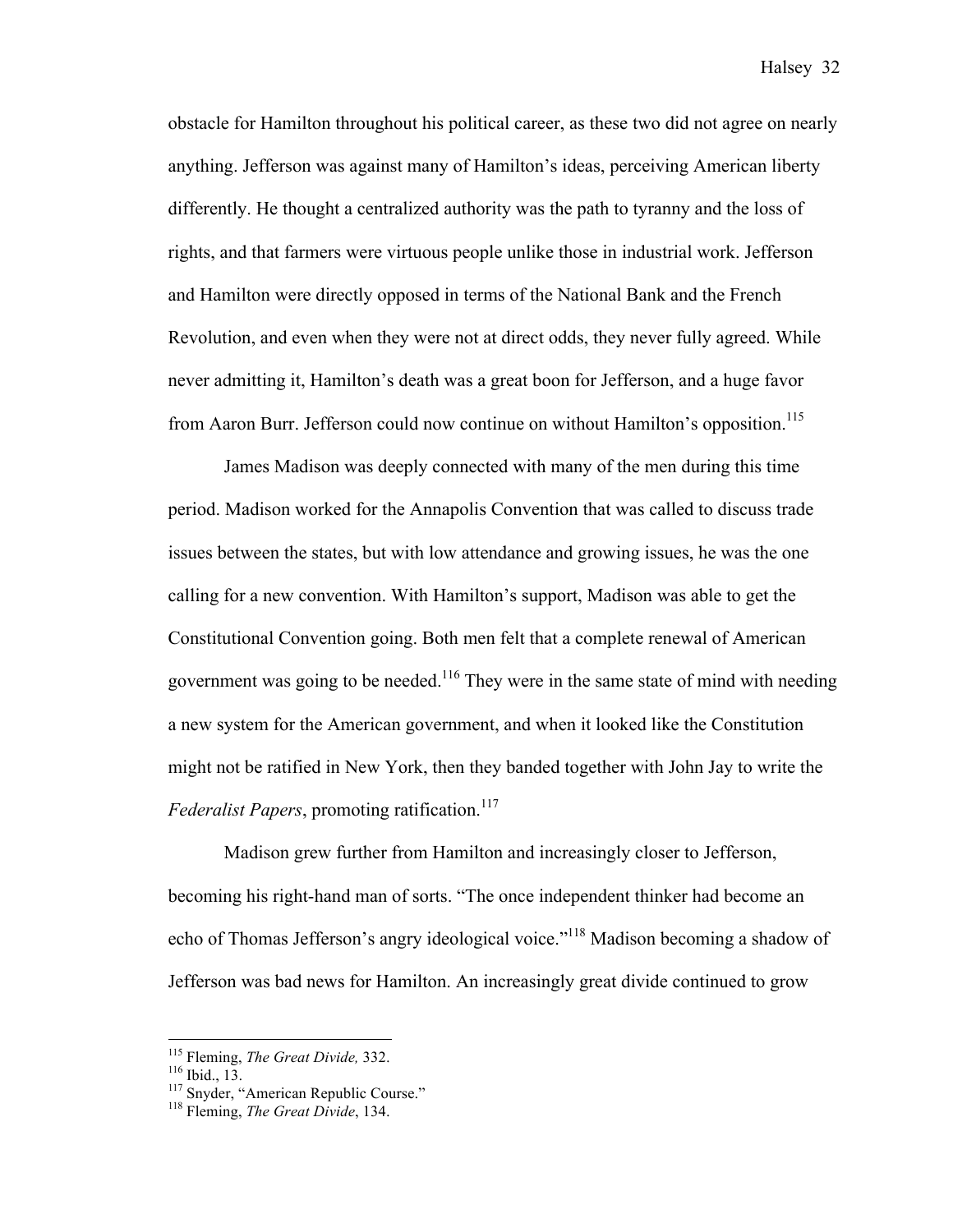between Jefferson and Hamilton, and Madison served as a powerful weapon for Jefferson. The common love for liberty had split under alliances and party conflict, and the men that had collaborated to get the Constitution ratified had lost their bond.

Aaron Burr is the infamous man who brought Hamilton's life to an end in their fateful duel of 1804. By the age of two, Burr had lost both of his parents, making him an orphan just like Hamilton. He attended the College of New Jersey with the intent to go to seminary, but he decided that he did not agree with Calvinist doctrine and decided to pursue law instead.<sup>119</sup> Hamilton's short time in New Jersey may have brought him into contact with Burr, either on the street or at gatherings with mutual friends.<sup>120</sup> These men, having served in the war and the practice of law in New York, had their lives in the same sphere, but they did not work together often. Burr was a senator while Hamilton was working as secretary of the treasury, and it was not until the election of 1800 that their animosity towards each other began. Once Hamilton had spoken out against Burr, refusing to retract his words when asked, he knew that a duel would follow. Burr killed Hamilton in this duel and went on to complete his time as vice president. However, this duel ruined Burr's political career, and after his time as vice president, Burr was done with public office. $121$ 

 $119$  United States Senate, "Aaron Burr:  $3<sup>rd</sup>$  Vice President,"

https://www.senate.gov/artandhistory/history/common/generic/VP\_Aaron\_Burr.htm, accessed December 7, 2017.<br><sup>120</sup> Chernow, Alexander Hamilton, 43.

<sup>&</sup>lt;sup>121</sup> Fleming, *The Great Divide*, 332.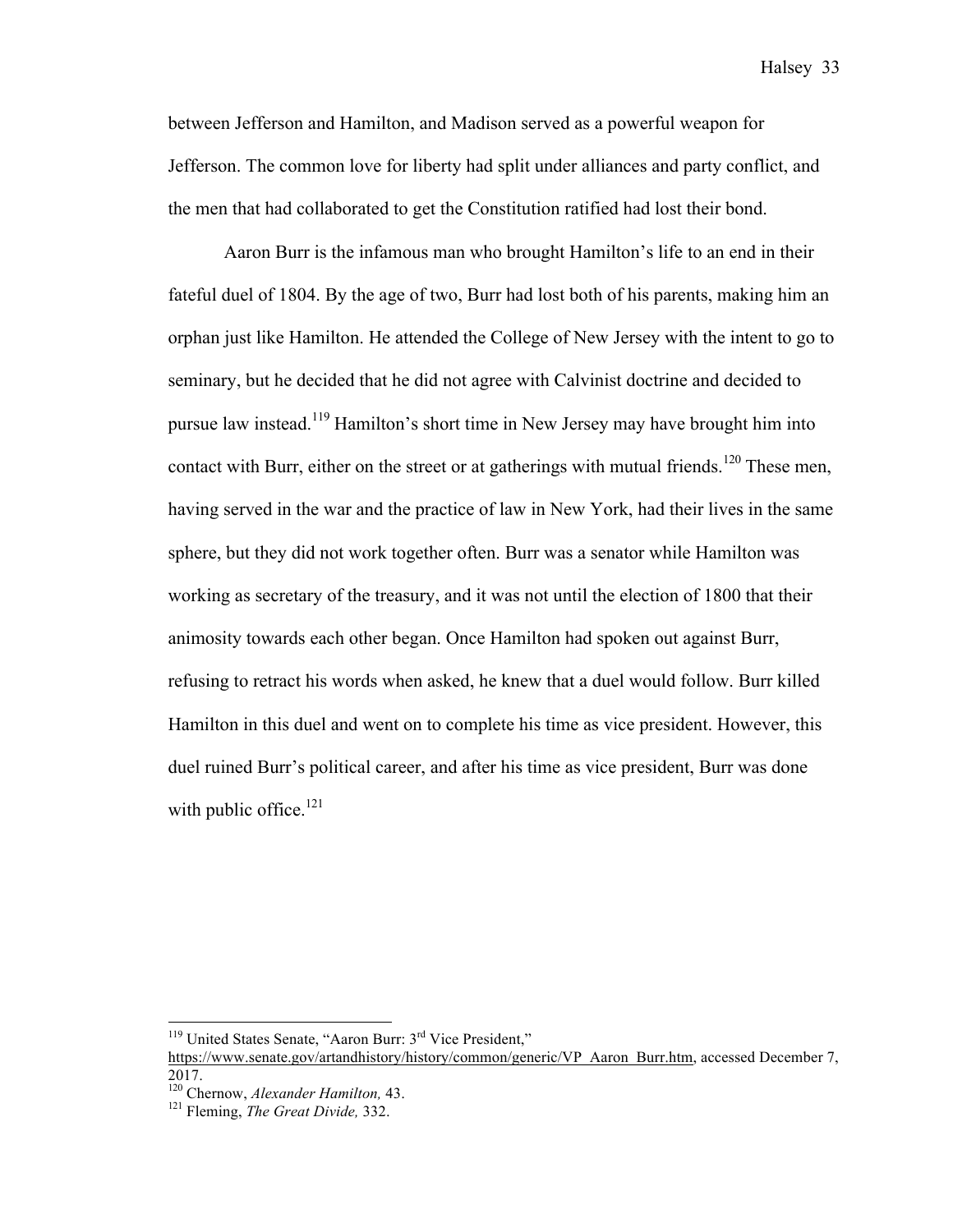#### *Hamilton in Hamilton: An American Musical*

Aside from the historical view, there is Lin-Manuel Miranda's personal and public portrayal of Hamilton. This portrayal is one that has made the history of the American founding fun for many people who have never cared much for history. The show centers on the story of Hamilton and the founding of America through his story. Yet, centering a show around someone often makes that person (whether its intentional or not) into a hero, as well as guaranteeing a villainous portrayal of the one who brings that person's demise. As this story has taken the stage, Aaron Burr has been shaped as the villain throughout Hamilton's career. This is just one part of the new shape this story has taken thanks to Miranda's portrayal of these events. Through interviews, Miranda's writings, and the show itself, one can find how he interprets the time period, directly influencing how he chose to tell the story. This show has gotten many Americans interested in a past that many do not care to know, and it is important to understand varying responses to this show as Hamilton reclaims his legacy in the heart of the American people.

Audiences and admirers of the show can get an inside look into the world of Hamilton through Miranda's book, *Hamilton: The Revolution.* This work describes the creation of the musical, as well as lyrics annotated by Miranda himself. It offers pictures of the show, explanations *for* the lyrics, explanations *of* the lyrics, the stories of the cast, and the way it has all come to work together, creating the spectacle that audiences love. This book is a direct source from Miranda, who is the main mastermind behind the show. If offers insight into the creation of the show and the elements of the show itself, so the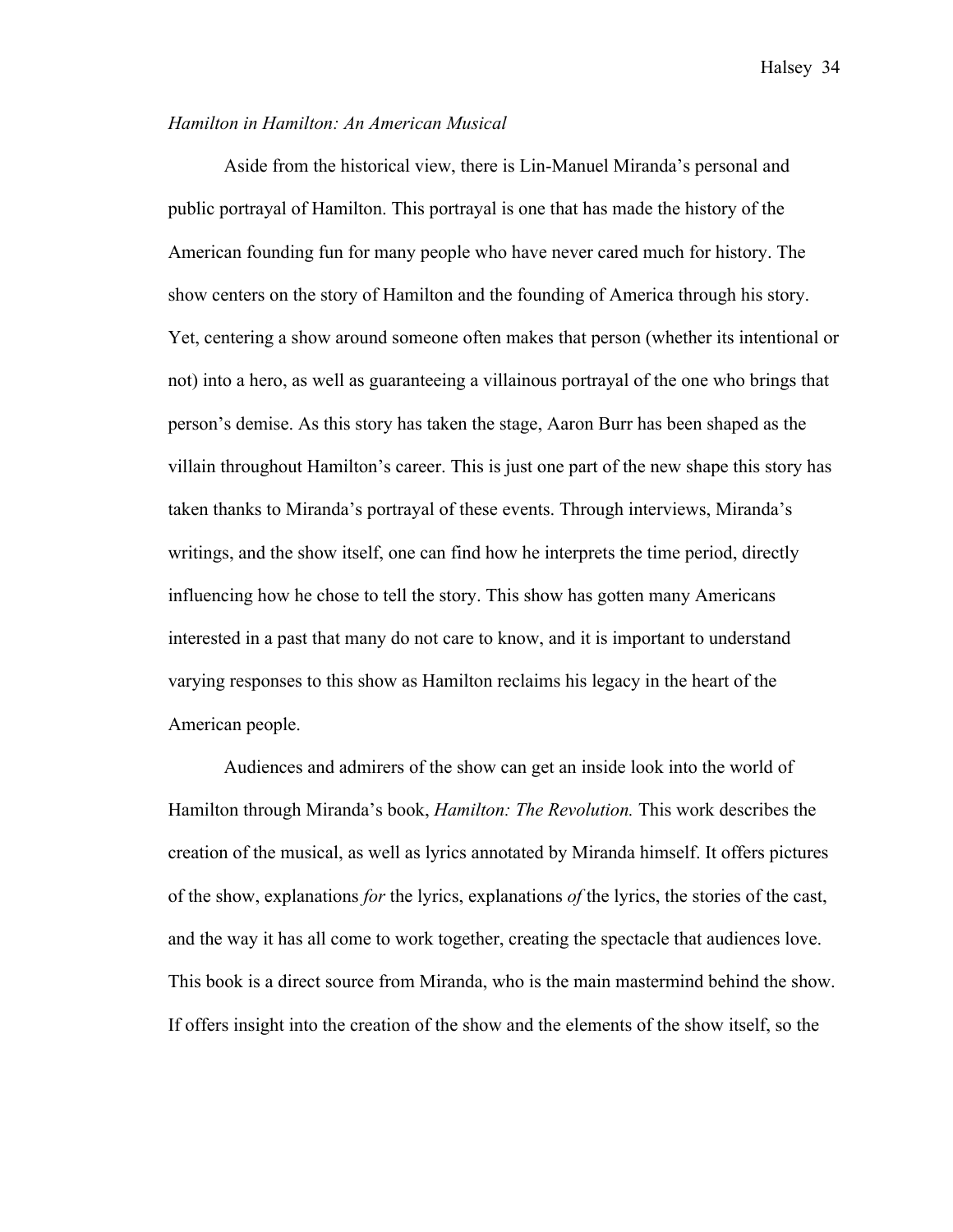audience can better understand the facts and views that have shaped the Hamilton seen on stage.

Miranda decided that pursuing the creation of a hip-hop musical on the founding era would have to be something he would have to take seriously if it were to be successful, and he worked on it with the hope that historians would see the value in it. In order to secure historical accuracy, Miranda looked to the Hamilton expert himself, biographer Ron Chernow, who was asked to be the historical consultant for the show. He gladly accepted and proceeded to work alongside Miranda to ensure a sound sense of history in the final product.<sup>122</sup> However, details available on life in the eighteenth century are limited, and Chernow knows this. He recalls that "much of the detail that Lin wanted for the show – about smoking [a pipe] and a hundred other things – he would have to invent for himself."<sup>123</sup>

As historical advisor, Chernow told Miranda to create history as he needed, since the facts known by historians were not sufficient to meet Miranda's needs. Building on this idea, Miranda describes his view of history as he was working through the creation of this project. He says, "Ron tells you a story and he's the star of the story. I tell you a story and I'm the star of the story. History is entirely created by the person who tells the story."<sup>124</sup> Miranda took certain liberties throughout the creation process, defending their necessity for the sake of his story. Chernow came to appreciate the way Miranda used the facts, shaping them to his tale, without completely throwing them to the side.

<sup>122</sup> Miranda and McCarter, *Hamilton: The Revolution,* 32. 123 Ibid. <sup>124</sup> Ibid.*,* 33.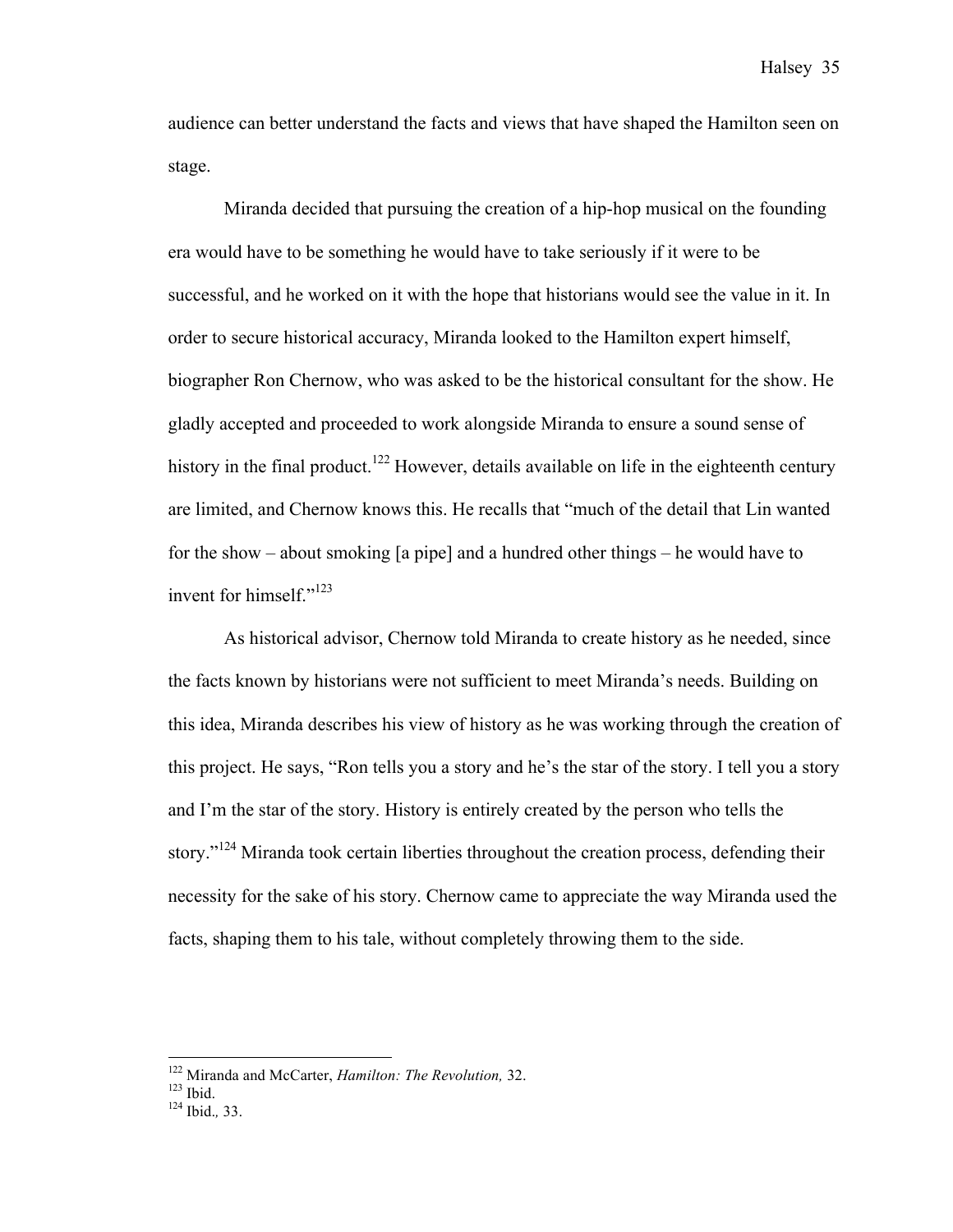Yet, reshaping facts is not the same as creating a factual history. The mentality that Miranda and Chernow are portraying here is very postmodern in thought and has allowed anachronism to influence their history. Theirs is different than the world is now and our present-minded ideas cannot capture it correctly. As Miranda makes it "his story," he finds the pieces of Hamilton that he feels reflects himself. For him, Hamilton is a passionate immigrant who would not stop until he achieved his dream. A man with a heart for modern America, Miranda used Hamilton's time period to make him a man of freedom. However, Hamilton does not fit as well as we wish he would. Historians understand that "Hamilton's positions fit with no current model."<sup>125</sup> Hamilton believed in American freedom that was very different to today's America.

The ways in which the stage, costuming, and genre have come to represent Hamilton also show off Miranda's use of history and perspective in this show. In a short video that can be found on Instagram, *Hamilton* set designer David Korins discusses the inspiration behind the style of the *Hamilton* stage layout. He says, "Since most people were immigrants, and came through the waterways, we were drawn to the idea of using nautical elements as storytelling devices."<sup>126</sup> The designer also mentions the fact that many carpenters in New York during the time period were shipbuilders. The water and the vessels found upon it were key in the early days of America, and they wanted to be sure to represent that in the show. The design was built using the same methods as the carpenters used hundreds of years ago.

<sup>&</sup>lt;sup>125</sup> Brookhiser, *Hamilton: American*, 10.<br><sup>126</sup> *Hamilton*, "Let's Take a Closer Look at Some of the Research That Inspired the Design of Our Show" (Instagram post), posted January 2, 2018, https://www.instagram.com/p/BddfWmvgGnq/?hl=en&takenby=hamiltonmusical, accessed January 5, 2018.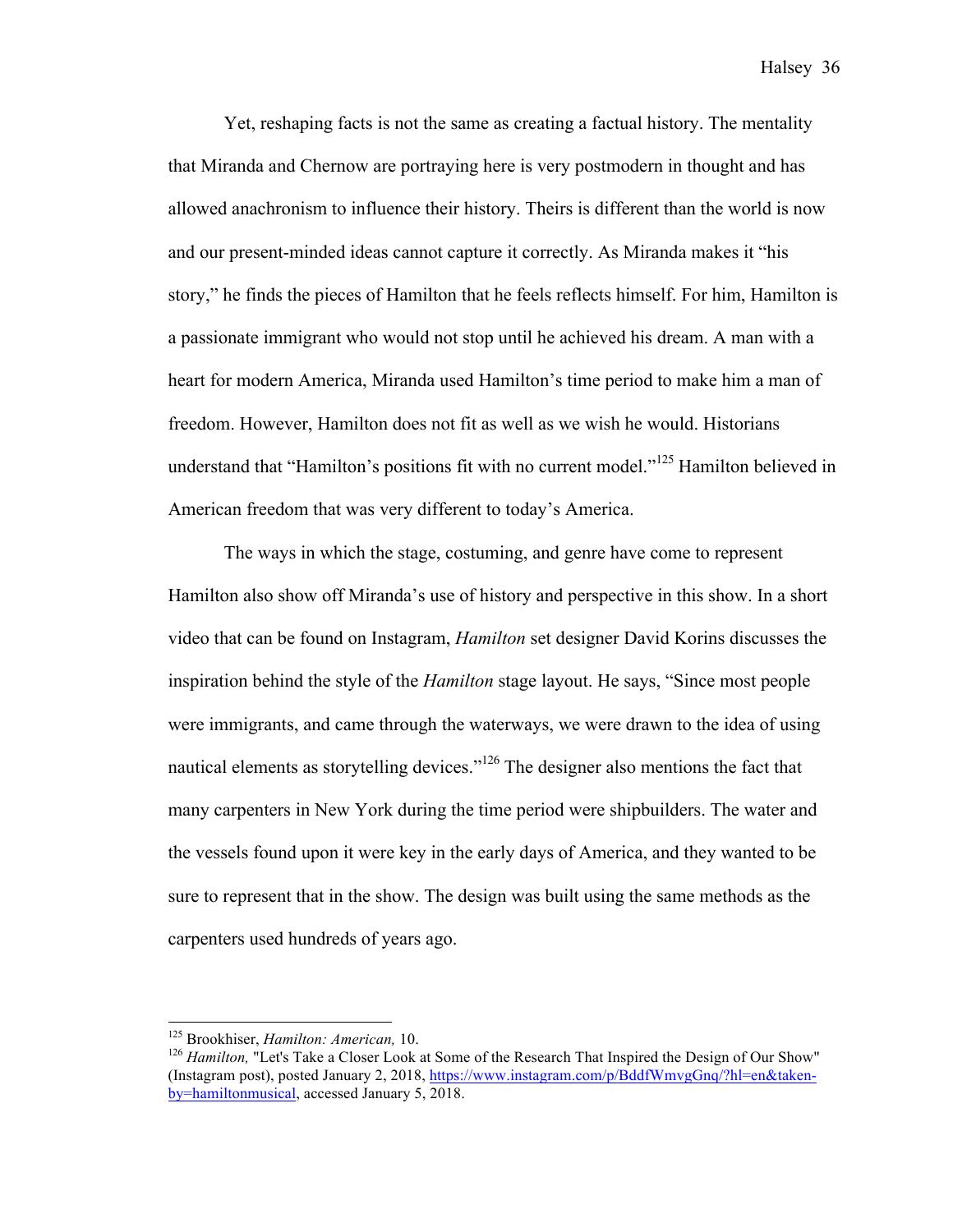The set, created to portray both the immigrant and the carpenter, was created with the essence of New York City at the core. In the sense that Hamilton is now the applauded leader of American immigration (in the eyes of many adoring fans), he is also the leader of the New York attitude. "He is also the model New Yorker: opinionated, hyper-verbal, always on the make."<sup>127</sup> Korins used this idea to create the set that can now be seen in the show. He decided to create something that had "details drawn on from the corners of modern-day New York that remain truest to Hamilton's time."<sup>128</sup> The point of using modern details, a theme that Miranda has incorporated deeply into the whole show, is to show that the atmosphere of the New York depicted is not much different than what is right outside the doors of the theater.<sup>129</sup> Creating a historical scene with connections to the present is vital in the story being told. He describes it this way, "It looked like New York City – not in 1776 or in 2015, but some idealized version of itself, independent of time, where people of many races and backgrounds danced together."<sup>130</sup>

Miranda uses the set to shape an idealized version of America, which helps show what he is all about. He is not looking to stage the objective past, but create his idealized past, compelling audiences to chase after the future he has come to desire. Through this idealized past, he creates the New York City as he wishes to see it and that fits the character he has created. Modern ideas create connection with the audience but an incorrect history. Hamilton was not a ship builder and he did not identify with the common men of his time period. This diverse set misses the core of its main character, as Miranda looks to create an inclusivity that does not work with the story that is being told.

<sup>&</sup>lt;sup>127</sup> Miranda and McCarter, *Hamilton: The Revolution*, 38.<br><sup>128</sup> Ibid., 39.<br><sup>129</sup> Ibid., 38.<br><sup>130</sup> Ibid.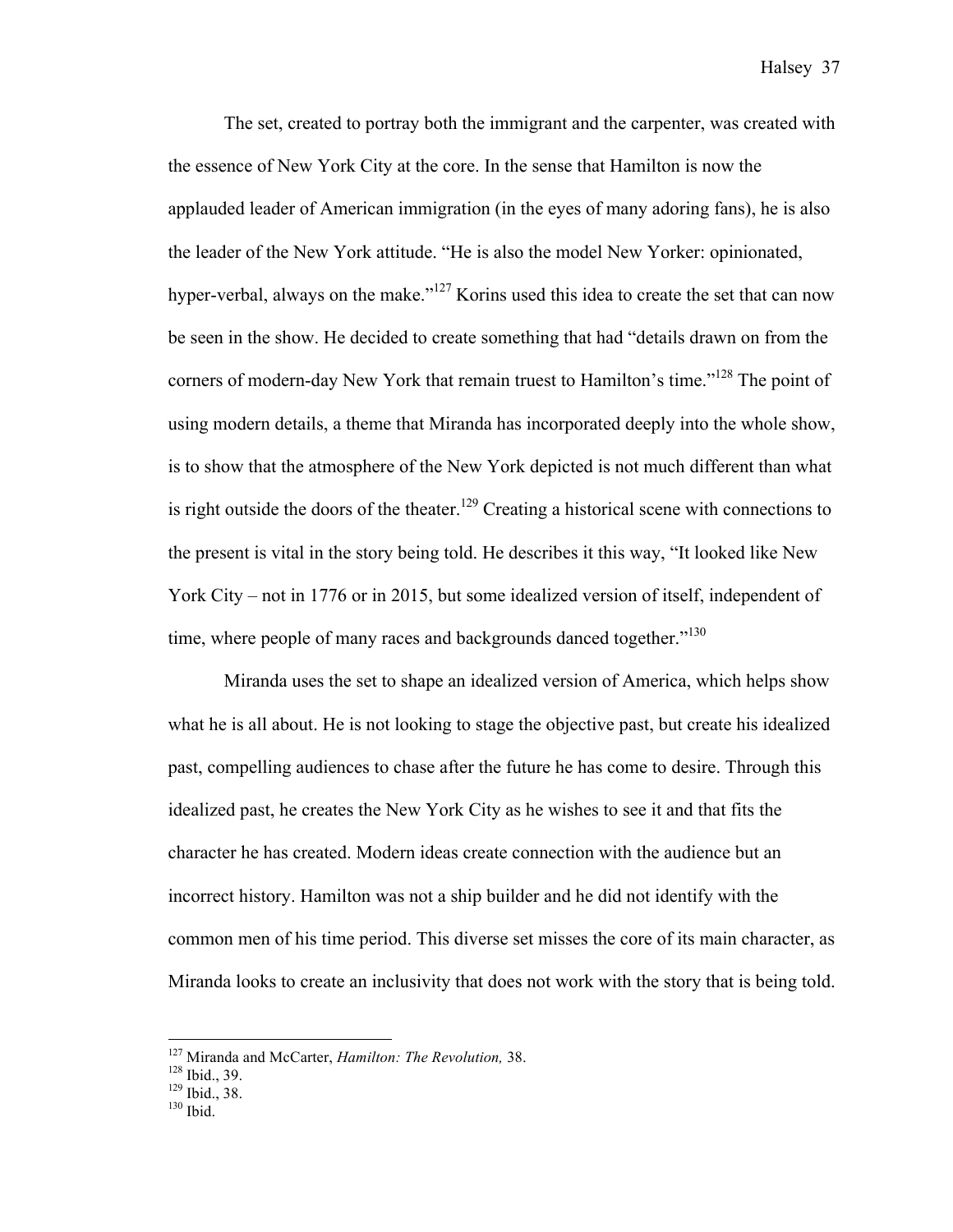Costuming is another big aspect of the show, and Paul Tazewell was equipped with the task. "When he heard Lin's demos, he knew that *Hamilton* would need to combine [the distant past and our own time] … The challenge was figuring out where those two eras meet."131 Miranda wanted to keep the spirit of hip-hop while properly portraying the time period being shown, although this was not an easy feat. Tazewell was uncertain where to go with these ideas for the show, but he felt that it would be best to grab on to an idea and just give it a go. To capture the perfect mix, he looked to a combination of eras. He mixed trends from then and now, coming up with "period from the neck down, modern from the neck up."<sup>132</sup> In keeping a modern upper half, Tazewell was attempting to show more of who the actors are, rather than who they were portraying. Tazewell says it this way, "I didn't want Chris [Jackson] to be in a powdered wig as Washington.  $\dots$  I wanted to see him for who he was."<sup>133</sup> The goal of this costuming was to remind people that they are all a part of the triumphant story of the American Revolution.

Miranda's choice of hip-hop was another way for him to write more Americans into the American story. "American history can be told and retold, claimed and reclaimed, even by people who don't look like George Washington and Betsey Ross."<sup>134</sup> Miranda's whole mission is one of inclusion. He wants to include hip-hop on Broadway.<sup>135</sup> He wants to include minorities that he feels have been written out of the story. He wants to open theater and history to all genres and all people, giving those who

<sup>&</sup>lt;sup>131</sup> Ibid., 113.<br><sup>132</sup> Ibid.<br><sup>133</sup> Ibid., 95.<br><sup>135</sup> Ibid., 196.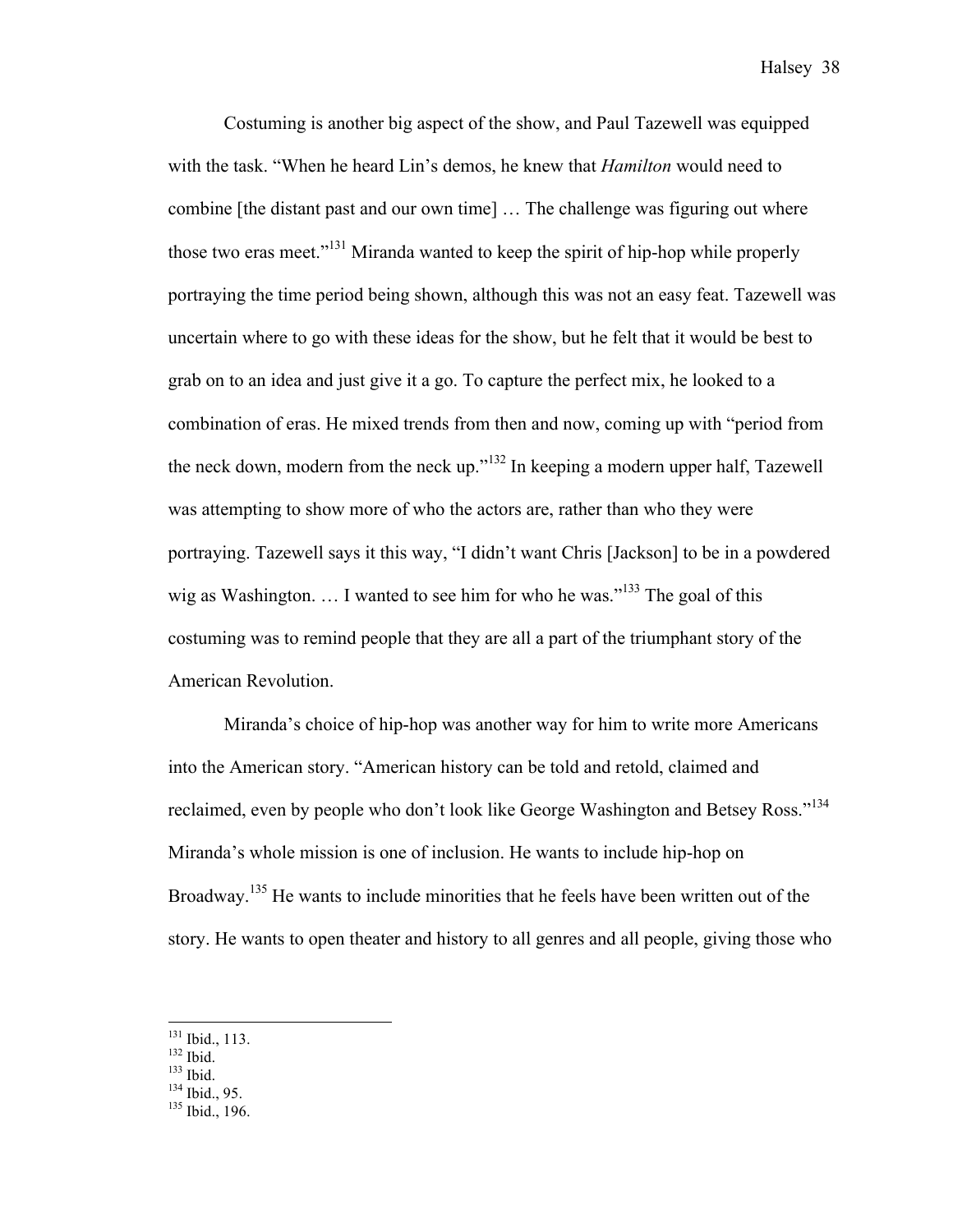have normally not had a place the spotlight. The Founding Fathers were not against inclusion, but it was a different time period so they were not for it in the way that Miranda has preached it through his show.

Lin-Manuel Miranda cannot see Hamilton without seeing hip-hop, which is what initially sparked the idea for this show. The article, "All About the Hamiltons," found in the *New Yorker,* summarizes his ideas and helps give an overview on Miranda's understanding of Hamilton. Through the use of a genre that is typically characterized as ambitious, upbeat, and that promotes the underdog, Miranda captures Hamilton's restlessness and ambition. It is fitting to who he was and an efficient way to portray those qualities about him. Miranda sees Hamilton as a man with a sense of self-destructive brilliance that eventually led to his demise. His story is that of a great American hero as well as a powerful immigrant story. Miranda ties Hamilton's life to that of his own family, along with many other immigrants who have come to America in search of opportunity and a new life. This idea of immigration is a strong theme in the show. While this gives current audiences something to connect to, it is dangerous to the story. Through emphasizing his immigrant status, Miranda is emphasizing a political idea that he himself holds. Immigration is a key issue in current American politics, and something that Miranda is passionate about. Miranda wants to expand America to be more than a nation of white male leaders. The American nation was the work of all kinds of Americans, and he has set out to make the nation aware of that.<sup>136</sup>

It is shown in the set, costuming, and genre that history is not the primary focus, but the current humanity of the American people. This creates a celebration of the

 <sup>136</sup> Rebecca Mead, "All About the Hamiltons," *The New Yorker,* February 9, 2015, http://www.newyorker.com/magazine/2015/02/09/hamiltons, Accessed March 31, 2017.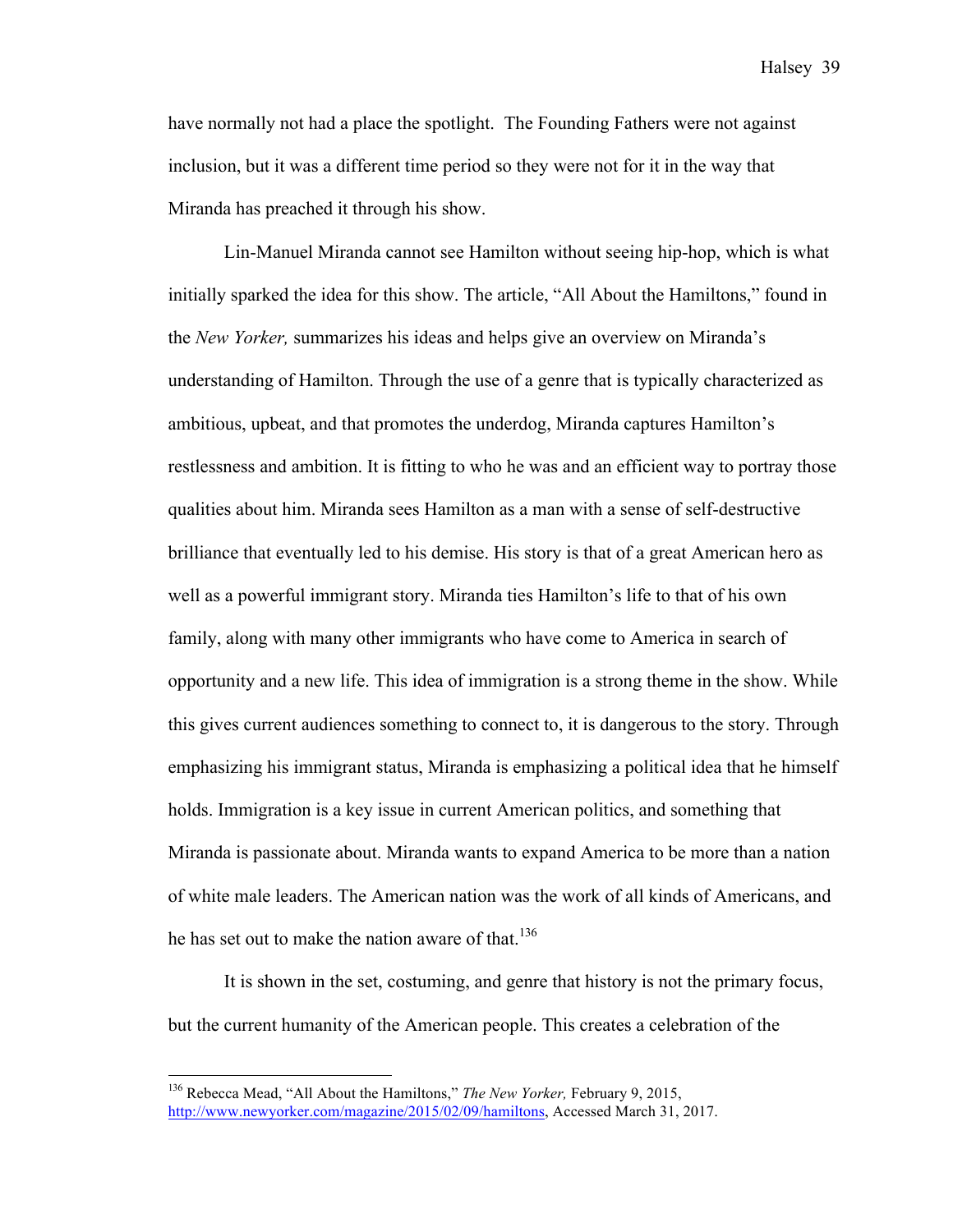American people, but does not show history as it was. This show, if it is to be considered history, should be looking for the best way to show it as it was. Having the actors still seen for who they are helps solidify the fact that *Hamilton* is a commentary on today's America, rather than a telling of history. While Miranda has created a wonderfully diverse and inclusive story, it is America now and not America then.

When his work premiered, Miranda had this to say: "Something else was in the air, something that would become clearer in the years to come. Sometimes the right person tells the right story at the right moment, and through a conversation of luck and design, a creative expression gains a new force. Spark, tinder, breeze."<sup>137</sup> Alexander Hamilton's legacy was reestablished at the right time because the right man saw something in this story. It is more than history. He sees this as a cultural event that will continue to shape the audiences as more have the opportunity to see the show and understand the Hamilton that Miranda has created.

Presenting this show to the public was more than a performance, but a cultural phenomenon. "That night, Lin reintroduced people to the poor kid from the Caribbean who made the country rich and strong."<sup>138</sup> He has taken it in his power, as Paine so declared, to begin the world again, which he did through recreating a forgotten and misunderstood story. Miranda has created a beautifully fascinating work of art for audiences to enjoy. Through beloved characters of the past, audiences enjoy a colorful commentary on America's current sociopolitical environment. Yet, through all of this good, the past has been missed. Hamilton has been lost to the stage, as he has become the hero of the American nation then and now. The man that has been created for the stage is

<sup>&</sup>lt;sup>137</sup> Miranda and McCarter, *Hamilton: The Revolution*, 15.<br><sup>138</sup> Ibid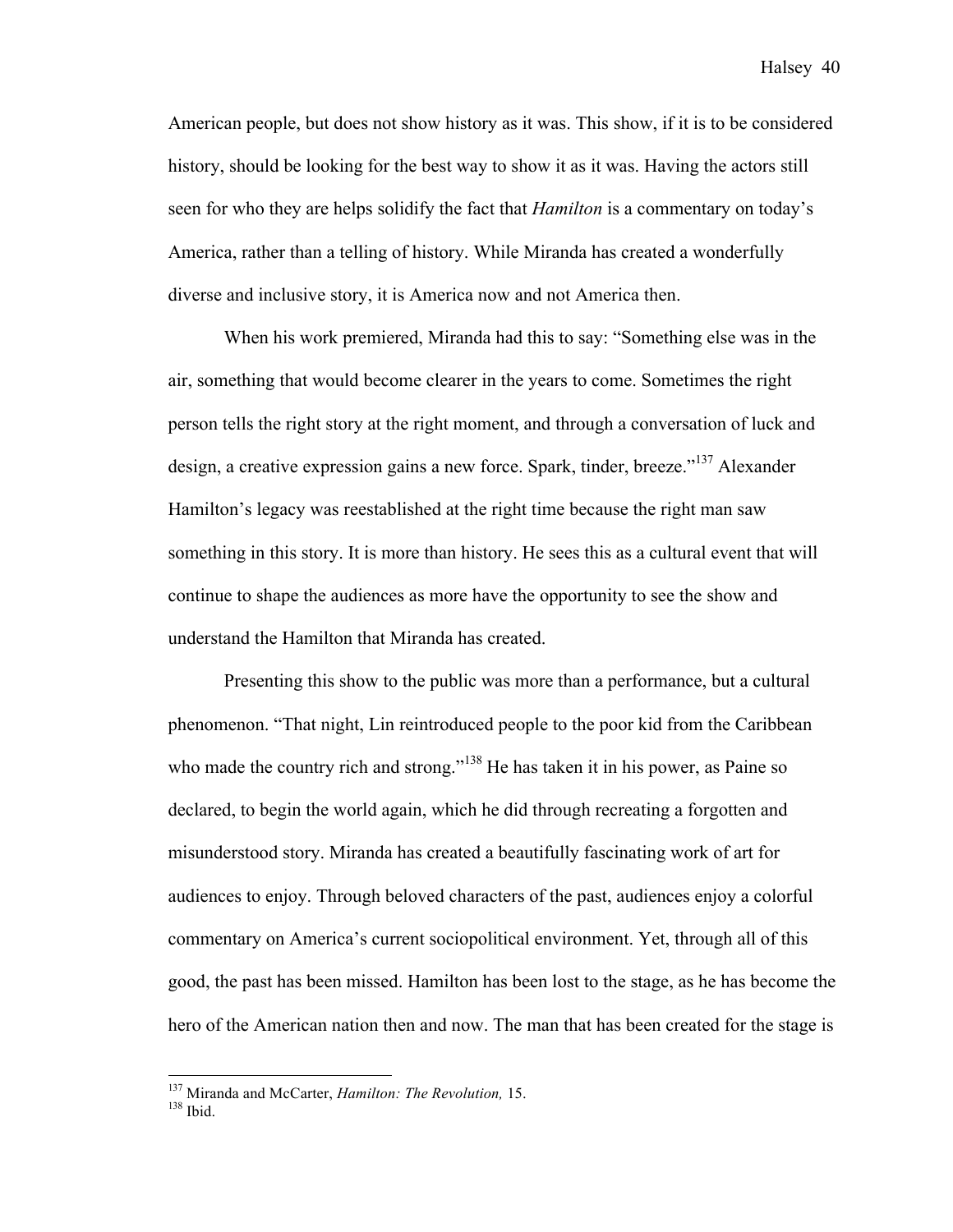reflective of Hamilton, but it is not who Hamilton was. History that promotes a current mindset creates an inaccurate understanding of the past and audiences are left with a false sense of where America came from.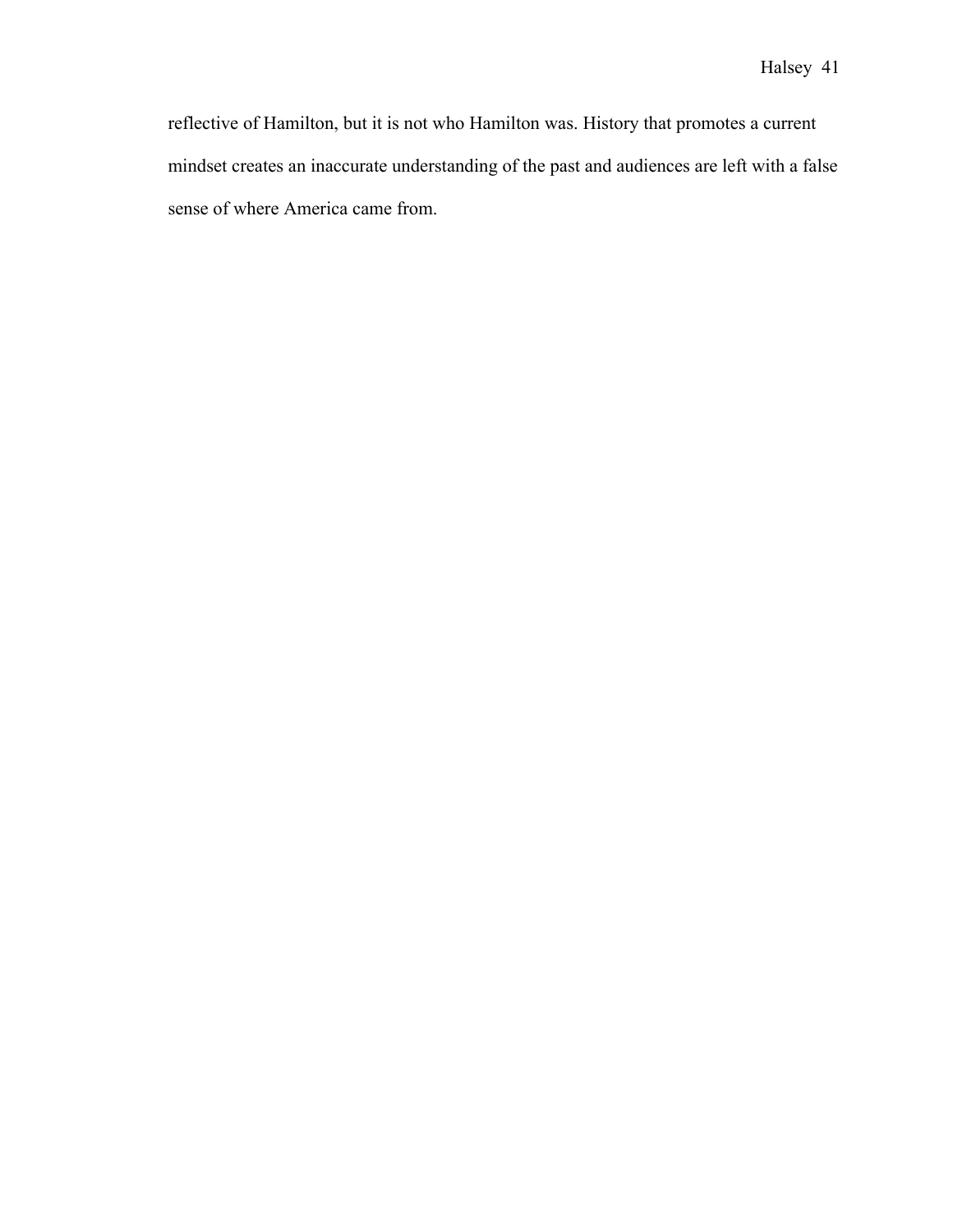#### *Hamilton: An American Musical's Impact on America*

As mentioned, this show has not gone unnoticed. Even though it has only been on stage for a few years, the impact has been great among theatergoers and the nation itself. *Hamilton* has shaken the Broadway world, opening the stage to new genres, ideas, people, and stories. But greater than the world of theater has been the impact this show has had on the nation itself. The American people have begun to see their past in a different way thanks to Miranda's work. History has become more relevant to many and the American founding has become more important for many. Fans have gone wild with this new take on old stories, and commentators have begun to carry on the conversations that Miranda had intended to spark. The conversations started, however, have created a mania that strays even further from historical truth and American virtue. Many fans have run with themes and characters as well as plot lines from the show, taking them out of context, while the commentary on the show's interpretation of the past is being accepted as infallible. It seems that everyone has something to say about *Hamilton,* and the thoughts published fall all across the spectrum.

The world has gone wild for this show, and the "revolution" has only just begun. For many, seeing the musical is a transformative experience, a breath of fresh air, a new understanding of a long-forgotten tale, and everyone wants a piece of all the action. One writer described his experience this way: "I didn't leave the theater after seeing *Hamilton.*  I resurfaced."<sup>139</sup> It is clear even through the title of his article that Todd VanDerWerff had one of the life-changing experiences that many have when witnessing the spectacle

<sup>&</sup>lt;sup>139</sup> Todd VanDerWerff, "Hamilton Isn't Perfect. But It's \*Perfect.\* I Couldn't Write For a Month After I Saw It," *Vox.Com* (August 2016), https://www.vox.com/2016/8/9/12385772/hamilton-broadway-musical. accessed March 10, 2018.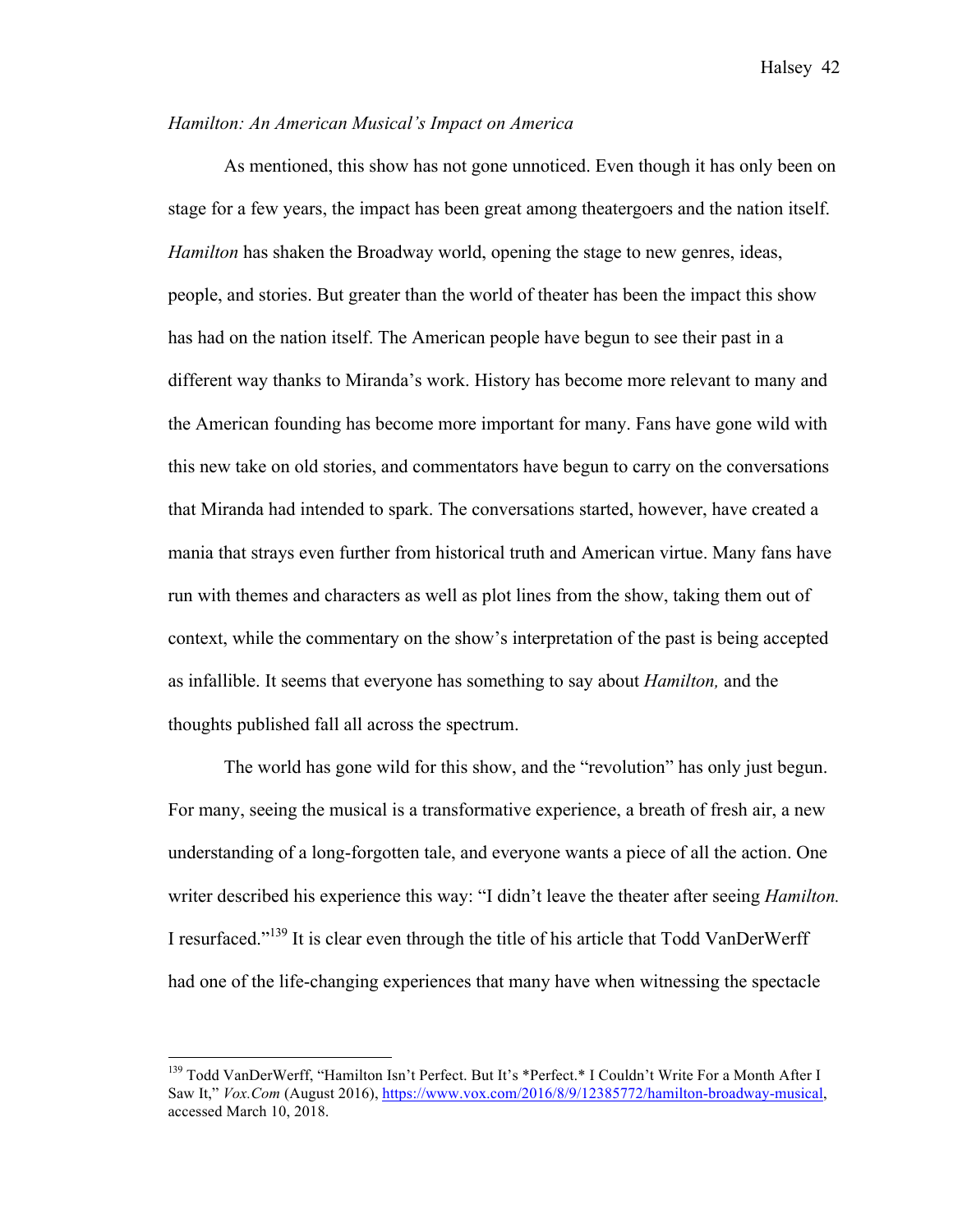that is *Hamilton.* His article, "Hamilton isn't perfect. But it's \*perfect.\* I couldn't write for a month after I saw it," talks deeply about his love and connection to the musical. Following his bold opening line about resurfacing as he exited the theater, VanDerWerff goes on to say he "felt as if I had been sitting on the floor of the ocean and needed to take my time breaking the water's surface, lest my body depressurize … And now here I was again, learning to breathe air once more, after so much time on someone else's oxygen."<sup>140</sup> Ultimately shaken by the nearly three-hour spectacle that he had witnessed, he felt as though he had to relearn how to breathe following the show. It takes a lot to have that kind of effect.

Rocked by what he believed the theme to be, VanDerWerff shares this insight with his readers. "The characters in *Hamilton* tell stories and worry about legacies and hope for greatness, but *Hamilton'*s greatest gift in the end is that it reminds us that there is more to life than living the kind of life that gets a Broadway musical written about your centuries after your death. Kindness is important. Building a better world is important. Compassion is paramount."<sup>141</sup> He summarized like this: "There is immense value in greatness, yes, but in the end, *Hamilton* says, there is even more value in *goodness*."142 So, Alexander Hamilton has taught us the value of goodness, and through this people will be compelled to live better lives and work for a better world. To VanDerWerff, there is a utopian message of creating a more perfect world told through the life of Alexander Hamilton. Thanks to the ability of historians to reshape the past, this is possible and has been done well for audiences all over the world to see.

 $\frac{140}{141}$  Ibid.<br> $\frac{141}{142}$  Ibid.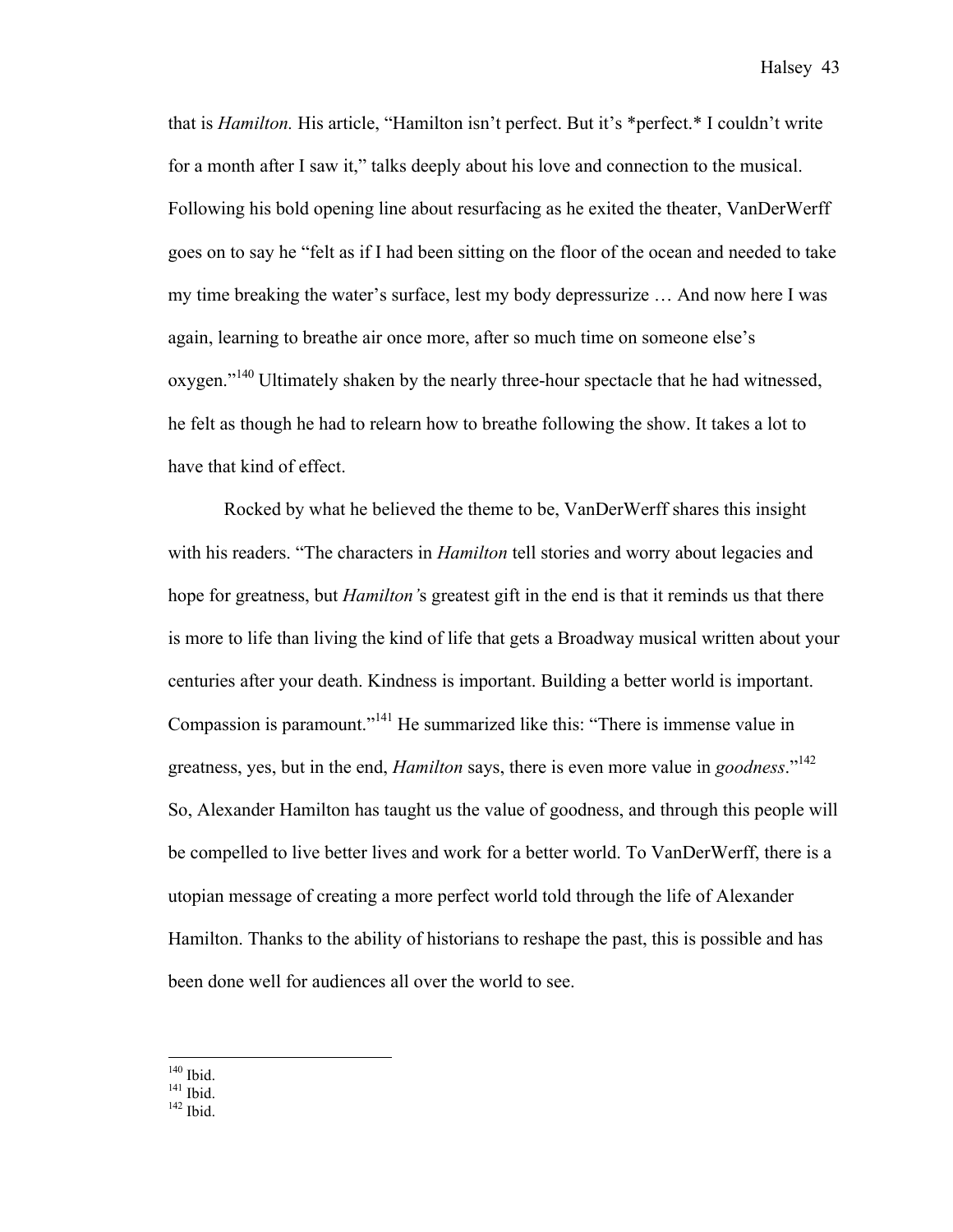VanDerWerff is not the only one who has felt so transformed through witnessing this work of art. Theater critique Michael Billington celebrates the modernity of the show, saying, "The power of Hamilton lies in its ability to make the past seem vividly present … Miranda has created an invigorating and original musical that, at a time of national crisis, celebrates America's overwhelming debt to the immigrant."<sup>143</sup> The national crisis that he refers to is the current issues of diversity and immigration in the nation. This show is a portrait of present realities through the lens of the past, and this has been done so seamlessly. Another response to the show says, "Miranda's uniquely personal focus as a son of immigrants and as an inexhaustible wordsmith, Hamilton hits multilevel culture buttons, hard … Miranda may be a composer-lyricist and star, but the world he creates is vibrantly democratic."<sup>144</sup> This show is a display and commentary on culture as well as a political commentary on democratic America. It is a true understanding of the Constitution, according to some, and a true portrayal of how America should be. A third reviewer says, "The hip-hop musical about equality and inclusion, officially opening here Wednesday, is a testament against the racism and cultural wars that threaten the spirit of the Constitution."<sup>145</sup> Critics are raving, the good reviews outweigh the bad, and audiences all over are celebrating the parts of *Hamilton*  that make it different.

https://www.timeout.com/newyork/theater/hamilton-1, accessed March 10, 2018.<br><sup>145</sup> Jeffrey Fleishman, "With Racial Clashes Rattling the Country, the 'Hamilton' Message of Inclusion

<sup>&</sup>lt;sup>143</sup> Michael Billington, "Hamilton Review: Revolutionary Musical a Thrilling Salute to America's Immigrants," *The Guardian* (December 2017), https://www.theguardian.com/stage/2017/dec/21/hamilton-<br>review-musical-london-victoria-palace-lin-manuel-miranda, accessed March 11, 2018. <sup>144</sup> David Cote, "*Hamilton: Theater Review," TimeOut* (August 2015),

Marches on," *Los Angeles Times* (August 2017), http://www.latimes.com/entertainment/arts/la-cahamilton-arrives-pantages-20170816-story.html, accessed March 11, 2018.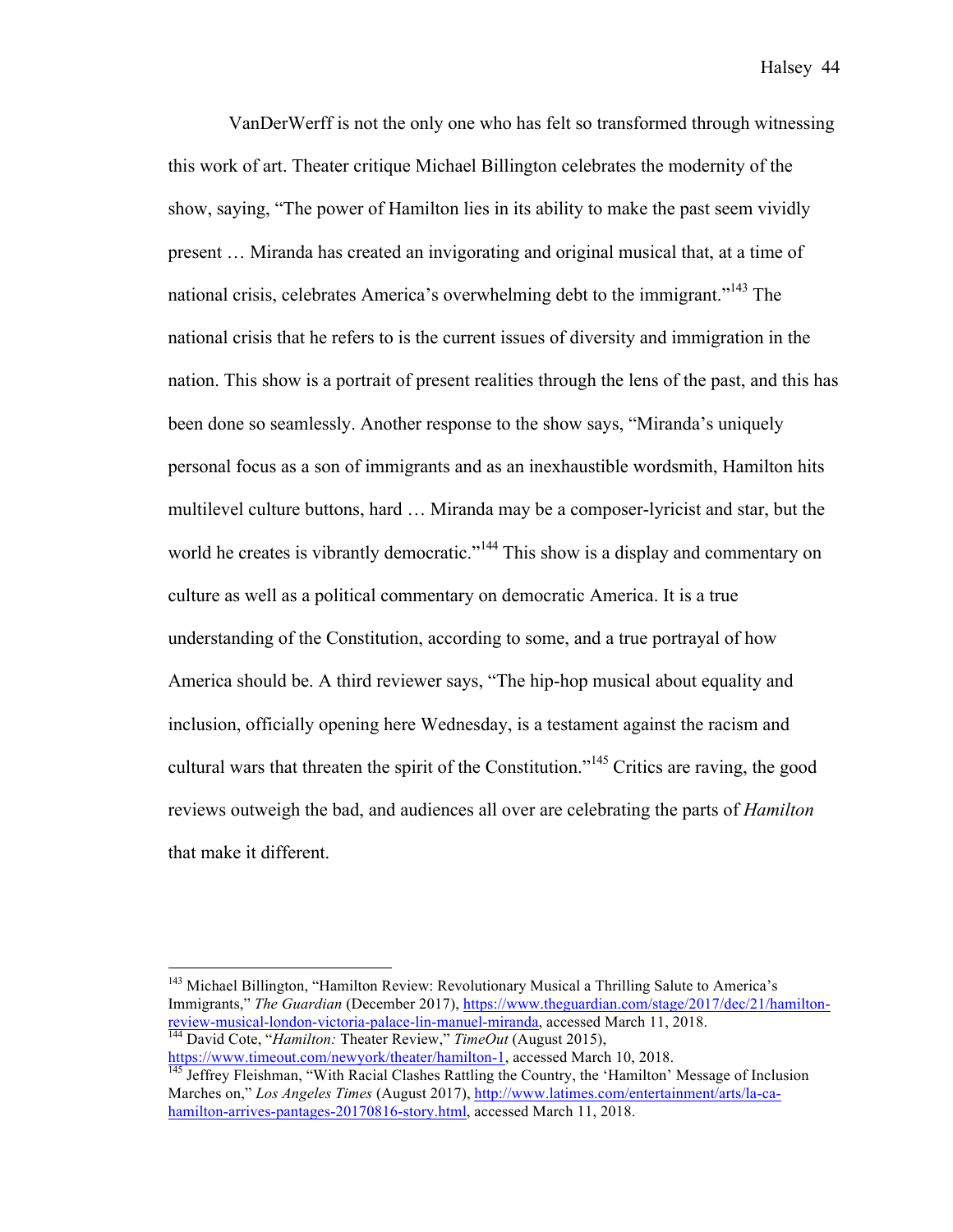One of the aspects of *Hamilton: An American Musical* that has caught audience's attention and applause the most is the mixed-race casting. Using actors of various races completely changes the image that many have of early America. Showing diversity in a time period that is dominated by Caucasians gives America a new depth, and reminds the audience of the fact that America has always been a melting pot. Miranda says this about his casting choices: "Diversity on stage eliminates the 'distance between the audience and the story,' Miranda says. 'Let's not pretend this is a textbook. Let's make the founders of our country look like what our country looks like now."<sup>146</sup> His casting is all about the inclusion of modern America and the enjoyment of a new kind of history, and audiences love it.

*The Huffington Post* is a journal that runs under a liberal worldview.<sup>147</sup> Since the debut of *Hamilton,* this publication has been singing the praises of equal opportunity in theater. In the article, "No, the 'Hamilton' Casting Call For 'Non-White' Actors is Not Reverse Racism," the author Zeba Blay, affirms the casting of the show.<sup>148</sup> In the original casting call, the show called for non-white actors. Blay notes that the use of the prefix "non" sounds discriminatory, and that this wording was not the most effective way to set their casting standards. However, the concept behind what they were looking for should be praised. The overall goal was to open the stage to more people, choosing the roles based off talent rather than looks for these typically white parts. Blay praises the

 <sup>146</sup> PBS Newshour, "*Hamilton* the Musical Tells the Immigrant Story of a Founding Father," *PBS.org*  (November 2015), http://www.pbs.org/newshour/extra/daily-videos/hamilton-the-musical-not-your-<br>fathers-founding-father/, accessed March 10, 2018.

<sup>&</sup>lt;sup>147</sup> Allsides Staff, "HuffPost," *Allsides.com* (2018), https://www.allsides.com/news-source/huffpost-mediabias, accessed November 28, 2017.<br><sup>148</sup> Zeba Blay, "No, The 'Hamilton' Casting Call For 'Non-White' Actors is Not Reverse Rascism,"

*HuffPost* (March 2016), https://www.huffingtonpost.com/entry/no-the-hamilton-casting-call-for-non-whiteactors-is-not-reverse-racism\_us\_56fd2c83e4b0daf53aeed9b9, accessed November 15, 2017.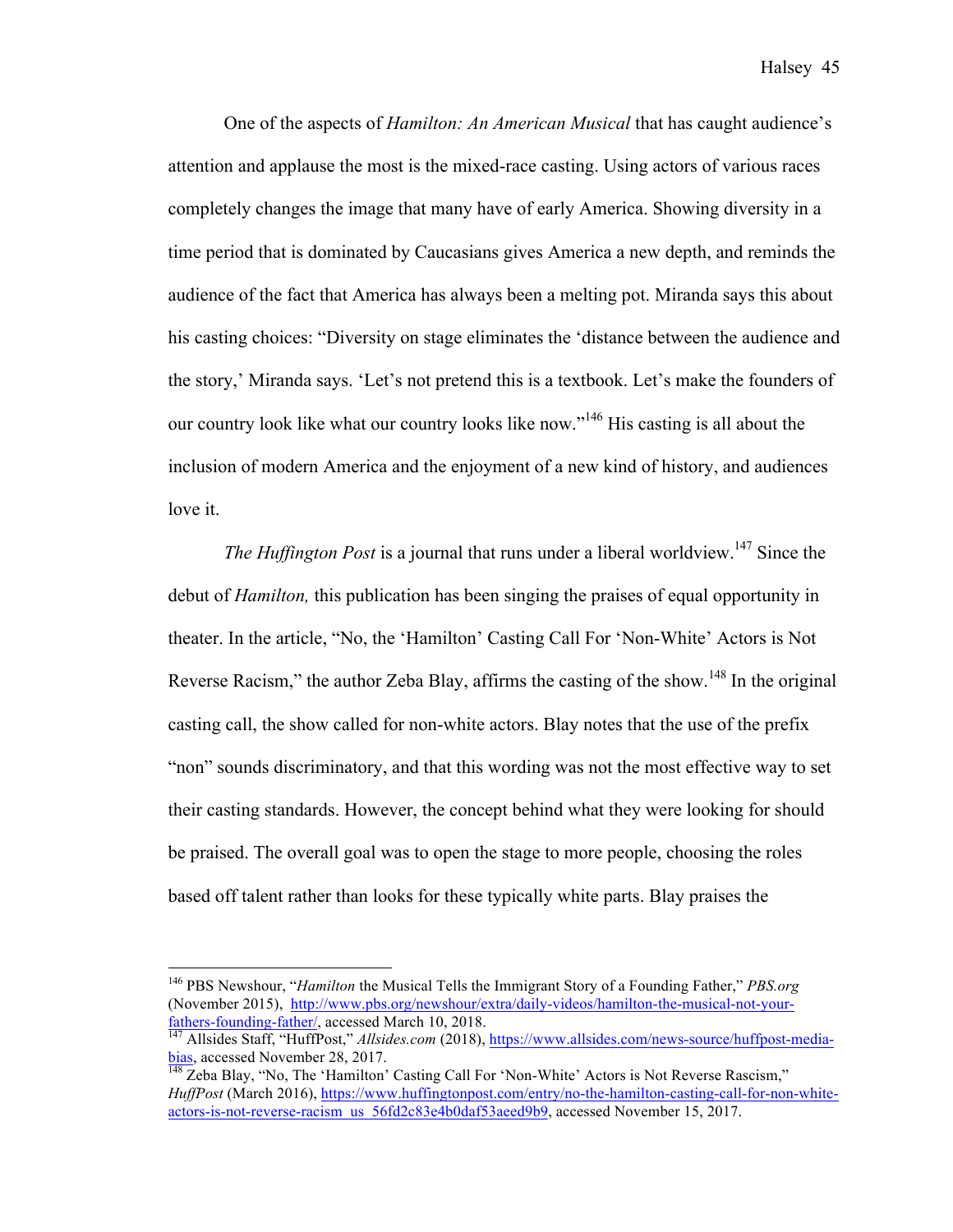colorblind casting of this show, but if it is specifically excluding Caucasians, then is the casting really colorblind? If the goal was to find the right talent, then all should be welcome to audition for the parts. Looks did play a role in the casting, just not in the way most people would think for a show about this time period, so that often gets ignored. Opening the stage to more people is not effective if others are being shut out in the process.

Blay believes that this casting achieves *Hamilton's* purpose. She says, "What makes *Hamilton* works so well is the fact that it's a commentary on America's past through the prism of America's present, its future. It works because the historically white, male founding fathers are being played by a predominately non-white cast of blacks and Latinos."<sup>149</sup> While the demographic of America has changed since the Revolution, if Hamilton is doing what Blay so happily claims it is doing, then white people are going to be written out of the story entirely. However, in her mind, this casting and underlying mission cannot be seen as reverse racism. The reason she gives is as follows: "But the fact of the matter is, quite frankly, not everything is about white people."<sup>150</sup> Inclusion has been granted through discrimination, which is a twisted way of achieving a more equal theater and society.

*The New York Post* agrees with Blay, and in an article written by their editorial board, they declare that this casting was simply common sense. In their editorial, "White People and *Hamilton* Don't Mix," the board claims that "casting white actors might be

 $149$  Ibid.<br> $150$  Ibid.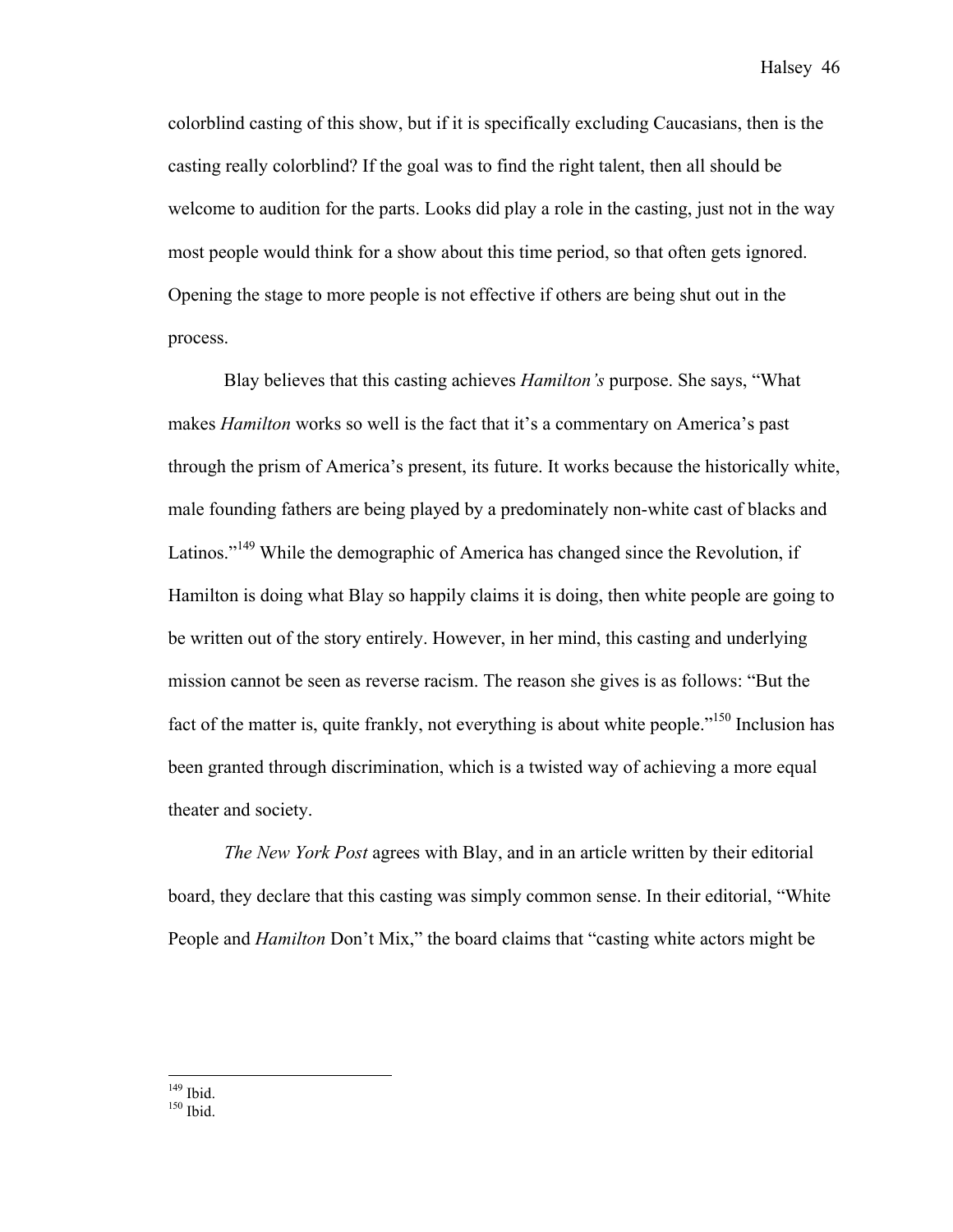truer to history – but it would also be rank censorship and artistic butchery."<sup>151</sup> Through casting minorities, they are being given their place in the American founding, just like Hamilton. The *Post* focuses on the white man cast in the show, because there is one. The ridiculous villain, the comedic relief, is found in King George III. At various points in the show, King George is pleading for the colonies to come back, and he grows increasingly more confused as the new American nation continues to be successful. He is the character that is guaranteed to make audiences laugh because they are laughing at him. The crowds love to hate and ridicule King George. This is a bold move, as he is the only white character in the show. It is a direct comment on current politics. The white man has become the ridiculous bad guy, and the minority has begun to fight to create America as its own. This just expands the concept of this show as a commentary on current social issues through the past. It expands the delusions gained by the audience and the misinterpretations of history.

This false sense of inclusion and equality is something that many have received from the show, and has brought harm to theater and history. As encouraging as it is to the concept of inclusiveness, it is not fair to the truth of the past to write history to be inclusive. Unfortunately, it was not. That does not mean that we cannot strive to make the future more inclusive and equal. The past may not line up to our beliefs now, and while disheartening, that gives no one the right to change the past to fit that purpose.

Yet, not all are impressed by this new place Hamilton has taken in America's heritage, and many are aware of the implications of a show like this. While the genius of

 <sup>151</sup> *New York Post* Editorial Board, "White People and 'Hamilton' Don't Mix," *New York Post* (March 2016), https://nypost.com/2016/03/31/censoring-hamilton-in-the-name-of-equality/, accessed December 4, 2017.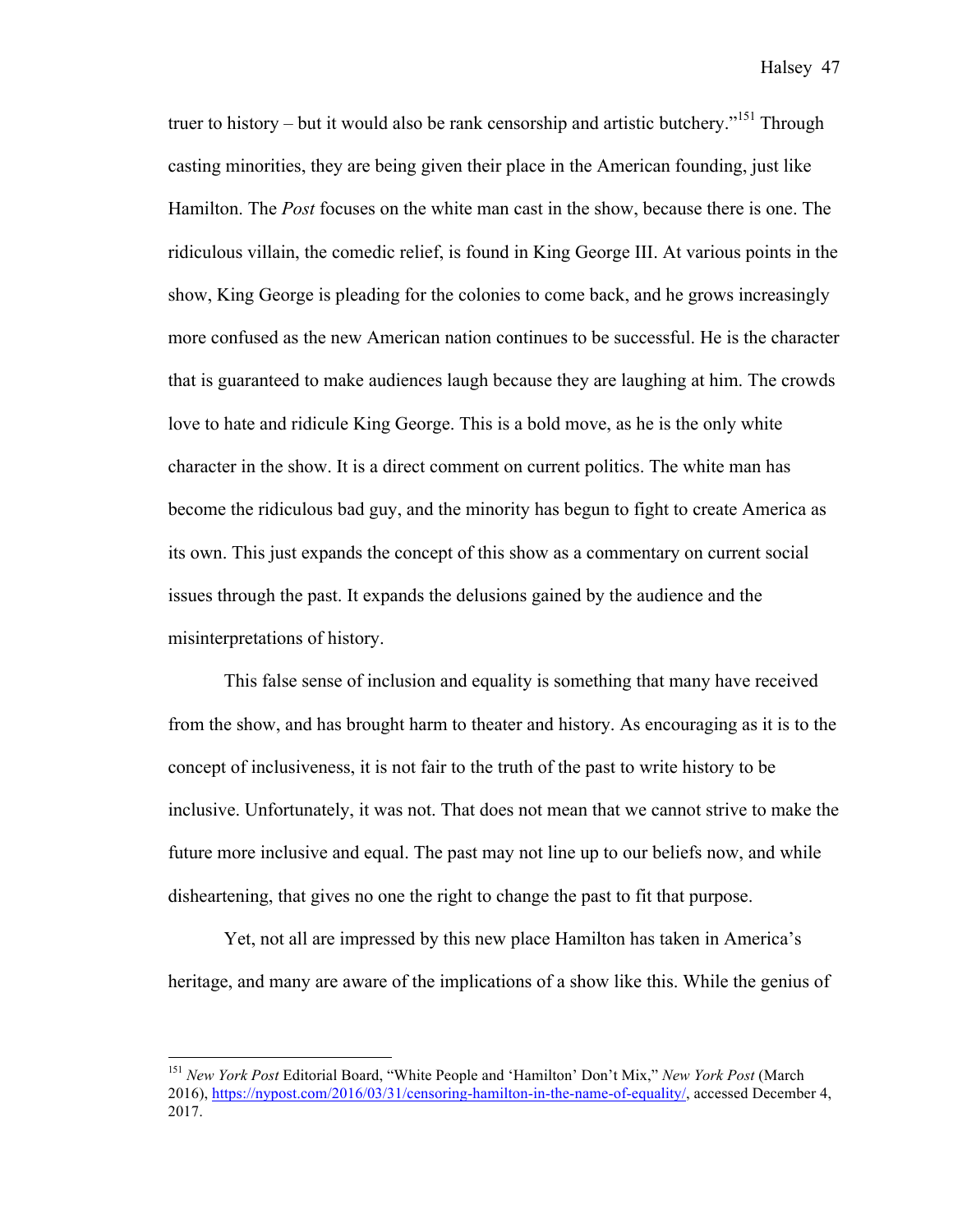the show cannot be ignored, there are historical realities that are ignored in the way he has come to be known. In an article from the culture section of *The Guardian,* writer Sarah Curchwell says, "Miranda creates a myth for Hamilton by celebrating him as a symbol of immigrant inclusiveness, egalitarianism and meritocracy: historically it's a stretch, but theatrically it's genius."<sup>152</sup> She acknowledges that the historical past has been intermingled with the political present, and that the show is layered. With how the show has been created "the result is the most unexpected of phenomena: a Broadway hit that is about political, economic and racial history while also offering an implicit but acidic running commentary on the racial and cultural politics of the US today."<sup>153</sup> It is one part history and one part modern, creating a new story with relatable themes. He is commanding that the white man step down while immigrants and American minorities step up. "[Miranda] takes the long American minstrelsy tradition of white people in blackface on stage and reverses it. He appropriates its music, rewrites its lyrics, turns its politics on its head, and fashions the whole thing into a show that is simultaneously an excoriation of current American political realities, an encomium to American revolutionary energies, and a celebration of American musical theatre history.

Miranda has offered a new perspective "[Who Lives Who Dies Who Tells Your Story] encapsulates the entire musical, which continually raises questions of historiography and the power to shape a national narrative."<sup>154</sup> The people have the

 <sup>152</sup> Sarah Churchwell, "Why 'Hamilton' is Making Musical History," *The Guardian* (November 2016), https://www.theguardian.com/stage/2016/nov/05/why-hamilton-is-making-musical-history, accessed March  $10, 2018.$ <br> $153$  Ibid.  $154$  Ibid.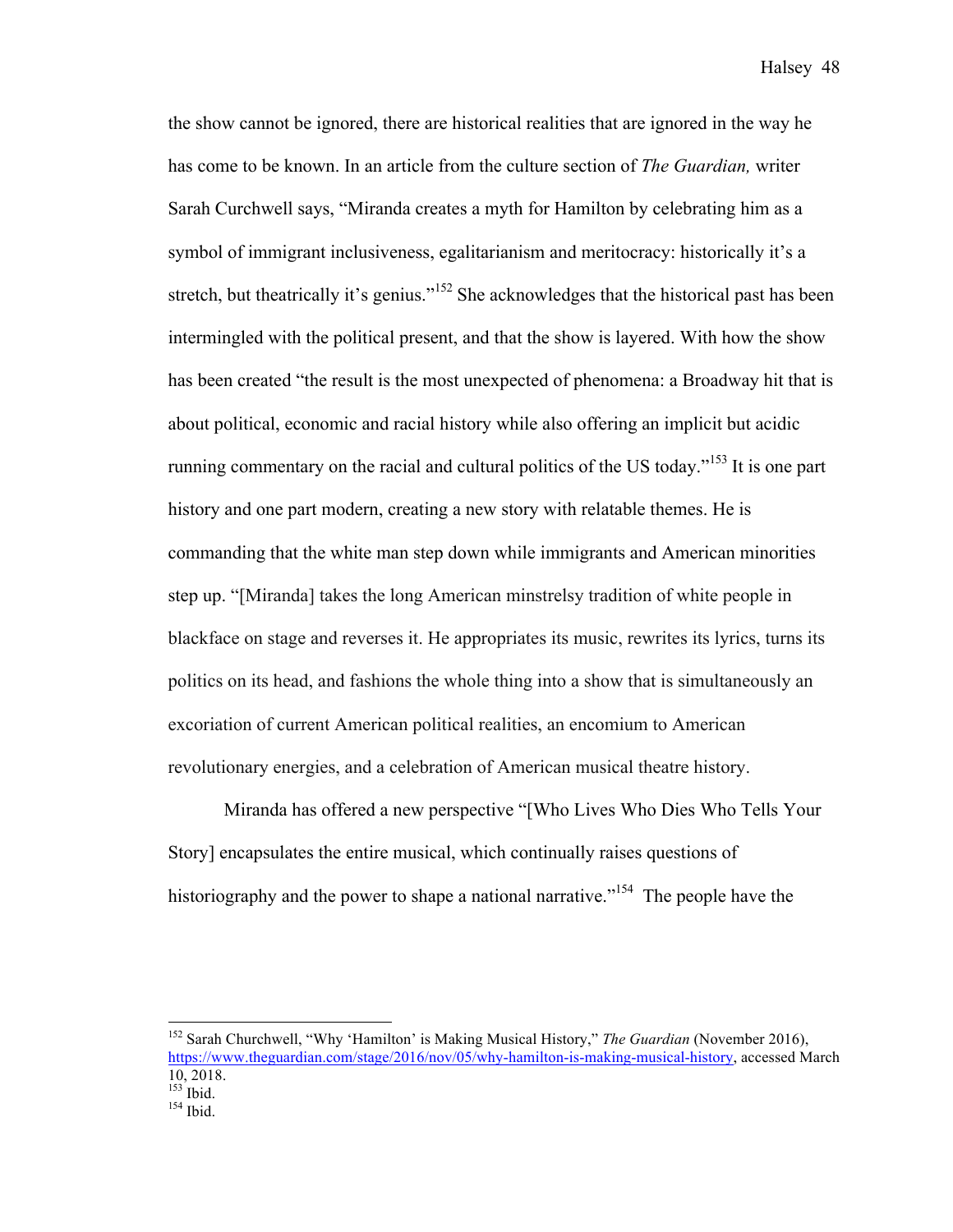power to shape their history as they wish. It is a power everyone holds, a power that Miranda has used in a bold way.

In his work, *Alexander Hamilton: The Wrong Hero for Our Age,* Billy G. Smith gives his own response to what he is calling an "important cultural event."155 He defends the stance that Alexander Hamilton was not a liberal champion for the people, even though many now see him as such. Smith writes, "Even though he lived a rags to riches story, he wanted desperately to separate himself from the past and from the rabble."<sup>156</sup> Hamilton was not looking to be a part of the common mass of society. He wanted to change his story to be one of prestige and status. He did what he could to grow in wealth and position, while cutting himself off from his tragic past. While noted by many historians, many current fans ignore this fact. They now hold him as the poor immigrant from a broken home that many can relate to.

Hamilton was one of the most conservative Founding Fathers, even though, in today's society, he is portrayed as a revolutionary for the democratic ideals of modern America. Many of Hamilton's actions that are portrayed in glory by today's readers created much scorn in many people of his time period. He was a man trying to do the best for his nation through a conservative mind set, while being influenced by the politics of the new America. His long speech at the Constitutional Convention, while referenced in the show as a sign of ambition and wit, was a proposal for an American monarchy.<sup>157</sup>

Another issue is found through the people in the story. "The important 'men' in *Hamilton*… operate in a vacuum. They debate, argue, and fight with virtually no

<sup>&</sup>lt;sup>155</sup> Smith, "The Wrong Hero," 522.<br><sup>156</sup> Ibid., 519.<br><sup>157</sup> Ibid.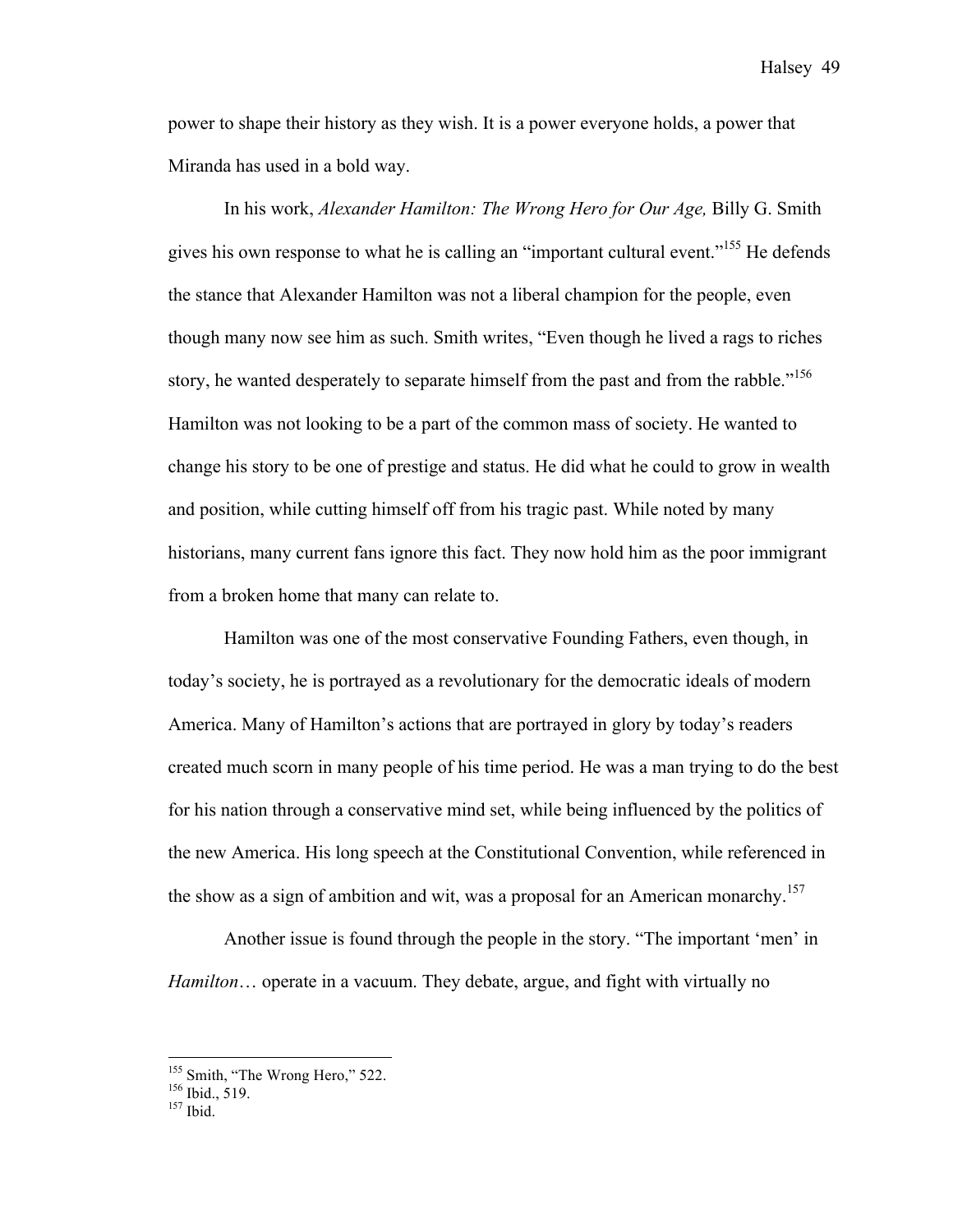influence from outside the major 'room' that Burr so elegantly sings about wanting to be 'in.'"<sup>158</sup> Miranda has limited the time period through the men he chose to include in "his story."<sup>159</sup> The entire Continental Army, Constitutional Convention, or men in early politics cannot be included, but by only showing a few men without mention of other figures, the story is limited to the actions of those represented. The perspective of the audience shifts as they start to see the men on stage as more involved and more important than they were. Leading members of the time period such as Ben Franklin, John Marshall, and James Monroe are completely left out of the narrative, and their achievements are thrown to the wayside. Many of the factors involved in the creation of the nation are left out or briefly mentioned. Limiting those involved shapes the story to be what Miranda wants to share, and not fully what happened.

Smith also mentions the racial side of the show. He acknowledges Miranda for being brilliant in his multiracial casting for a typically all-white time period, and for reminding audiences of the budding anti-slavery movement. However, he brings up a new and interesting point. Building off his critique of the "vacuum" that Miranda has created for his characters, he mentions the fact that no African Americans from the time period are portrayed. While Miranda is emphasizing the inescapable diversity of America, he is ignoring the fact that there were brave and important men and women of varying races that lived during this time period. Many African Americans used this time period for their own freedom, fighting in the army for the same goals as white Americans. With a push for more inclusive histories, there is plenty of information on

<sup>&</sup>lt;sup>158</sup> Ibid., 521.<br><sup>159</sup> Miranda and McCarter, *Hamilton: The Revolution*, 33.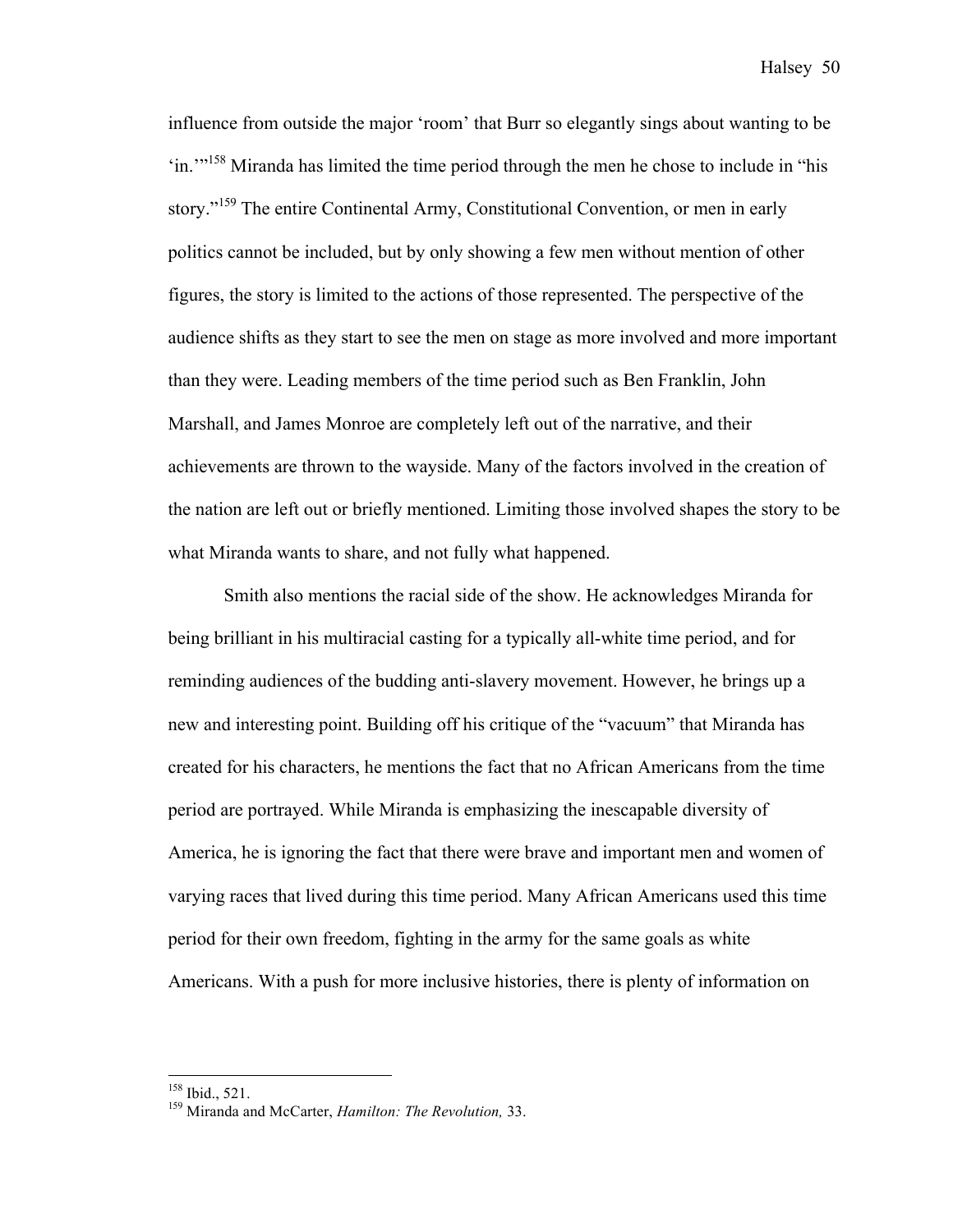these people.<sup>160</sup> Yes, this time period was dominated by Caucasian males, but if inclusion was the intent, then it would have made sense to include someone from the time period. What better way to make a history inclusive than by showing the heroic men and women of various backgrounds and races who stepped up and served well in this era.

Another response that is similar to Smith's article is the article, "Alexander Hamilton as Immigrant: Musical Mythology Meets Federalist Reality." Phillip W. Magness focuses on the musical's portrayal of Hamilton as a "self-made immigrant who rose to political preeminence despite his own birth."<sup>161</sup> Through his research, Magness expresses his concern for the immigrant view of the show's hero. "Given the prominence of the immigrant theme to the story it tells, its factual oversights cultivate a deeply problematic historical image of Hamilton that scholars of the Founding era will likely have to contend with – and correct – for many decades to come."<sup>162</sup>

What is the problem with the emphasis on Hamilton's immigrant status? Magness offers a few reasons as to why this is harmful for history. The first fact he offers is that Hamilton was not necessarily an immigrant bur rather "an internal migrant of the British Empire."<sup>163</sup> Hamilton came from the Caribbean; more importantly, he came from the British West Indies. Since America was a colony at the time of his arrival, and with his birth in a colony, Hamilton was a British citizen, just like his American counterparts. This waters down the immigrant image that so many people have come to identify with, but is closer to the truth than what many now know.

<sup>&</sup>lt;sup>160</sup> Smith, "The Wrong Hero," 522.<br><sup>161</sup> Phillip W. Magness, "Alexander Hamilton as Immigrant: Musical Mythology Meets Federalist Reality," *Independent Review* 21, no. 4 (Spring 2017): 497.<br><sup>162</sup> Ibid., 498.<br><sup>163</sup> Ibid., 499.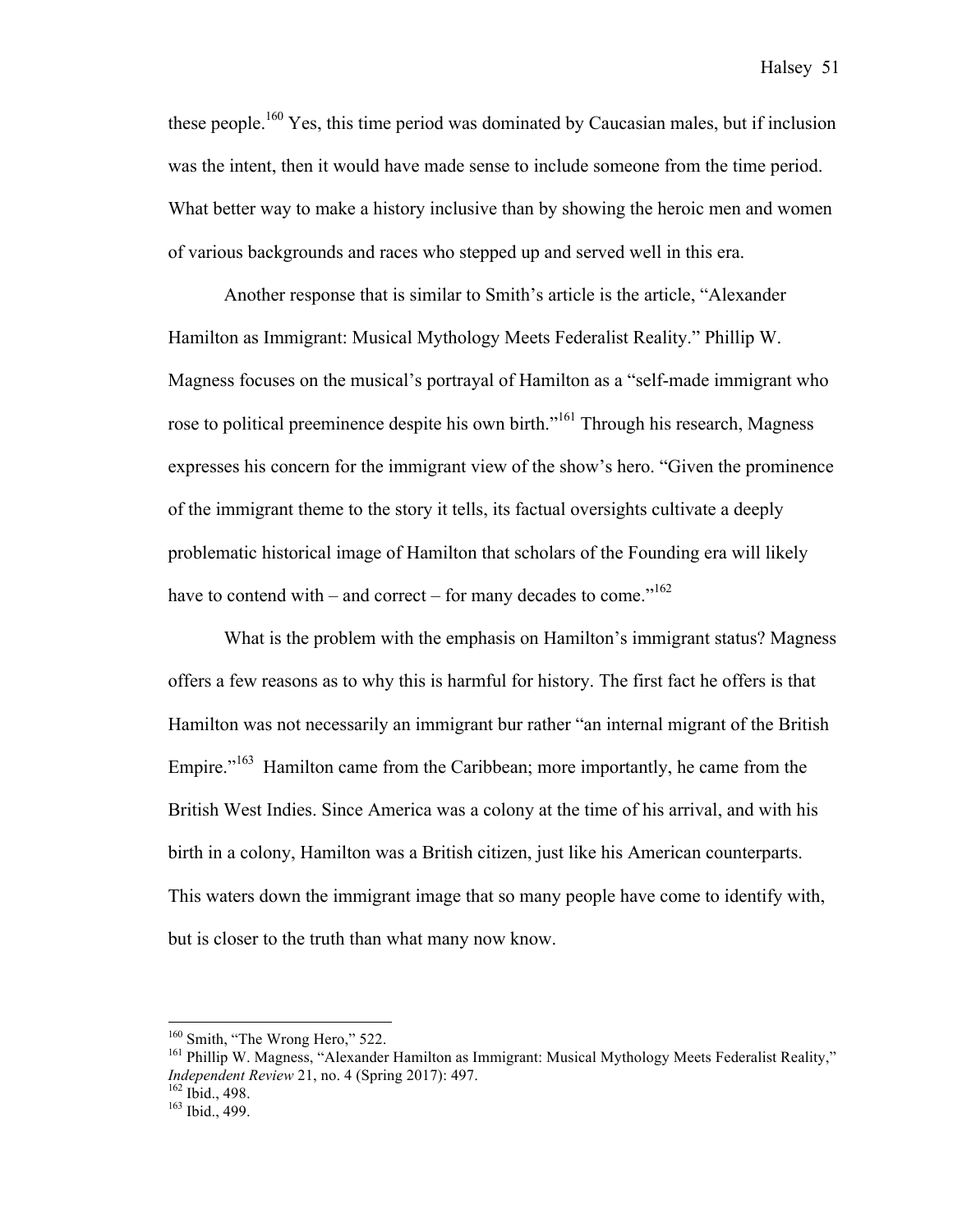Hamilton, as an immigrant, is now used to show the immigrant dreams of security and legacy. Hamilton's final soliloquy is the peak of the immigrant tale and a moment that shows the depth of what Miranda is trying to share. "Hamilton dreams of a legacy in which other refugees, migrants, and low-born persons might come to enjoy the promises of self-made success in the country he helped to found."<sup>164</sup> Hamilton's final words are an expression of the America Miranda hopes for: one that allows for all people to make a difference, regardless of race or place of origin, and one that allows for success of all kinds for all people.

Magness understands Hamilton in history as a man who did not support relaxed borders and easy immigration. He did not want to give citizenship away gratuitously, and had an aggressive position in the world of immigration. He was a strong nationalist who was worried about foreign influences shaping American freedom. To Magness, as others should see, this does not line up with the heroic immigrant story that Miranda has been promoting. While he came from an island, Hamilton had a love for the American system that he did not want to be tainted by outsiders.

Audiences are all over the map in response to the show. Opinion pages, newspaper articles, and musical reviews show high praise for the show. They celebrate it as a celebration of American culture and values. Yet, many scholarly articles are starting to step up and explain that all that glitters is not gold. Miranda has done a good thing for theater and American society, but he has not done a good thing for history. It is so easy to get caught up in the praise of adoring fans and ignore the critiques that are aware of the shortcomings and inaccuracies of the show.

164 Ibid.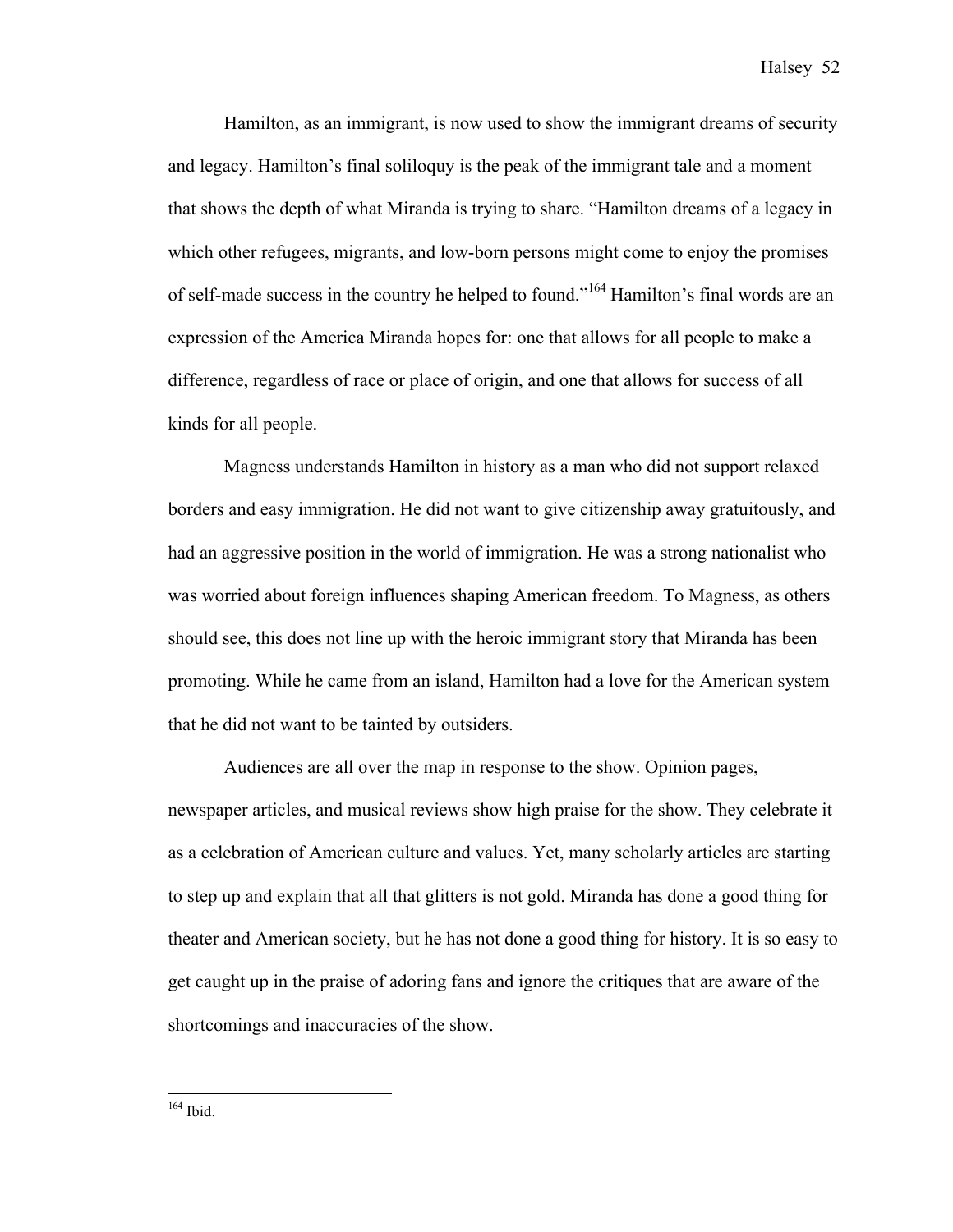#### *Conclusion*

*Hamilton* is wrong as history. Factually, it stays close to the truth, but various themes and storytelling methods have taken away from the factual reality of the work and made it into a commentary rather than a history. It has been a cultural event that has rocked American society. It has brought a new sense of inclusion to many who have felt left out and has called out the wrongs that America still faces today. While it does this so well, it uses a story that does not support this. The story, therefore, has been changed to fit the modern commentary. Present ideas have flooded in to create an anachronistic story of a romanticized Hamilton. It makes great theater, but showcases some terrible historiographical fallacies.

More research needs to be done on this topic. It would be beneficial to take a deeper look into Miranda's political beliefs and understanding of America as well as his historical background, as well as various interviews on the creation process and in response to the hype over the show. There are also hundreds of reviews on the show, positive and negative, that could be researched to get a better understanding of the reaction of the audiences. Looking at the parts of his life and the Founding story that have been left out of *Hamilton* would also be helpful. Why did they get left out? What do they add to the understanding of this character and his life? What is not there that should be researched? Finally, an analysis of Hamilton's writings and specific beliefs would give a deeper look into his life and his perspective. While this is an overview of the situation, it is a start to compiling all of the various perspectives of Hamilton and the show that are out there. This is just the start of understanding, but it provides a foundation of historical awareness and of the arguments against the historical nature of Hamilton.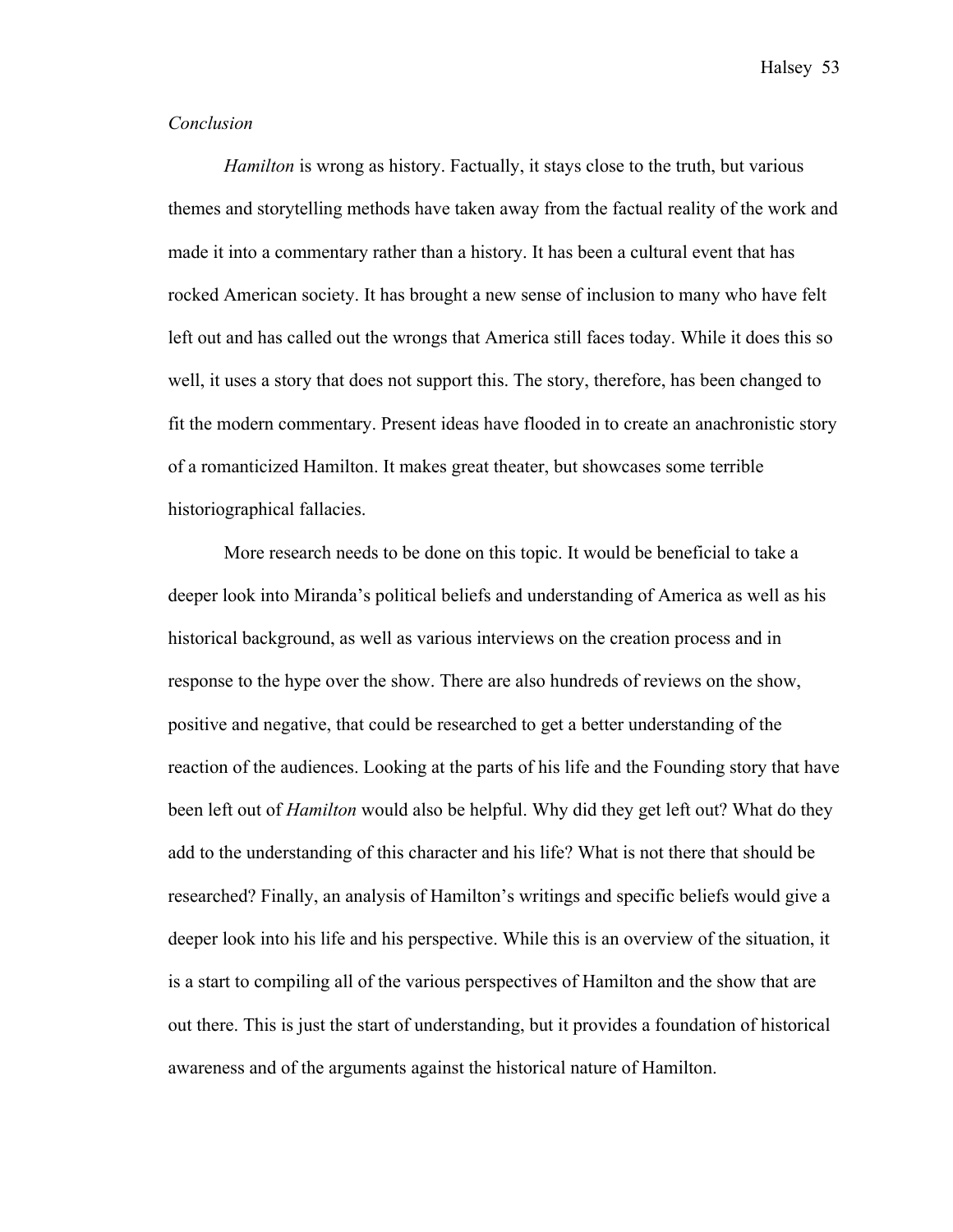*Hamilton: An American Musical* has been made to be enjoyed. It is a beautiful spectacle and an incredible work of art. This paper has not been written in an attempt to get people to stop enjoying what Miranda has done. This is just a warning. Audiences have begun to belief a false foundation, and that cannot continue. Research is important, and if Hamilton is to be history, then there needs to be a change. For now, it just needs to be relabeled, so that audiences are aware of what they are really getting when they see the show. Historians may feel helpless when analyzing this show, but as a work of art, Hamilton is sure to satisfy.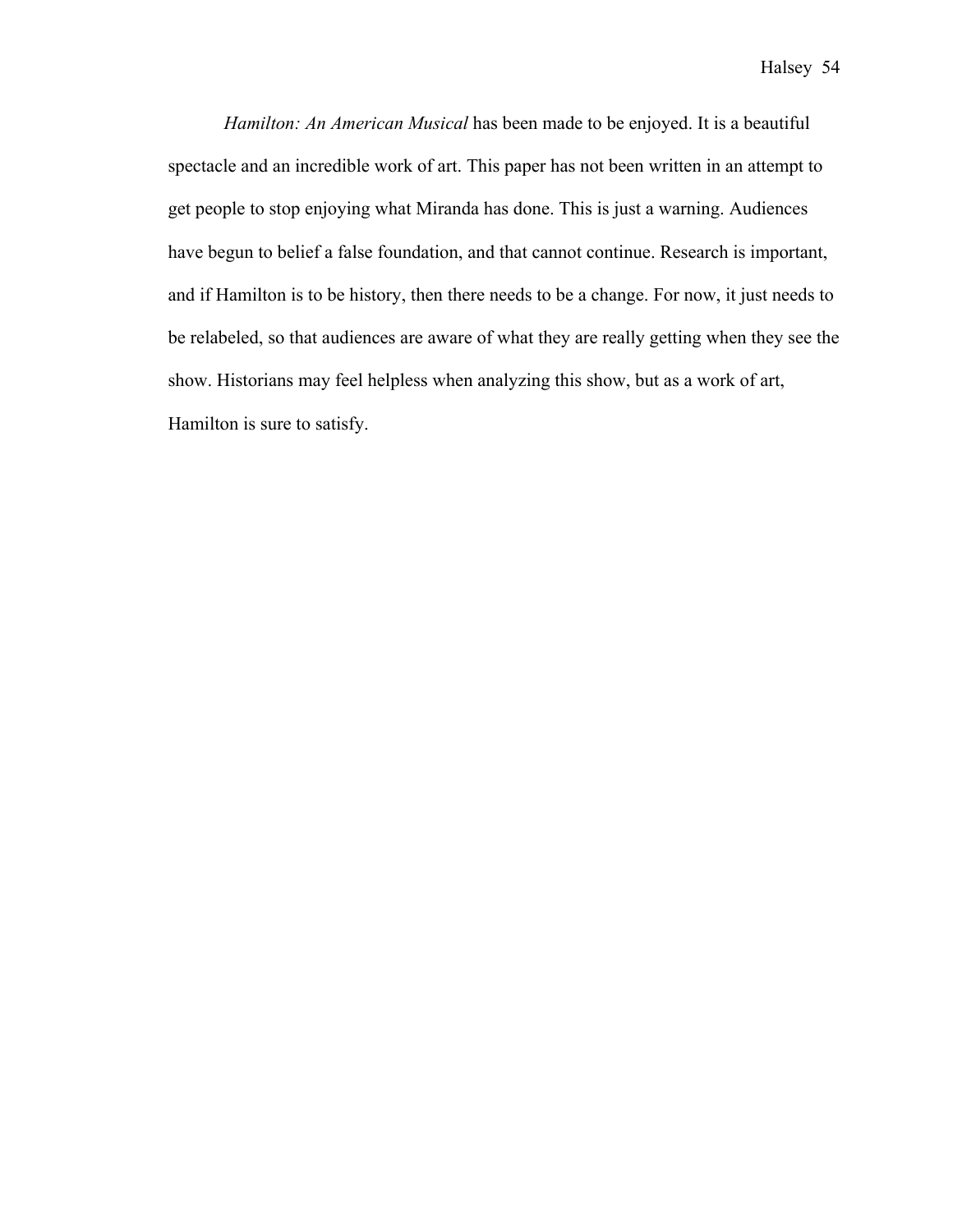#### Bibliography

- Billington, Michael. "Hamilton Review: Revolutionary Musical a Thrilling Salute to America's Immigrants." *The Guardian* (December 2017). https://www.theguardian.com/stage/2017/dec/21/hamilton-review-musicallondon-victoria-palace-lin-manuel-miranda. Accessed March 11, 2018.
- Blay, Zeba. "No, The 'Hamilton' Casting Call For 'Non-White' Actors Is Not Reverse Rascism." *HuffPost* (March 2016). https://www.huffingtonpost.com/entry/no-the -hamilton-casting-call-for-non-white -actors-is-not-reverse racism\_us\_56fd2c83e4b0daf53aeed9b9. Accessed November 15, 2017.
- Borneman, Walter R. *1812: The War That Formed a Nation.* New York, NY: HarperCollins Publishers, 2004.
- Brookhiser, Richard. *Alexander Hamilton: American.* New York, NY: The Free Press, 1999.
- Chernow, Ron. *Alexander Hamilton*. New York, NY: Penguin Group, 2004.
- Churchwell, Sarah. "Why 'Hamilton' is Making Musical History." *The Guardian* (November 2016). https://www.theguardian.com/stage/2016/nov/05/why hamilton-is-making-musical-history. Accessed March 10, 2018.
- Cote, David. "*Hamilton:* Theater Review." *TimeOut* (August 2015). https://www.timeout.com/newyork/theater/hamilton-1. Accessed March 10, 2018.
- Fleishman, Jeffrey. "With Racial Clashes Rattling the Country, the 'Hamilton' Message of Inclusion Marches on." *Los Angeles Times* (August 2017). http://www.latimes.com/entertainment/arts/la-ca-hamilton-arrives-pantages -20170816-story.html. Accessed March 11, 2018.
- Fleming, Thomas. *Duel: Alexander Hamilton, Aaron Burr and the Future of America.* New York, NY: Basic Books, 1999.

*. The Great Divide: The Conflict Between Washington and Jefferson That Defined America, Then and Now.* United States: Da Capo Press, 2015.

- *Hamilton.* "Let's Take a Closer Look at Some of the Research That Inspired the Design of Our Show" (Instagram post.) Posted January 2, 2018. https://www.instagram.com/p/BddfWmvgGnq/?hl=en&taken by=hamiltonmusical. Accessed January 5, 2018.
- "HuffPost Bias Rating is Left." *Allsides.*com (2013). https://www.allsides.com/news-source/huffington-post. Accessed December 2, 2017.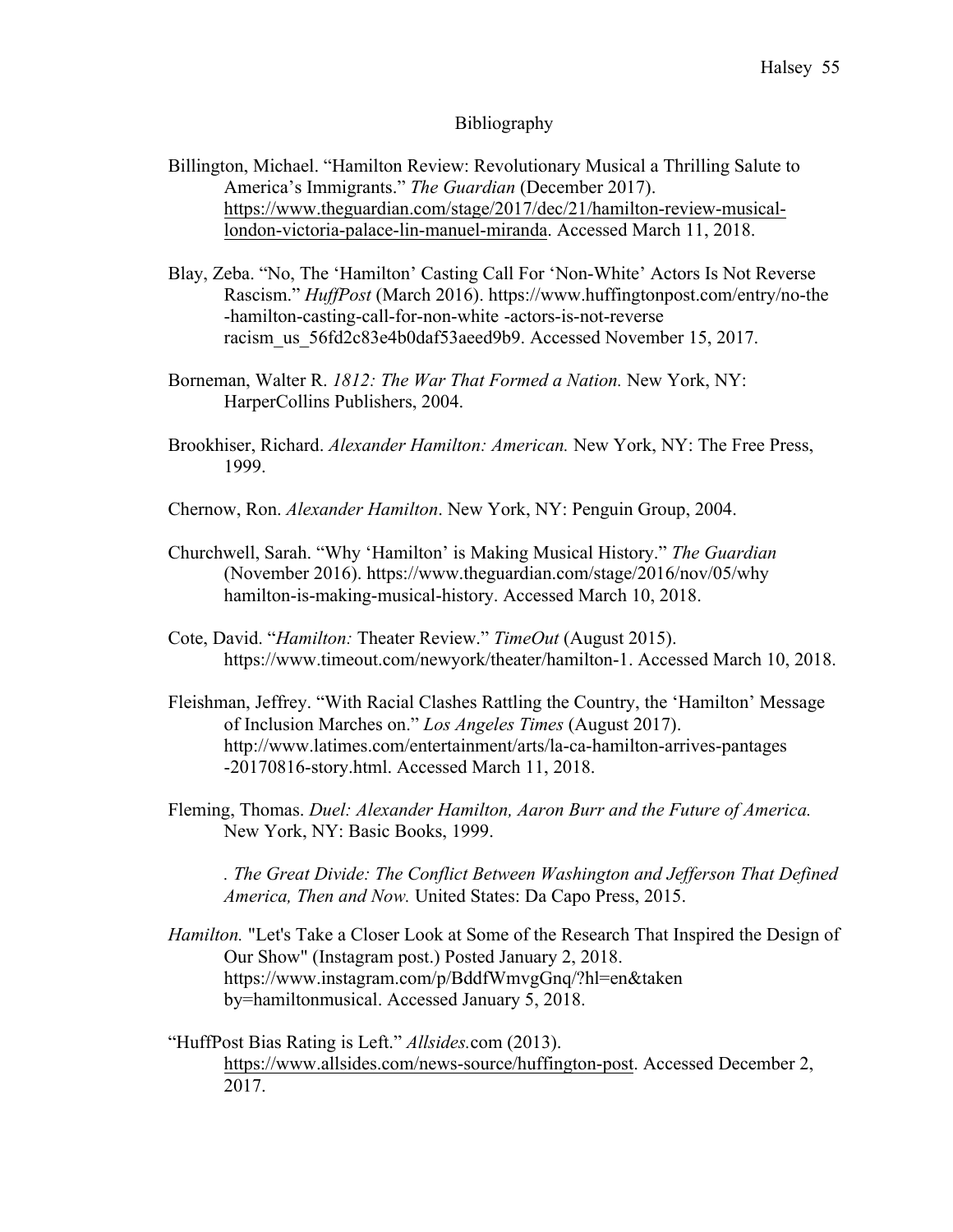- Independent Institute. "Billy G. Smith." (2017). http://www.independent.org/aboutus/person\_detail.asp?id=3869, accessed February 14, 2018.
- Magness, Phillip W. "Alexander Hamilton as Immigrant: Musical Mythology Meets Federalist Reality." *Independent Review* 21, no. 4 (Spring 2017): 497-508.
- Mead, Rebecca. "All About the Hamiltons." *The New Yorker* (February 9, 2015). http://www.newyorker.com/magazine/2015/02/09/hamiltons. Accessed March 31, 2017.
- Miranda, Lin-Manuel, and Jeremy McCarter. *Hamilton: The Revolution.* New York, NY: Grand Central Publishing. 2016.
- Paine, Thomas. *Common Sense.* Philadelphia: Robert Bell, 1776.
- Pavao, Paul, Janelle Whitelock, and Esther Pavao. "John Laurens." *Revolutionarywar.net* (2010). https://www.revolutionary-war.net/john-laurens.html. Accessed December 3, 2017.
- PBS Newshour. "*Hamilton* the Musical Tells the Immigrant Story of a Founding Father." *PBS.org* (November 2015). http://www.pbs.org/newshour/extra/daily videos/hamilton-the-musical-not-your-fathers-founding-father/. Accessed March 10, 2018.
- Presnell, Jenny L. "Elizabeth Schuyler Hamilton." http://exhibitions.nysm.nysed.gov//albany/bios/s/elschuyleranb.html. Accessed March 19, 2017.
- "Romanticism." http://academic.brooklyn.cuny.edu/english/melani/cs6/rom.html. Accessed March 31, 2017.
- Smith, Billy G. "Alexander Hamilton: The Wrong Hero for Our Age." *The Independent Review*21, no. 4 (Spring 2017):519-522.
- Snyder, K. Alan. American Republic Course. Southeastern University, Spring 2018.
	- . American Revolution Course. Southeastern University, Fall 2017.

"The Immigrant's Tale." *National Geographic History* (May 2016).

Towers, Andrea. "Hamilton Casting Call Wants Women to Play Washington and Burr." *Entertainment Weekly* (March 2016). *http*://www.ew.com/article/2016/03/03/hamilton-casting-women-washington -burr/. Accessed December 1, 2017.